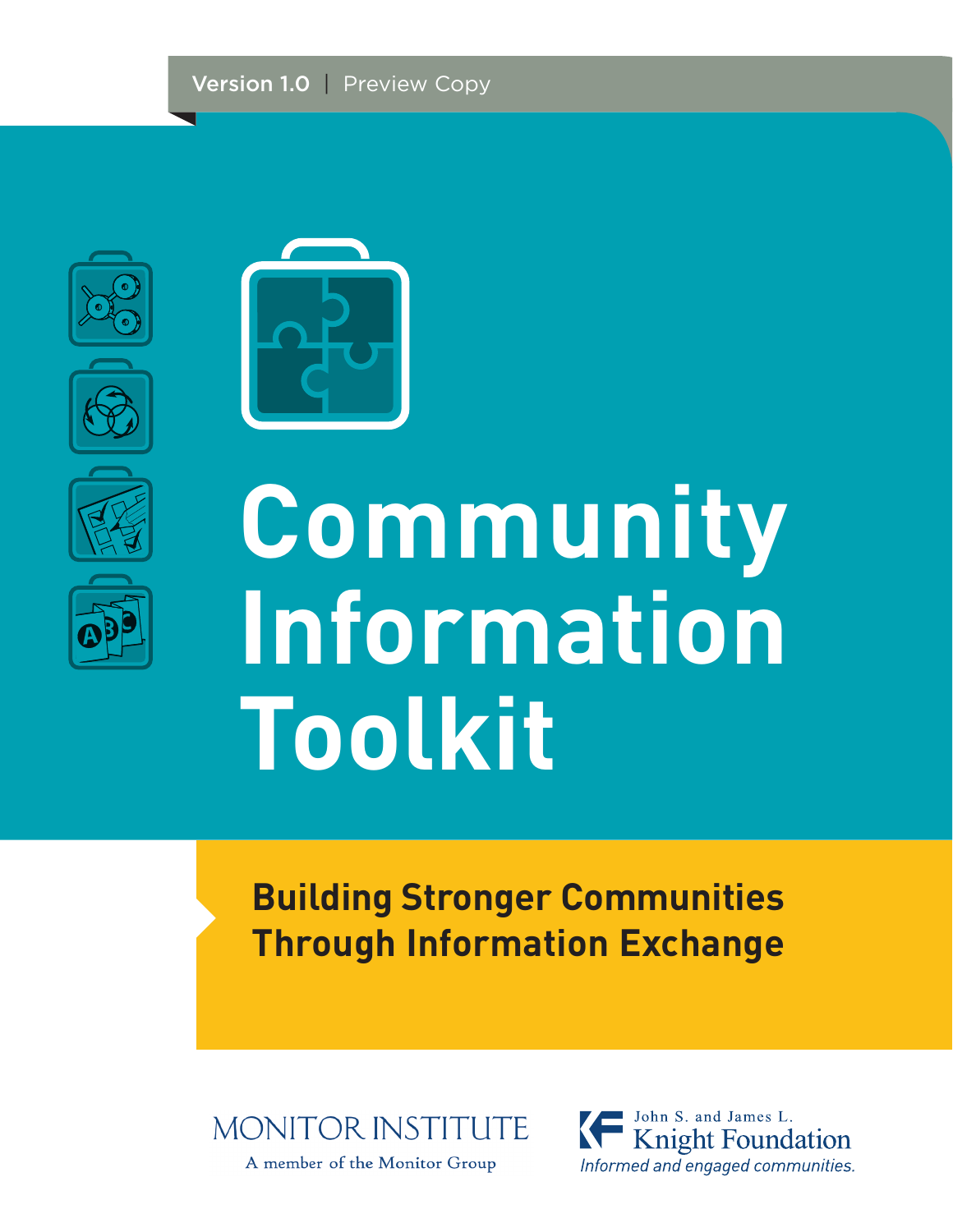# *From the Knight Commission\**

**The United States stands at what could be the beginning of a democratic renaissance, enabled by innovative social practices and powerful technologies.**

**With multiple tools of communication, dynamic institutions for promoting knowledge and the exchange of ideas, and renewed commitment to engage in public life, Americans could find themselves in a brilliant new age. People would enjoy unprecedented capacity to fulfill their individual aspirations and to collectively shape the future of their communities. Community discussion, collaboration and accountable public decision making could make life better in every neighborhood, town and city.**

**To thrive in a democracy, America's local communities need information ecologies that support both individual and collective community life. They need accurate, relevant news and information to fuel the common pursuit of truth and the public interest. Improving local ecologies requires public policies that support the production and dissemination of relevant and credible information, enhance the capacity of individuals to engage with information and promote people's engagement with information and with one another.** *Informed communities require well designed strategies to make these objectives a reality.*

\* Knight Commission on the Information Needs of Communities in a Democracy, *Informing Communities: Sustaining Democracy in the Digital Age,* Washington, D.C.: The Aspen Institute, October 2009.

Copyright © 2011 by John S. and James L. Knight Foundation and The Monitor Institute. All rights reserved.

This work is licensed under the Creative Commons Attribution-Noncommercial 3.0 United States License. To view a copy of this license, visit http://creativecommons.org/licenses/by-nc/3.0/us/ or send a letter to Creative Commons, 171 Second Street, Suite 300, San Francisco, California, 94105, USA.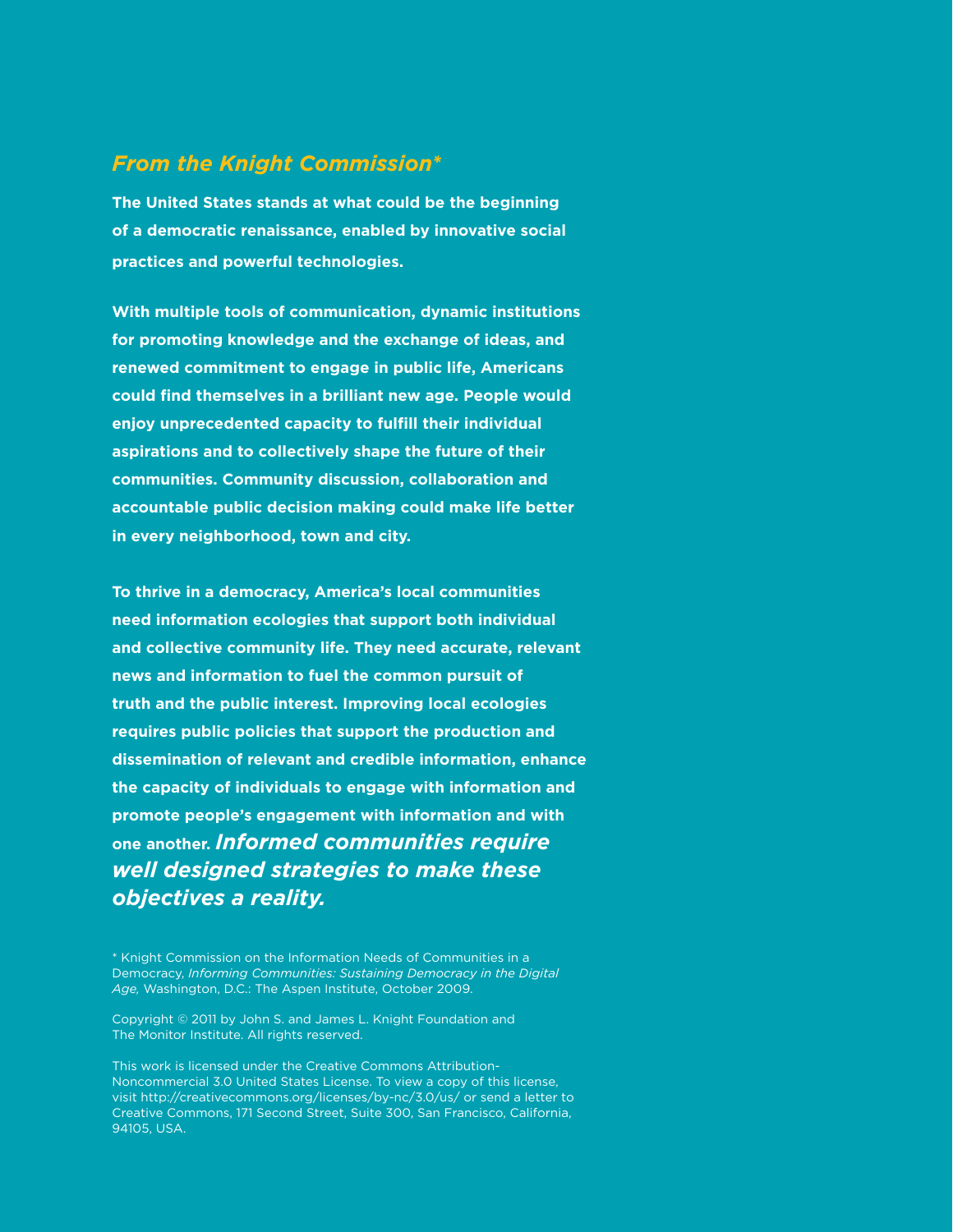# Version 1.0

# **Community** Information Toolkit: Table of Contents

**Foreward: Alberto Ibargüen, President & CEO, John S. and James L. Knight Foundation**

**Overview: What's in The Toolkit**

**Part One: Getting Started**

**Part Two: Designing Your Community Information Assessment**

**Part Three: Creating Your Information Scorecard**

**Part Four: Planning for Action**

**Appendix**

To download a copy of the report, as well as all the templates and tools please visit the project website *www.infotoolkit.org.*  The website includes also the primary research instruments and additional background materials.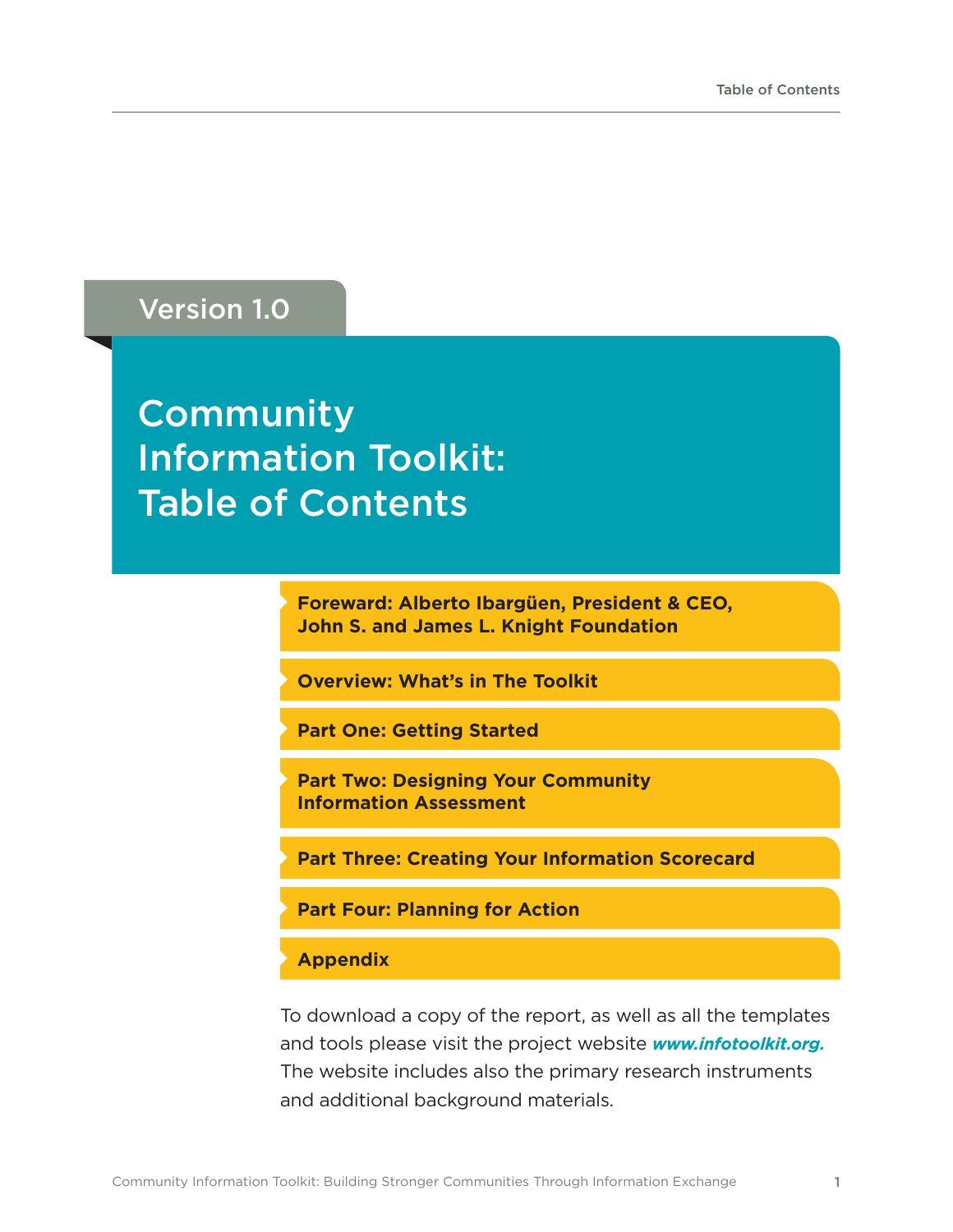# Welcome,

The importance of local news and information has grown in the public mind in recent years, as a new digital age of communication has brought about what scholars call the "creative destruction" of traditional mass media.

Philosophically, it is easy to see why a quality supply of free flowing news and information is essential to the healthy functioning of communities. It is like an intellectual food supply for democracy, an energy supply for people's engagement. You can't fix or improve anything unless you know what's falling short, or how or why life can be better.

But what does this mean, in practical terms? How does a community begin to care about news and information as a local issue? How do you get started in understanding the dizzying array of news and information options — and whether they are augmenting, partnering with or replacing traditional media? And how does all this uncertainty affect the issues people care about?

A high level inquiry that we launched four years ago — the Knight Commission on the Information Needs of Communities in a Democracy — looked at these questions. The commission concluded that leaders and the general public needed more concrete ways of assessing the flow of their local news and information to understand its connection to improving their community and to take action to improve it.

So we asked ourselves if we could create such a tool. What you have in your hands is our first draft of a "Community Information Toolkit" designed to help you determine whether your media ecology is healthy and to understand why that matters to your work. It contains a simple, easy-to-use set of tools for community leaders who want to harness the power of information in identifying their communities' strengths and in planning to address challenges.

Our partner, the Monitor Institute, with advisory support from the Pew Research Center's Internet and American Life Project, built this starter kit after looking at what others have done to map their community information systems and testing various approaches in a few different communities.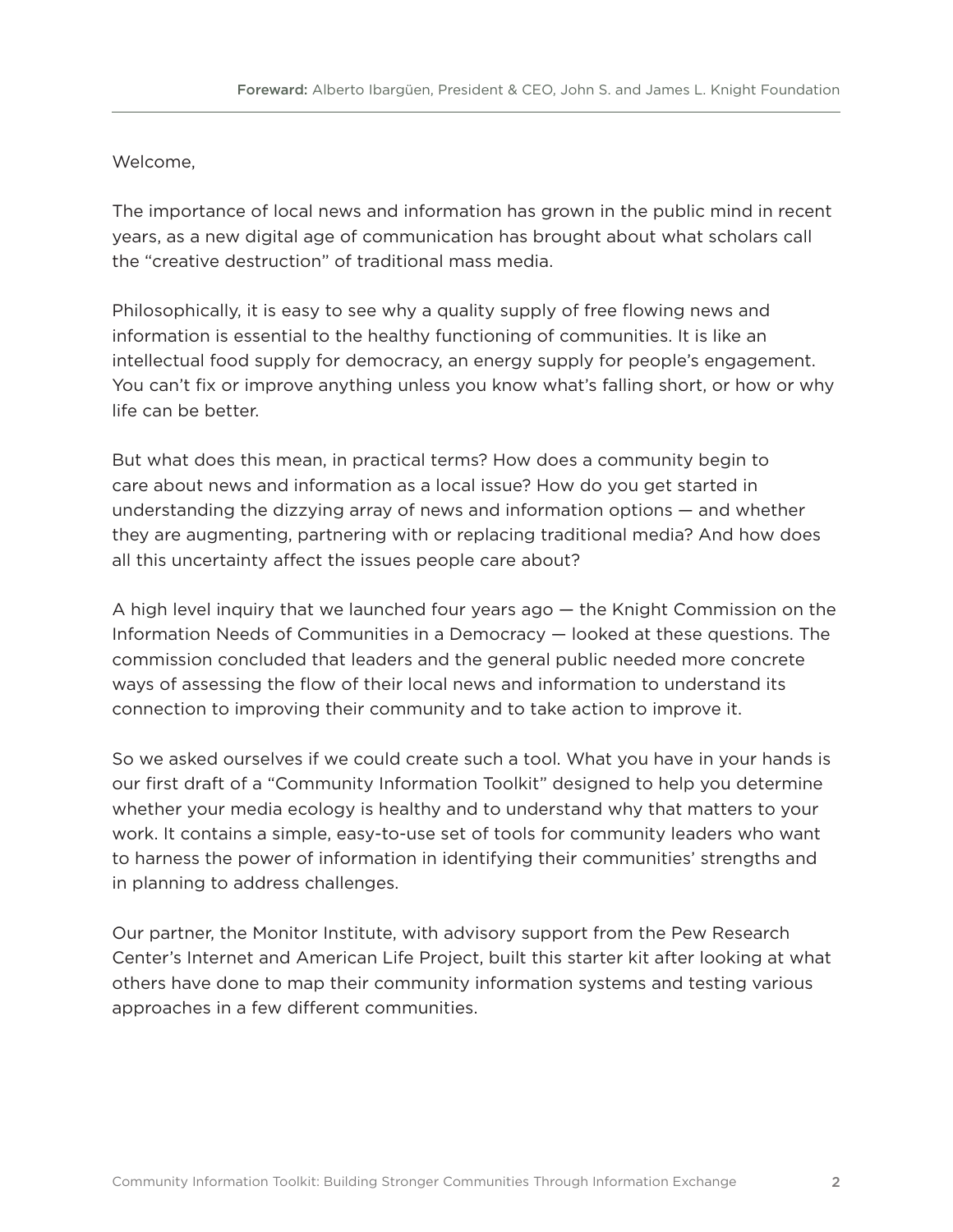The Toolkit is designed to be a community-driven process, not a detailed research exercise. With everything from a scavenger hunt to community discussions focused on news topics, it offers ways you can take stock of your local news and information environment. After laying the groundwork, there will be myriad ways communities can act to strengthen themselves by improving their information flows.

And there's so much that obviously needs to be done. The information explosion has brought us a world in which great details of faraway coups and disasters are available at the touch of a button, yet an understanding of local school board issues evades us. Even today, amid our relative national richness, whole segments of our population remain disconnected, with limited or no broadband access.

Since it's a work in progress, we've named this Toolkit Version 1.0. We invite you to take up this issue and innovate with us. We hope you will be inspired to test the tools in your community and share your feedback and experience to create improved Toolkits 2.0 and beyond.

*Alberto Ibargüen President and CEO John S. and James L. Knight Foundation*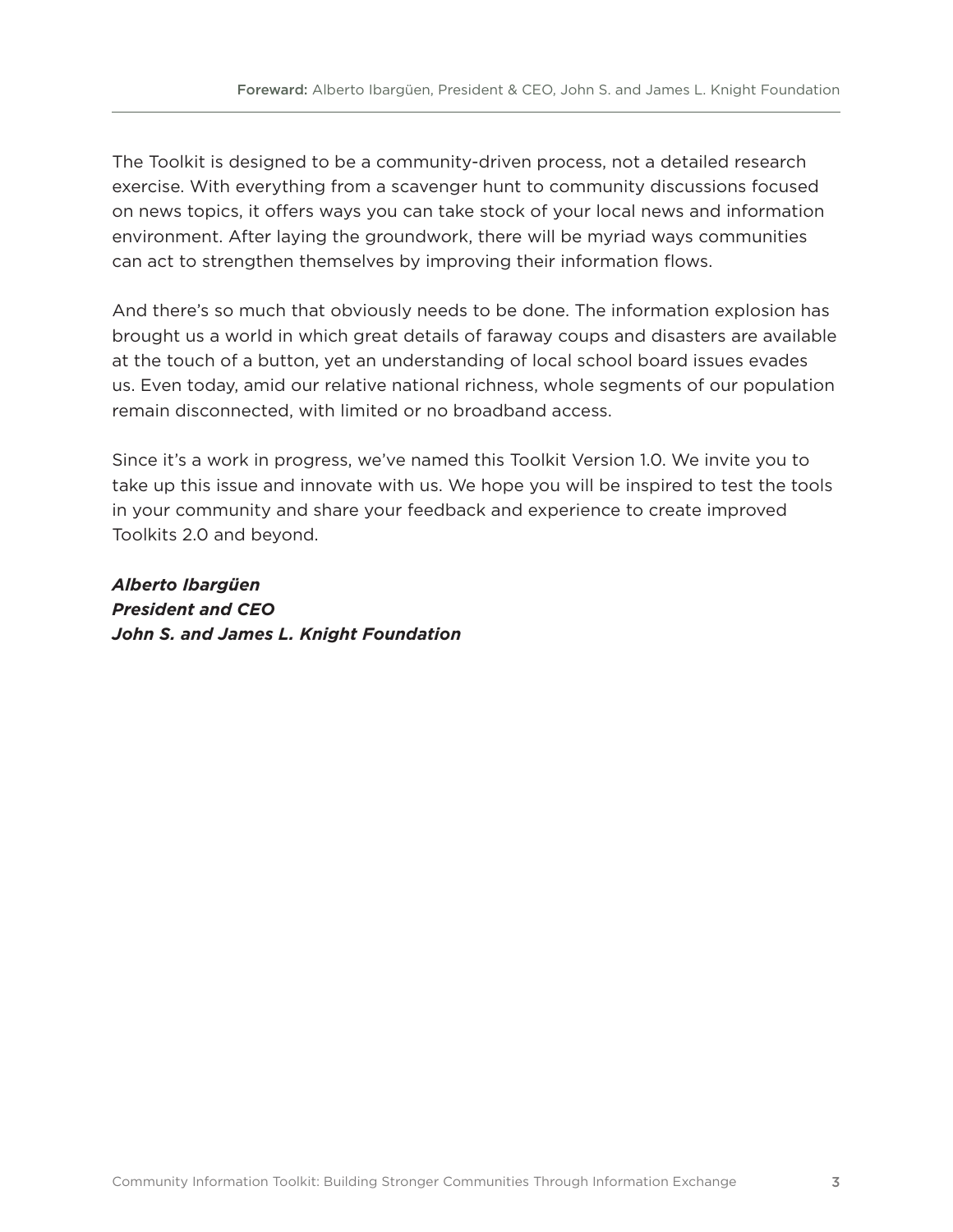# **Overview**

# Community Information Toolkit

# **What's in the Toolkit**

In our dynamic and increasingly digital world, the availability and use of credible news and information is one of the most powerful elements of community change. It underpins our ability to build strong communities and to achieve results we want to see in education, public safety, environmental protection and other important areas. Yet how do we take stock of our community news and information flows? How do we assess the health of our media environments, its strengths and weaknesses, and the impact it has on our work? This "Community Information Toolkit" is designed to do just that — to help you better understand your local information ecology and take action to improve it. It offers a point of view, a process and a simple, easy-to-use set of tools to help you advance your priorities through the lens of information — its availability, accessibility, quality and exchange. *In short, this Toolkit will help community leaders like you harness the power of information to advance their goals for a better community.*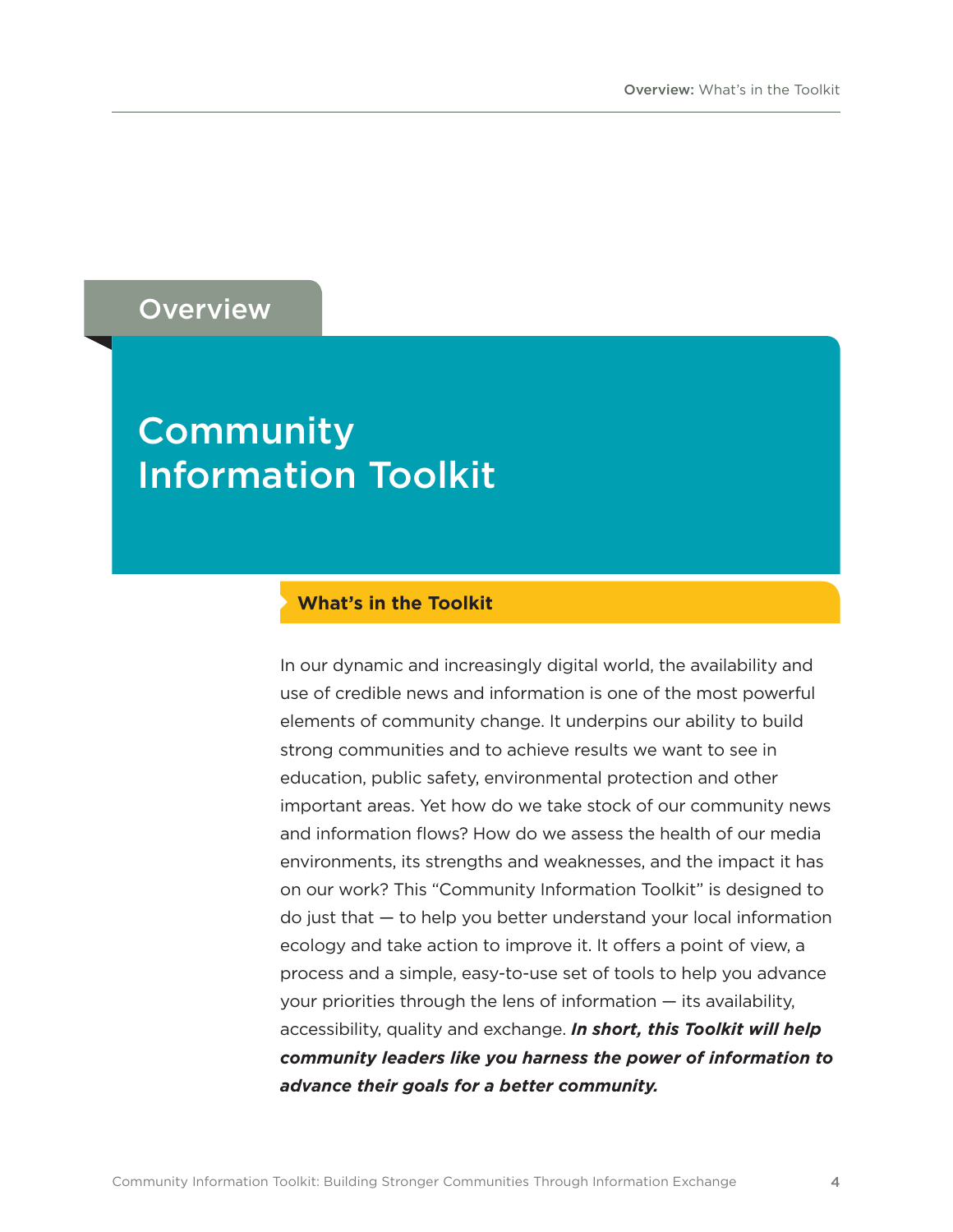This toolkit is designed for the community foundation executive who wants to build his or her community's civic infrastructure; the local crime watch group that sees how improved police accountability is tied to freedom of information; the community development association trying to strengthen neighborhoods by giving residents a voice in local affairs; the nonprofit addressing issues from workforce development to women's rights and whose work depends on how socially connected its clients are.

The tools are intended to be straightforward, modular and versatile. You and your fellow local leaders can launch a project centered on information. Or you can use this Toolkit to incorporate dialogue and action about local information into almost any effort for community change.

To create the Toolkit, we first looked at other efforts to assess community information systems, and incorporated those lessons into our own testing in three very different cities:

- *• Macon, Georgia*
- *• Philadelphia, Pennsylvania*
- *• Greater San Jose, California*

In each pilot community, we tested a range of methods for gathering insights about the local news and information system. Workshops brought local leaders together to discuss their community's challenges and opportunities, interpret research findings and determine the relevance of information to their goals and vision.

The tools and guidance we offer here are distilled from those three rich experiments and specifically designed to support a community-led process, to be simple to use and to cost very little — provided the leadership and coordination is in place. **With these aims in mind, we have not created a detailed research methodology to scientifically measure and index a community's complex media environment. Instead we provide a framework and guidance for strengthening your community by strengthening its information ecology.** And by "your community" we mean the community as you define and experience it  $-$  by geography, population, issue, area of interest or a blend of any of these.

**We hope that you will be inspired to test the tools and provide feedback on how they can be improved. We look forward to hearing your stories of building stronger communities through information exchange.**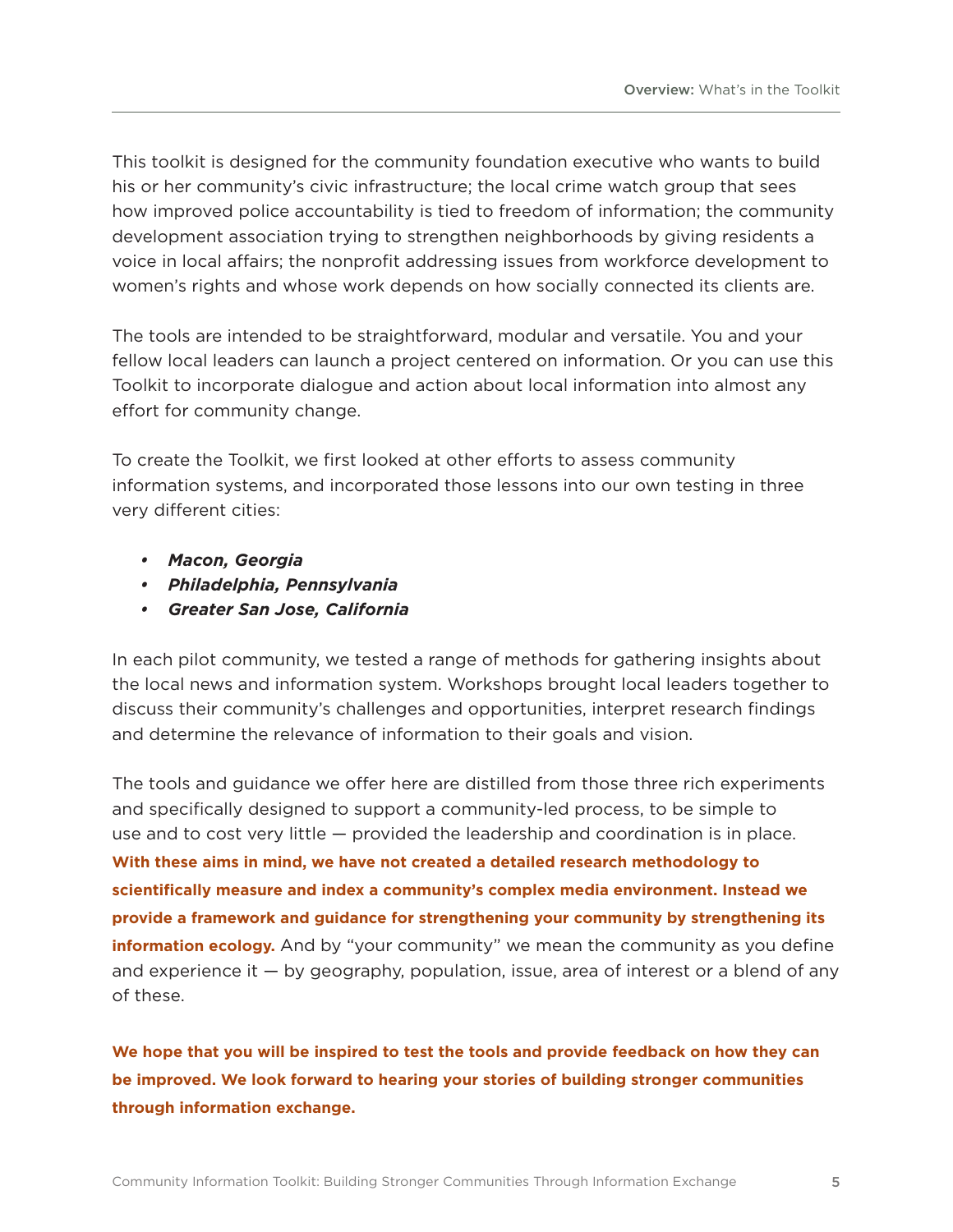# **What's in the Toolkit**

The *Community Information Toolkit* will guide you through the process of assessing and improving essential components of your community's information ecology. The Toolkit contains a set of resources to help you clarify your objectives for this initiative, collect relevant information, analyze the findings and incorporate them in a plan to strengthen your community by improving your local information ecology.

The Toolkit contains four sections, which are modular and built to be used at your own pace. You can follow the process in its entirety, or you can use the individual components and combine them with other planning or community change efforts.



# *Part One: Getting Started*

Will help you explore the role information can play in addressing local opportunities and challenges and for advancing your goals for a stronger community. Based on our pilot research, this chapter suggests a framework for describing a community's information ecosystem. Using the *Getting Started Template,* you will be guided through a process to help you identify a set of local issues and brainstorm the ways information affects these efforts.



# *Part Two: Designing Your Community Information Assessment*

Offers guidance for gathering data about your local information ecology. Here, you will be introduced to two, new easy-to-use research tools: the *Community Information Checklist* and the *Community Information Scavenger Hunt.* This section discusses the benefits of each tool and provides guidance for implementing them to collect data about your community. The tools are designed to be robust and reliable, affordable for local communities and easy to accomplish with volunteer support rather than expensive external consultants.



# *Part Three: Creating Your Information Scorecard*

Suggests methods for analyzing and making sense of the data you'll collect about your community's information ecology. You'll be introduced to a new reporting tool called the *Community Information Scorecard (Scorecard)*  designed to help you visualize and communicate your findings. The Toolkit will explain the layout and underlying logic of the Scorecard, before walking you through the process of creating your own.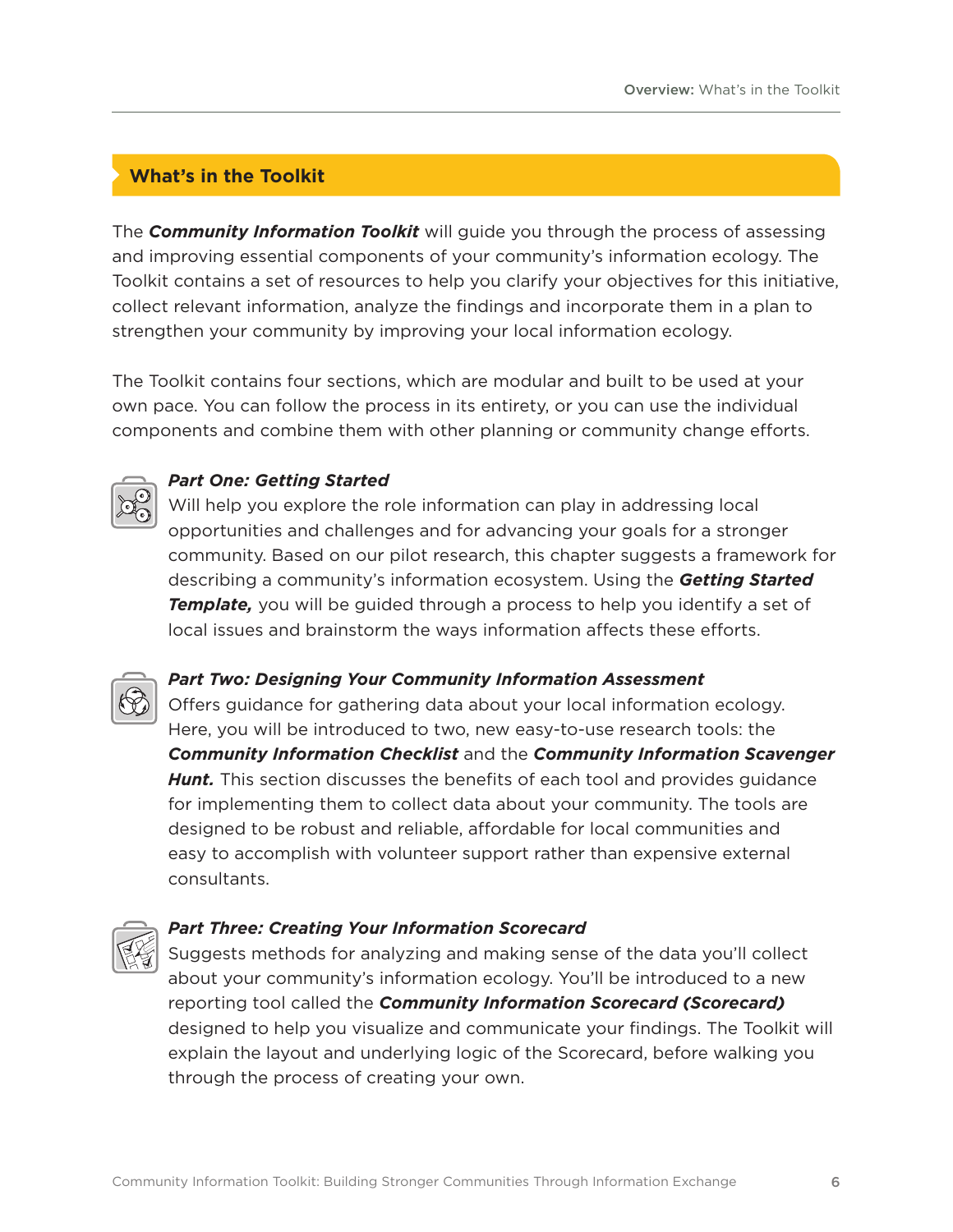

# *Part Four: Planning for Action*

Prepares you to take next steps based on the insights you've gathered. This section guides you through the development of a *Planning for Action Template,* which helps you use the findings to inform your organization's works and improve your community's information landscape. Together the Scorecard and Action Plan will help create momentum and monitor progress toward strengthening your community by supporting a healthier information ecology.

# *Appendix*

The appendix contains several additional resources:

- *• Getting Started Template*
- *• Planning for Action Template*
- *• Running a Successful Workshop, which offers best practices for engaging your community*
- *• Workshop Facilitator's Guide*
- *• Overview of the Scorecard Metrics and Analysis*

# *We invite you to use the Toolkit to strengthen your community and innovate with us!*

# Time and Cost to Implement

**The cost of implementing the Toolkit will vary. For example, communities must decide:** 

- *• Will the work be carried out by volunteers?*
- *• Will the leadership be paid?*
- *• How will the plan be implemented?*

Assuming the use of volunteer researchers and leadership, you can follow the recommended process from start to finish for *under \$5,000.* If you decide to pay a research team to help you collect the data and analyze it, the additional costs could range from *\$7,000 to \$10,000.* 

This Toolkit is flexible and can be used to probe issues large and small. Depending on how you define and set the parameters of your "community," the process could take six weeks or six months. It's purposefully designed to be adaptable and modular. Essentially, you decide the pace and the level of investment.



- A skilled facilitator for the workshops is a plus if you can afford one.
- Reserving funds in your budget for data entry is recommended. It can be hard to find volunteers to fulfill the job.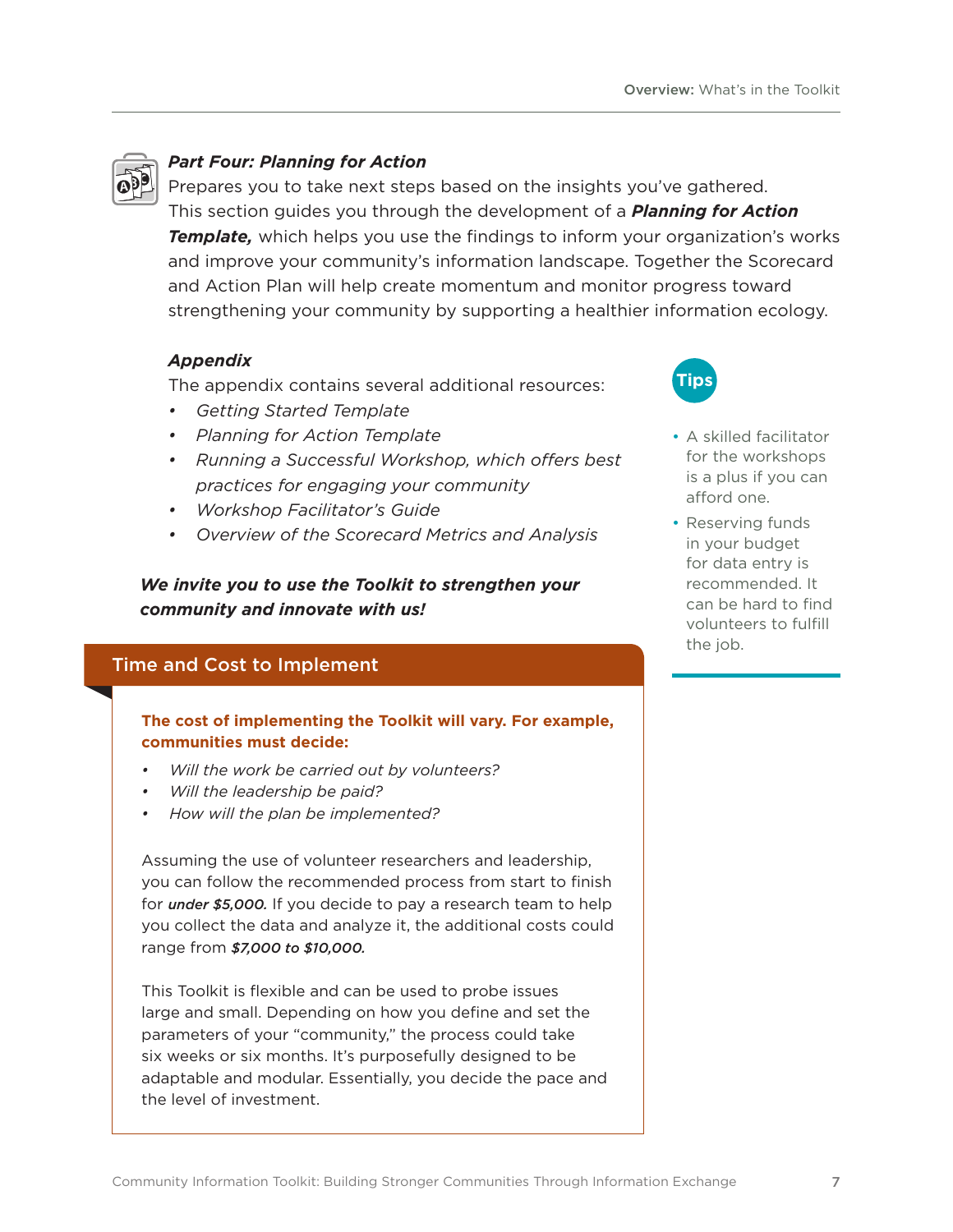# Part One

# Getting Started



# **Putting the Information Spotlight on Your Community**

**A Community Information Ecosystem Map**

**Working with the Getting Started Template**

Getting Started will help you explore the role information can play in addressing local opportunities and challenges and for advancing your goals for a stronger community. Based on our pilot research, this chapter suggests a framework for describing a community's information ecosystem. Using the *Getting Started Template,* you will be guided through a process to help you identify a set of local issues and brainstorm the ways information affects these efforts.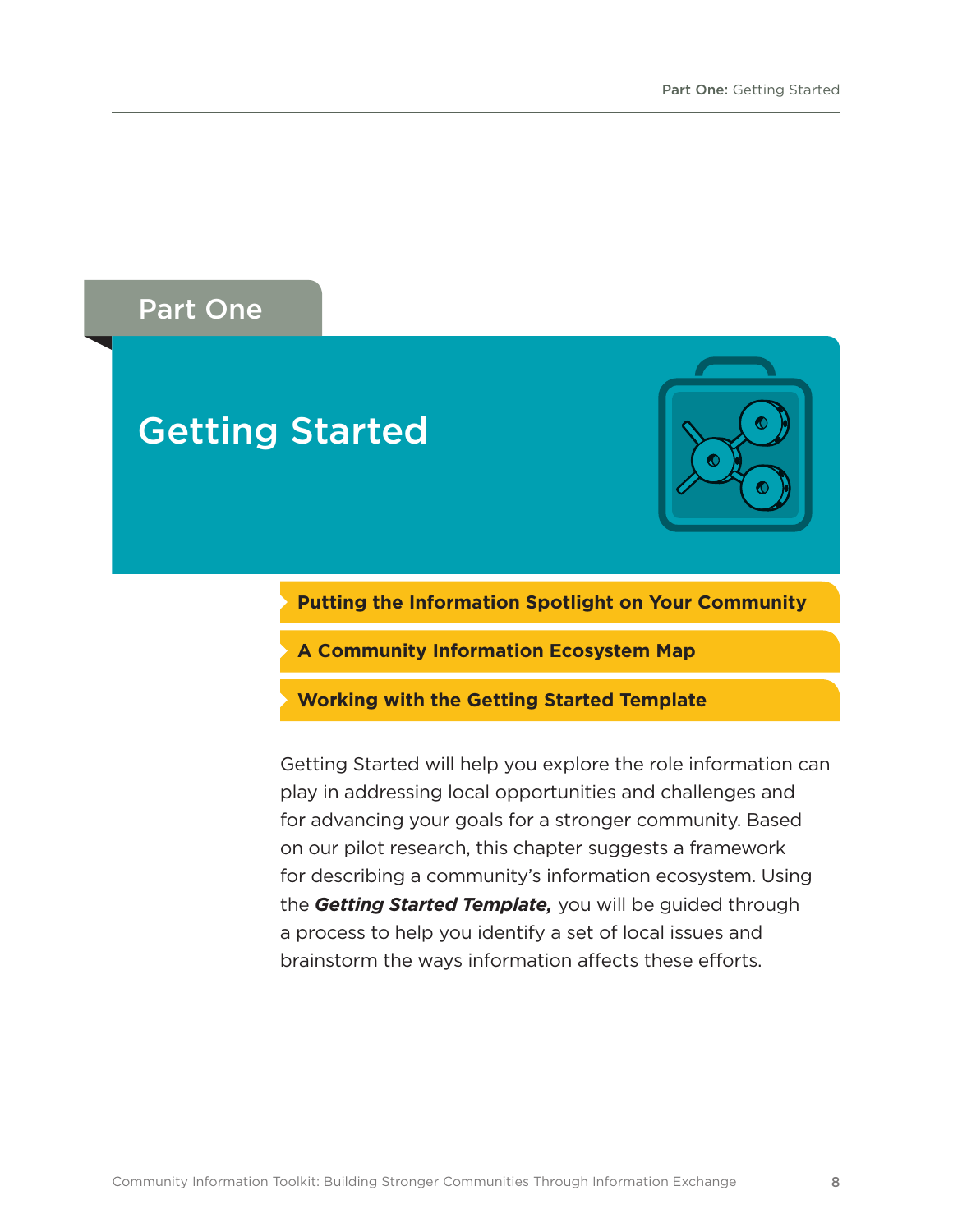# **Putting the Information Spotlight on Your Community**

Information is as vital to the healthy functioning of communities as clean air, safe streets and good schools. If the news and information ecosystem is in trouble, so is civic life. Lacking accurate and timely information, a citizenry is neither truly free nor empowered to make change. The best programs available are of no effect if the people they exist to serve are unaware of them, just as problems will go unsolved if those with the resources and the will to engage are unaware of the need.

Think about how our efforts to reform education systems suffer when parents make choices about where to send their children without quality information about school performance; how governance and public accountability deteriorate when there is limited transparency and local reporting processes; how our public health suffers when people lack the digital skills to find online medical information. Many of our community challenges are exacerbated when information on the issues we care about doesn't exist, or if people can't easily access or engage and share that information.

Many leaders across the country are working to improve their communities' wellbeing by strengthening their supply of credible information, and people's ability to share and access it. For example:

- *• In the Los Angeles-area, the Mexican American Legal Defense and Education Fund and Voto Latino – with assistance from the California Community Foundation – launched an Internet-mobile phone application to encourage Latino Youth to participate in the 2010 U.S. census.*
- *• Community leaders in New York have sought to curb youth violence by disseminating youth-created videos on gun violence to improve awareness and prompt discussion.*
- *• In Columbia, the University of South Carolina, Benedict College, the community foundation and media experts collaborated to increase the digital literacy of senior citizens by partnering them with college students. As a result, elderly residents use new media to express themselves in community affairs.*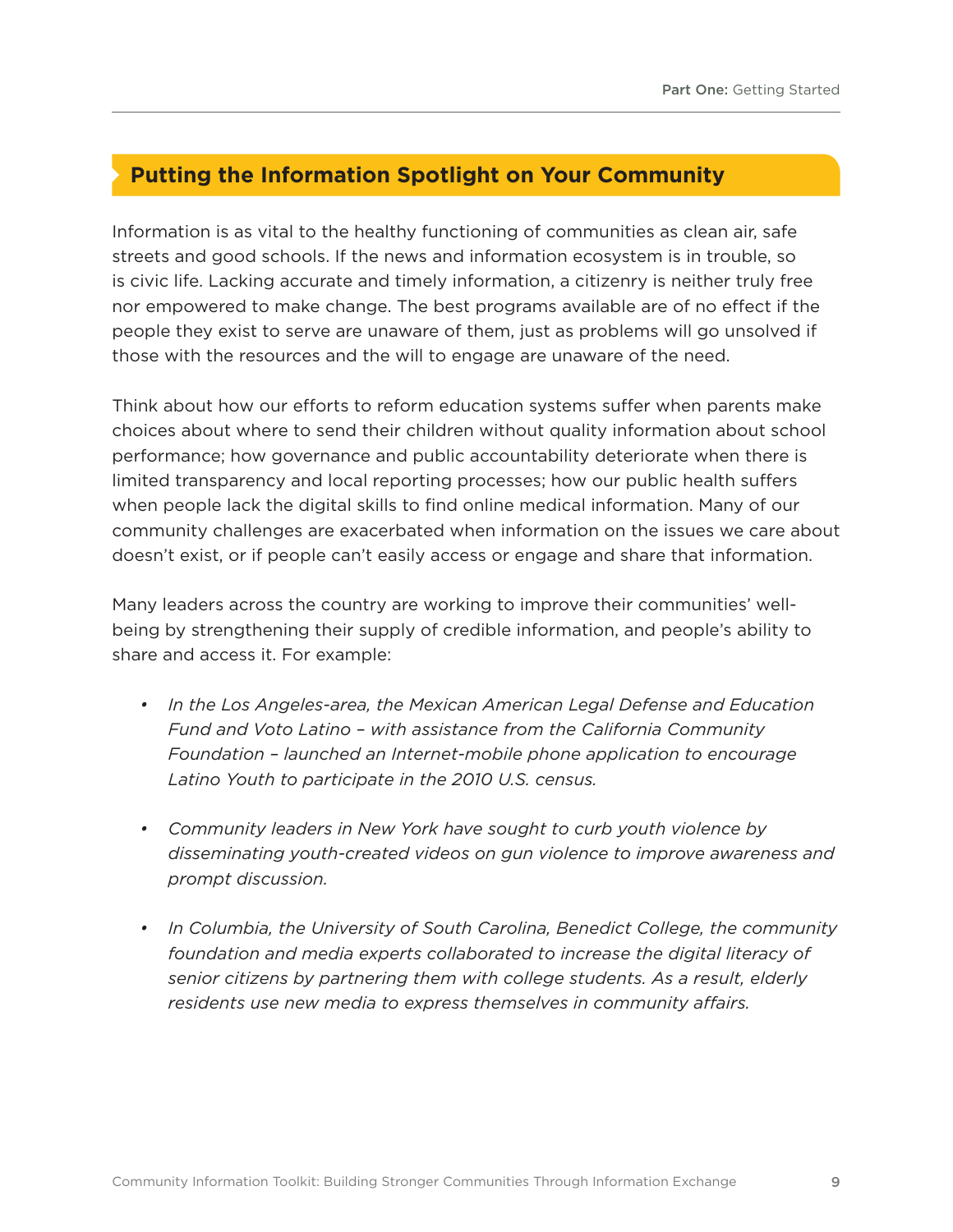# Local Perspective — Insights from the Pilot Communities

In formulating and testing the ideas in this Toolkit, we sought the insights of a diverse group of community leaders. In Macon, Philadelphia and greater San Jose, individuals from different sectors — including education, government, media and social services — were brought together to explore how information can strengthen their communities. Here are some of the ways these leaders envisioned that information can serve their strategic agendas:

# *Education*

- • Public data about individual school performance relative to local and national averages can highlight challenges that need to be tackled and be a tool for reform. Posting volunteer opportunities for parents can rapidly increase resources available to schools and teachers.
- • A web-based database of curriculum can help communicate best practices and raise the bar on quality classroom instruction.

# *Local Economy*

- • Accessible, online resources on available training opportunities can help diverse communities build their pool of employable adults.
- • Centralized and up to date listings of job opportunities can reduce the time it takes people to do job searches, putting people back to work more quickly.
- Local career-support resources listed and rated by users can reveal the most effective programs and best resources.

# *Health*

- • A centralized and trusted database of emergency services can reduce the time needed to find critical assistance.
- Mobile updates on infectious diseases can help families make good, timely decisions about prevention, avoidance and care — reducing community health-care costs.
- • A trusted and neutral online resource can help people make sense of complex insurance plans and make better use of their benefit dollars.

# *Public Safety*

- Publishing crime rates by neighborhood can help put pressure on government and local law enforcement to address these issues.
- • Published opportunities for community members to get involved in neighborhood watch groups can increase the resources available for making communities safer.
- An online platform for anonymously reporting crimes can help solve problems and keep those who participate safe — particularly in immigrant communities.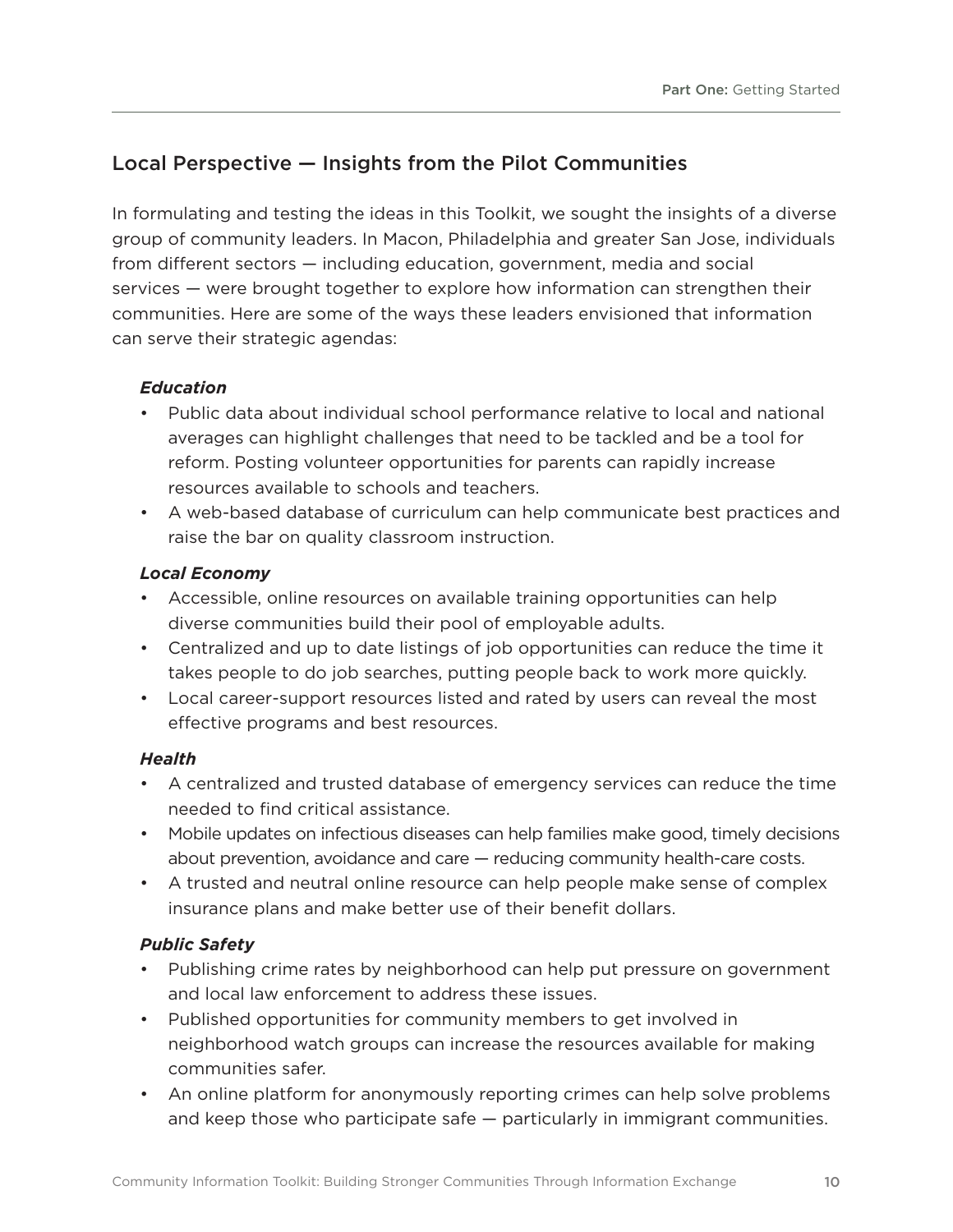# **A Community Information Ecosystem Map**

Our community information systems are made up of a vast web of interrelated elements, including:

- *• Quality journalism*
- *• Vibrant public libraries*
- *• Accessible online government information*
- *• Opportunities for individuals to freely express and exchange their views*
- *• The availability of high-speed Internet*

To help communities take stock of their news and information ecology, we developed a simple way of describing it built on the Knight Commission's conclusions,1 and refined through pilot site testing.

We see three broad elements of a community information ecosystem:

1. *Supply —* the availability of news and information in a community wanted and needed by citizens and residents, and the institutions that serve them.

This includes the robust supply of information in three main areas:

- *• Government services and information*
- *• Community news*
- *• Quality of life issues such as health, education, employment, social services, arts and culture, public transit and emergency services*
- 2. *Skills —* individual and institutional skills, ranging from digital and media literacy to the ability to engage others, for accessing and exchanging information.

This includes the community skills that enable healthy flows of information, such as:

- *• An individuals' ability to find information (including via the Internet)*
- *• An individual's and the government's ability to exchange information with others and the community*

*<sup>1</sup> See the Knight Commission on the Information Needs of Communities in a Democracy, Informing Communities: Sustaining Democracy in the Digital Age, Washington, D.C.: The Aspen Institute, October 2009, Appendix I 'Taking Stock: Are You A Healthy Information Community'.*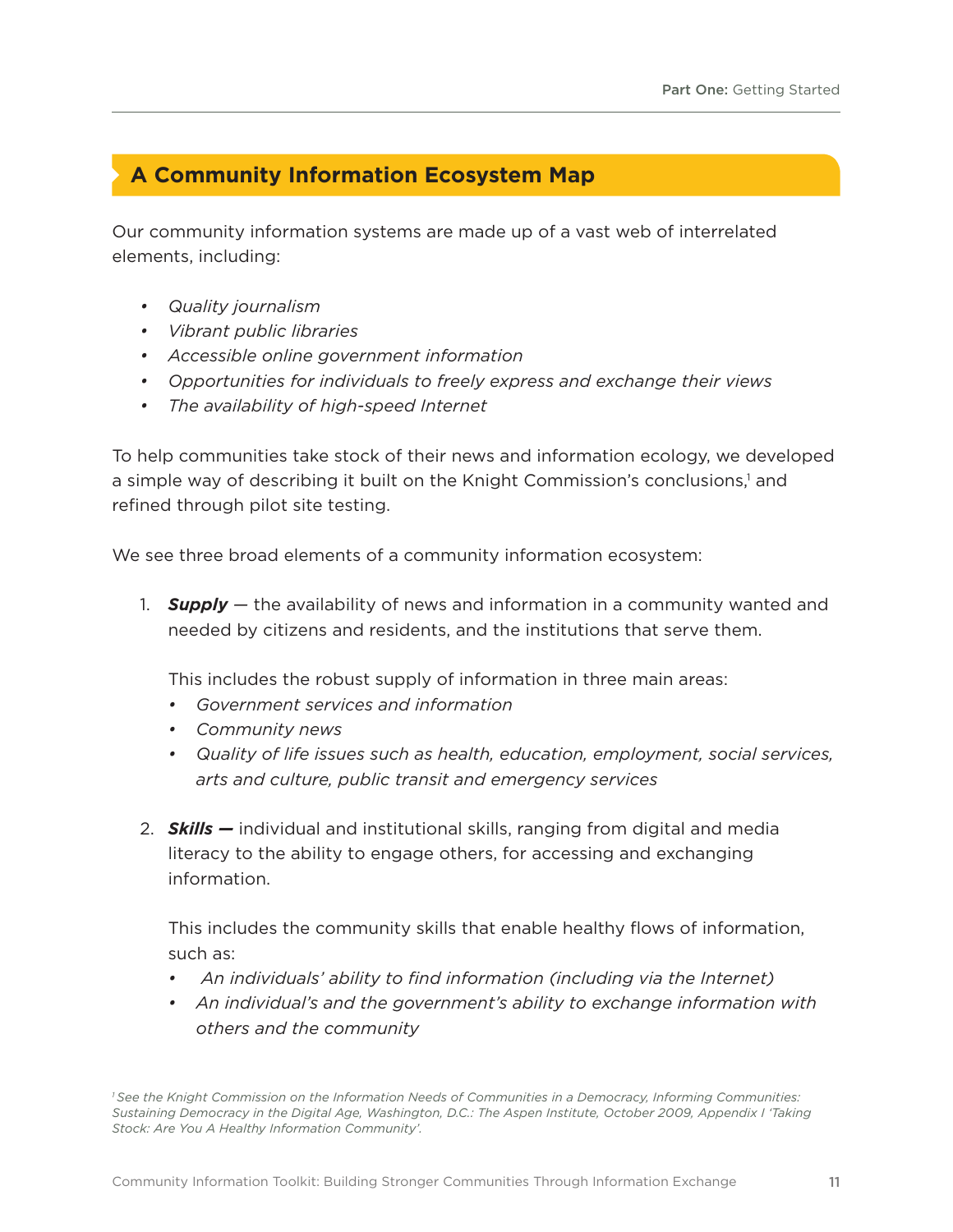3. *Infrastructure —* our community information systems are made up of a vast web of interrelated elements, including, among other things, the quality of local journalism and reporting, the vibrancy of public libraries, the accessibility of online government information, opportunities for individuals to freely express and exchange their views, and the availability of high-speed internet.



*Community Information Ecosystem Map*

These elements overlap and interact with one another to create a community's information ecosystem. We will refer to these elements throughout the Toolkit — they will provide the basis for understanding and later scoring your local news and media environment.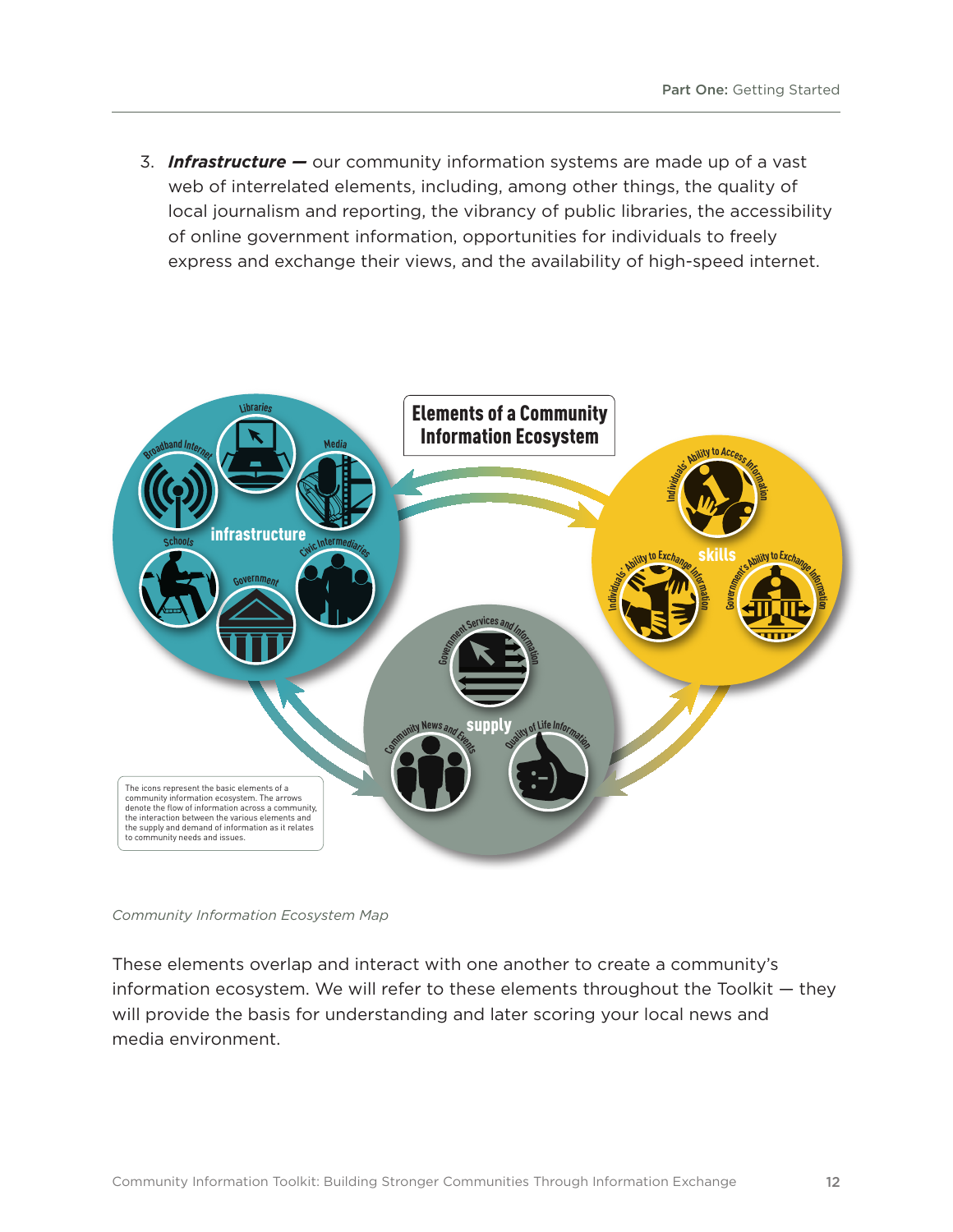# **Working with the Getting Started Template**

Now it's your turn. We created the *Getting Started Template,* a simple, visual tool you can use to facilitate an initial dialogue about your information ecosystem. It will help you define your community, describe your information opportunities and challenges and identify additional community champions you might want to engage in the work going forward. Completing this module will help you explore how information exchange affects your goals for a stronger, better community.

Before you begin the template, you should think about specific people and institutions from across different sectors whose collective experience could bring additional insight and resources to the table. While it's possible to use the Toolkit by yourself — as an individual leader or single organization — we strongly recommend you see this as a community-driven process and engage others who can share the work, enrich understanding and marshal support around common goals.

Similarly, we encourage you to identify an organization or association who can anchor the process of exploring your information ecology. The role of this "convener" will be to enlist others to support and participate in the project, oversee the data collection, use the research findings to create your information scorecard, host a workshop to interpret the results and help develop and oversee a plan of action. Ideally, this convener should be a highly regarded and trusted member of the community, connected to a broad and diverse set of leaders and able to encourage and motivate others and access resources as needed. The best convener in your community might be a neighborhood association, the community foundation or a community development institution.

**"Philadelphia and all communities are created and recreated every day by the practices we engage in. Information and community engagement are keys and they are also worsening. The question of the information economy, information flow, technology access for our citizens, and tools to recreate our economy are critical. We have no choice if we care about this city but to ask these questions."**

*— Philadelphia workshop participant*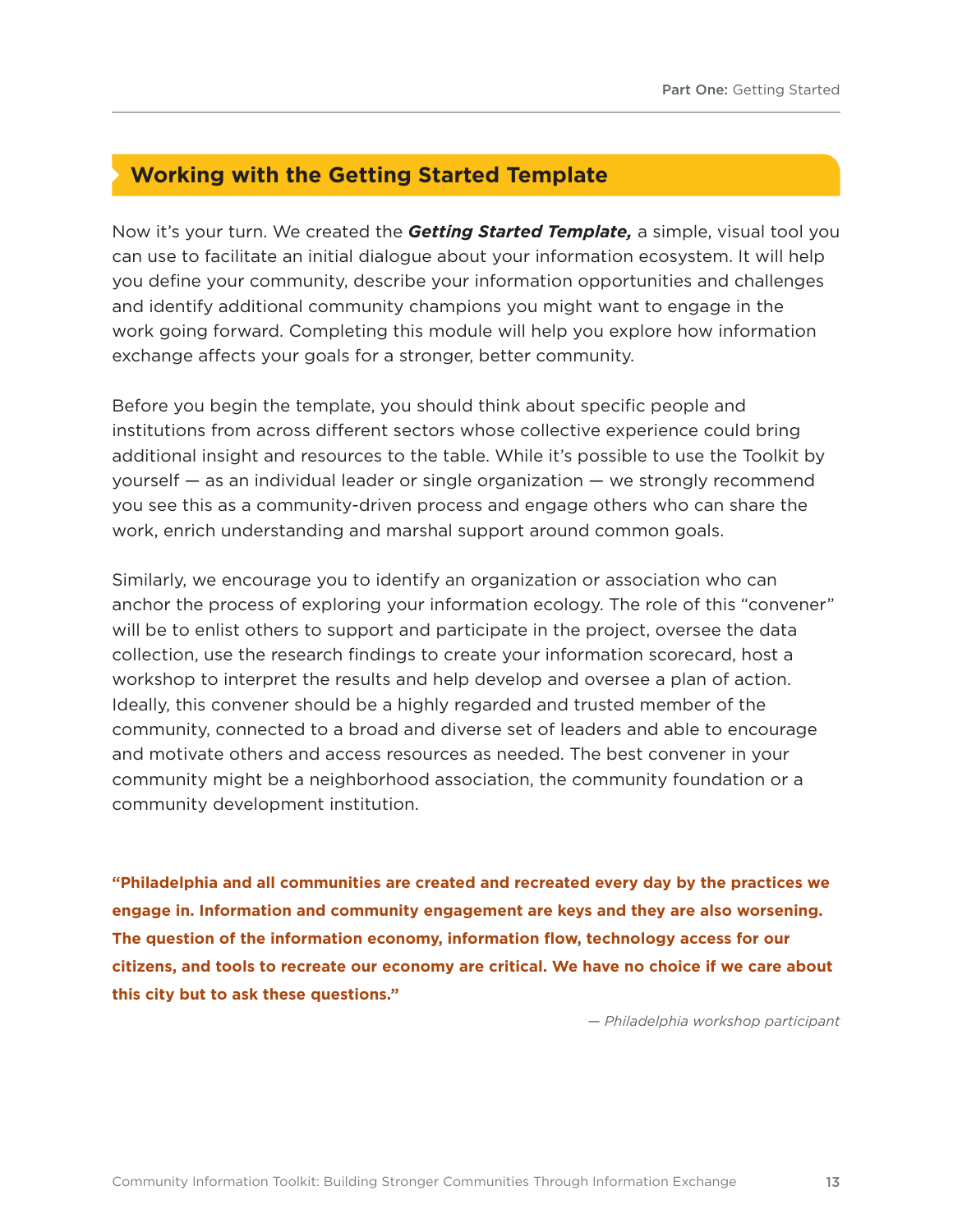| <b>Getting Started</b> | <b>A Community<br/>Information Toolkit</b>                                             |
|------------------------|----------------------------------------------------------------------------------------|
|                        | <b>Our Community</b>                                                                   |
| [ People and place ]   |                                                                                        |
|                        | <b>Opportunities/Challenges Facing Our Community</b>                                   |
|                        |                                                                                        |
|                        | How Information Affects these Opportunities/Challenges                                 |
| <b>Supply</b>          | <b>Skills</b>                                                                          |
| Strengths              | Strengths                                                                              |
| Weaknesses             | Weaknesses<br>3                                                                        |
|                        | <b>Infrastructure</b>                                                                  |
|                        | [ Public, private, media and nonprofit sector leaders? Academia? Other? ]<br>Strengths |
|                        | Weaknesses                                                                             |

*Appendix: Getting Started Template*

# What the Template Captures:

# **1.** *Defining Your Community*

In exploring your local information ecology, a critical step is to define what you mean by "community." This will help focus your inquiry on the part of your community's information ecosystem that ties directly to the issues you care about. It will also help you better shape the role you can play in improving the free flow and exchange of information when you come to develop your *Plan for Action* in Part Four.



- Print the Getting Started Template found in the Appendix on 36" x 48" paper.
- Make a copy for each group of five to six participants and take notes directly onto the template to record the dialogue.
- • Use the template to describe and capture insights. Don't worry about prioritizing and sorting them; this can be done later.
- Avoid trying to problem solve at this stage.
- Be as specific as possible and complete the whole template.
- Treat this as a brainstorming exercise rather than a debate; there's no need to argue or defend a point of view.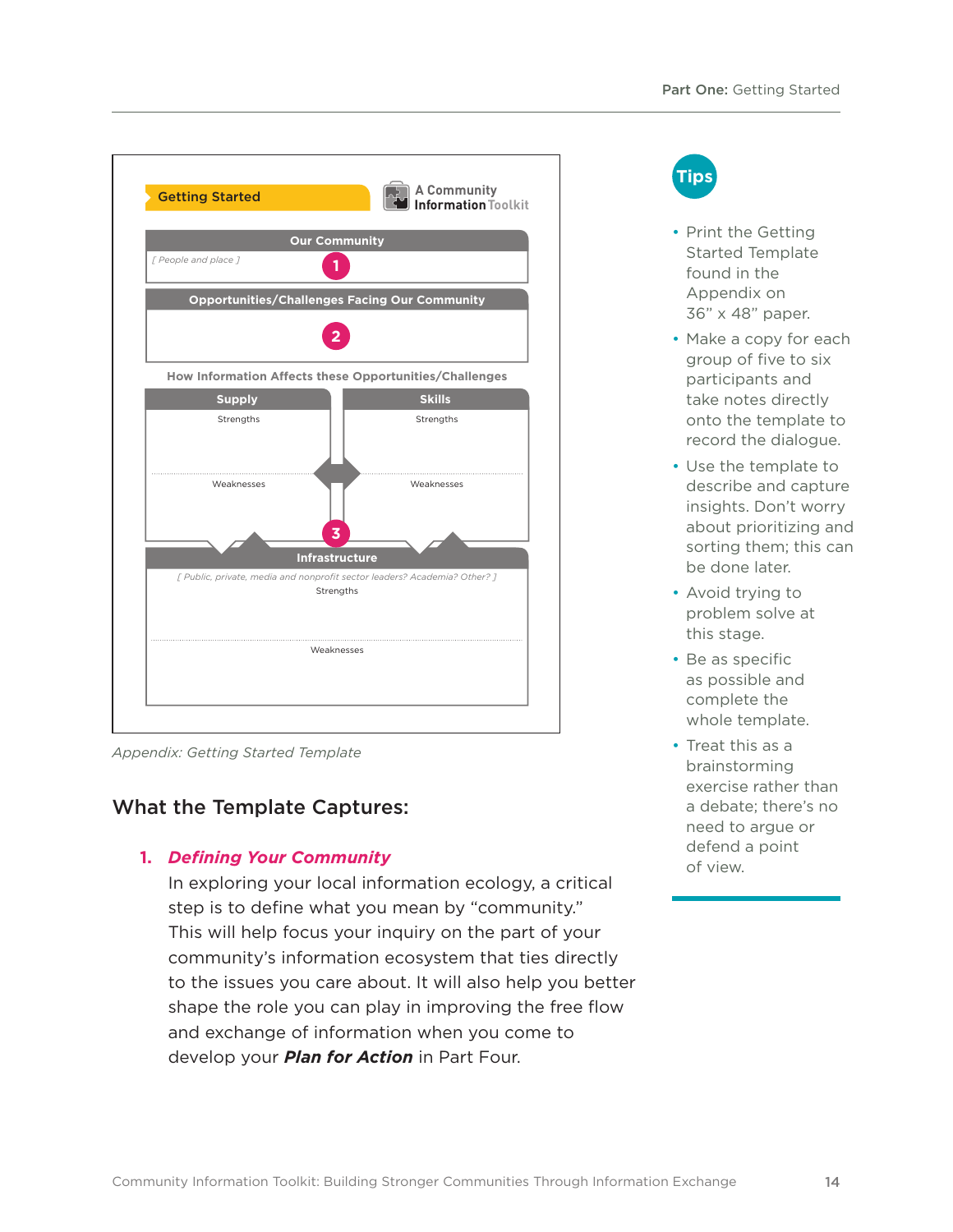We suggest you define your community through one of following lenses, or a blend of them:

- *• Geography: a neighborhood, city, county (referring to ZIP codes can be helpful in defining geographic boundaries)*
- *• Demographics: all residents or certain racial or ethnic communities and/or particular age groups*
- *• Issue(s) of interest: such as education, public safety, health, environmental protection, workforce development or public infrastructure and transportation*

For example, you might decide to take stock of the information needs of immigrant communities or specific neighborhoods. Many decisions and actions will necessarily flow from the description of your community (what to research, who to involve in the process, etc.) so it's worth spending time on this at the beginning.

# **2.** *Opportunities and Challenges Facing Your Community*

All communities face multiple challenges and opportunities. Describing these  $-$  or even simply naming them  $-$  is an important step in focusing your efforts. You are not yet trying to problem solve, you are simply creating a preliminary inventory of opportunities, challenges and needs. Some of these may be drawn from previous or ongoing efforts in the community, recent research findings or things that you're working on. Capture what you can now; sort and prioritize a bit later.

# **3.** *Your Perceptions about How Information Affects These Challenges*

Once you've identified your specific opportunities and challenges, it's time to explore your initial assumptions about the strengths and weaknesses of your local information environment and how this might affect your community.

Refer to the elements in the community information ecosystem map and brainstorm how the strength of each element affects your work and the issues you care about. Below are a few questions to help prompt your thinking: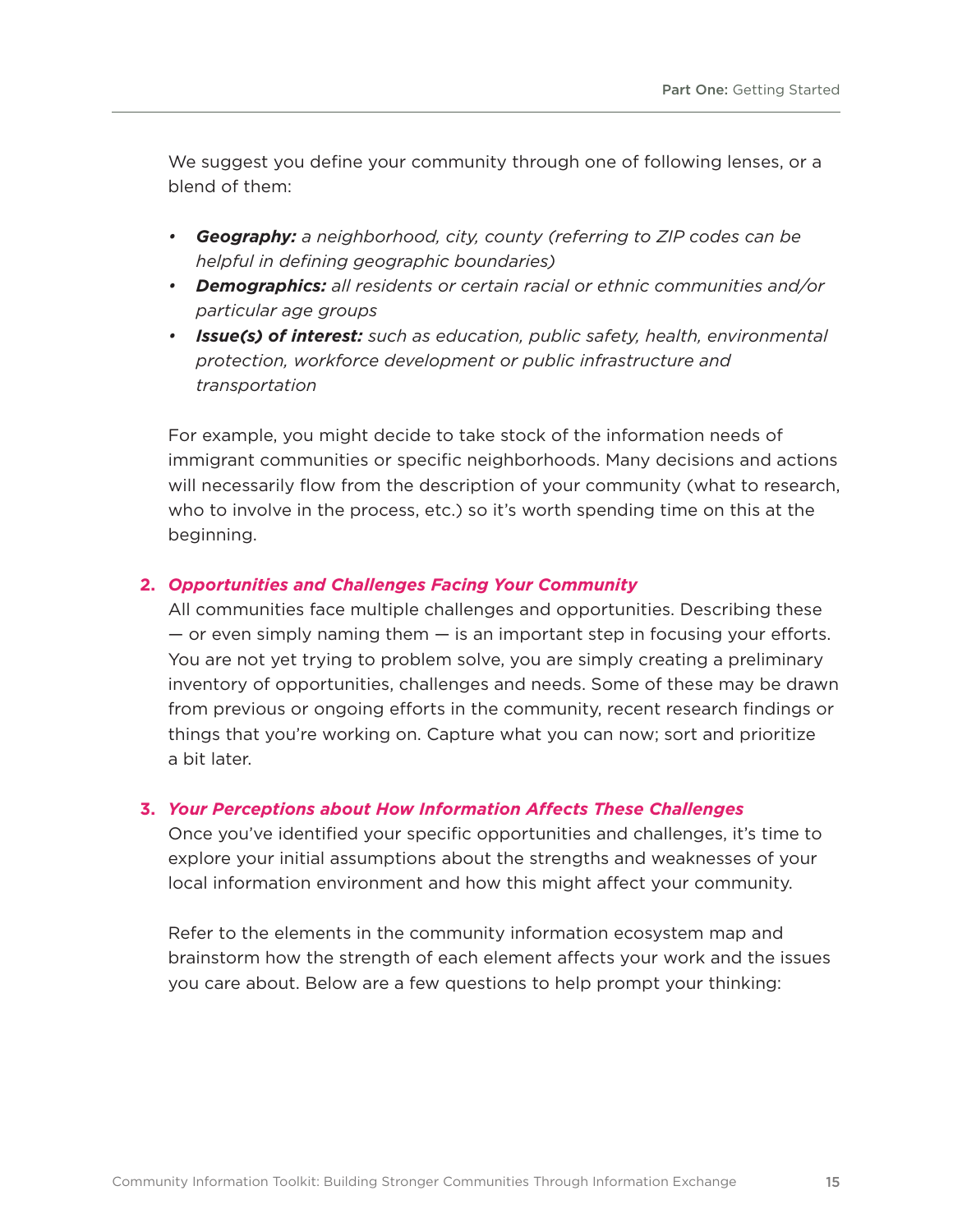### *Supply*

- *• What is the level of local coverage on the issues you care about? Is this shrinking or expanding?*
- *• How does the supply of information affect people's awareness and engagement?*
- *• What sources do individuals rely on to access information about education and are these credible?*
- *• How abundant and readily available is information about employment services, public transportation, emergency services, health?*
- *• What are the bottlenecks in your community that affect people's ability to access information and make informed decisions?*

# *Skills*

- *• Are the people you work or serve with able to access valuable online resources?*
- *• What are the opportunities for people in your community to express themselves and voice their concerns with others?*
- *• How open are local government agencies and how effectively do they share information about the issues you care about?*

# *Infrastructure*

- *• What is the level of broadband penetration in your neighborhood and how does this affect residents?*
- *• If the youths you work with in your community don't have Internet at home, are they able to readily find online information in their schools or in public libraries?*
- *• •How strong are the civic intermediaries and community organizations in areas you fund? Are they providing the basis for constructive deliberation and dialogue?*

Now that you've described your community, identified specific opportunities and challenges and laid out your assumptions about how this relates to the exchange of information, the next section of the Toolkit will help you gather data to test those assumptions and improve your understanding of your local information ecology.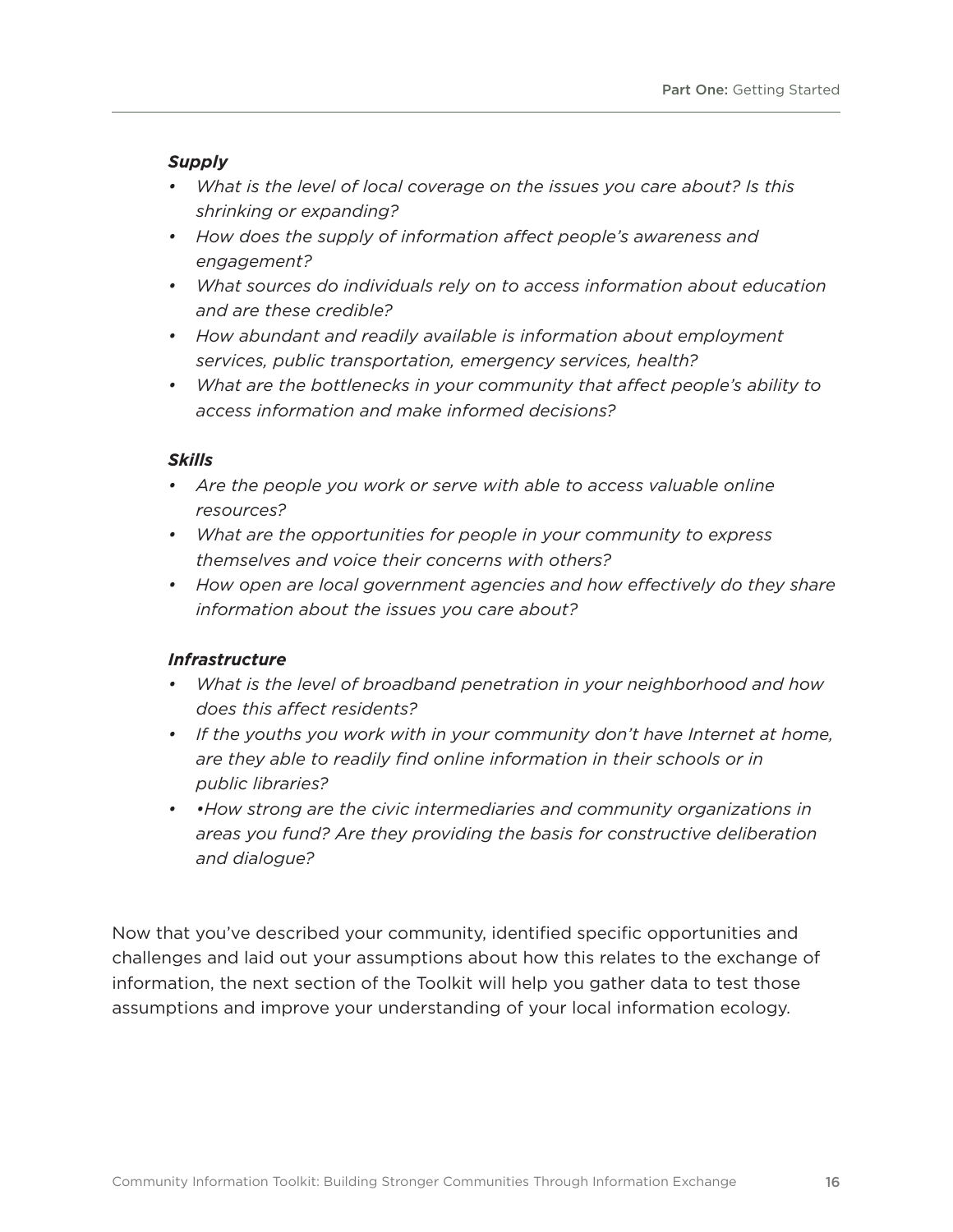# Part Two

# Designing Your Community Information Assessment

#### **Understanding the Research Tools**

### **Gathering the Data**

Designing Your Community Information Assessment offers guidance for gathering data about your local information ecology. Here, you will be introduced to two, new easy-to-use research tools: the *Community Information Checklist* and the *Community Information Scavenger Hunt.* This section discusses the benefits of each tool and provides guidance for implementing them to collect data about your community. The tools are designed to be robust and reliable, affordable for local communities and easy to accomplish with volunteer support rather than expensive external consultants.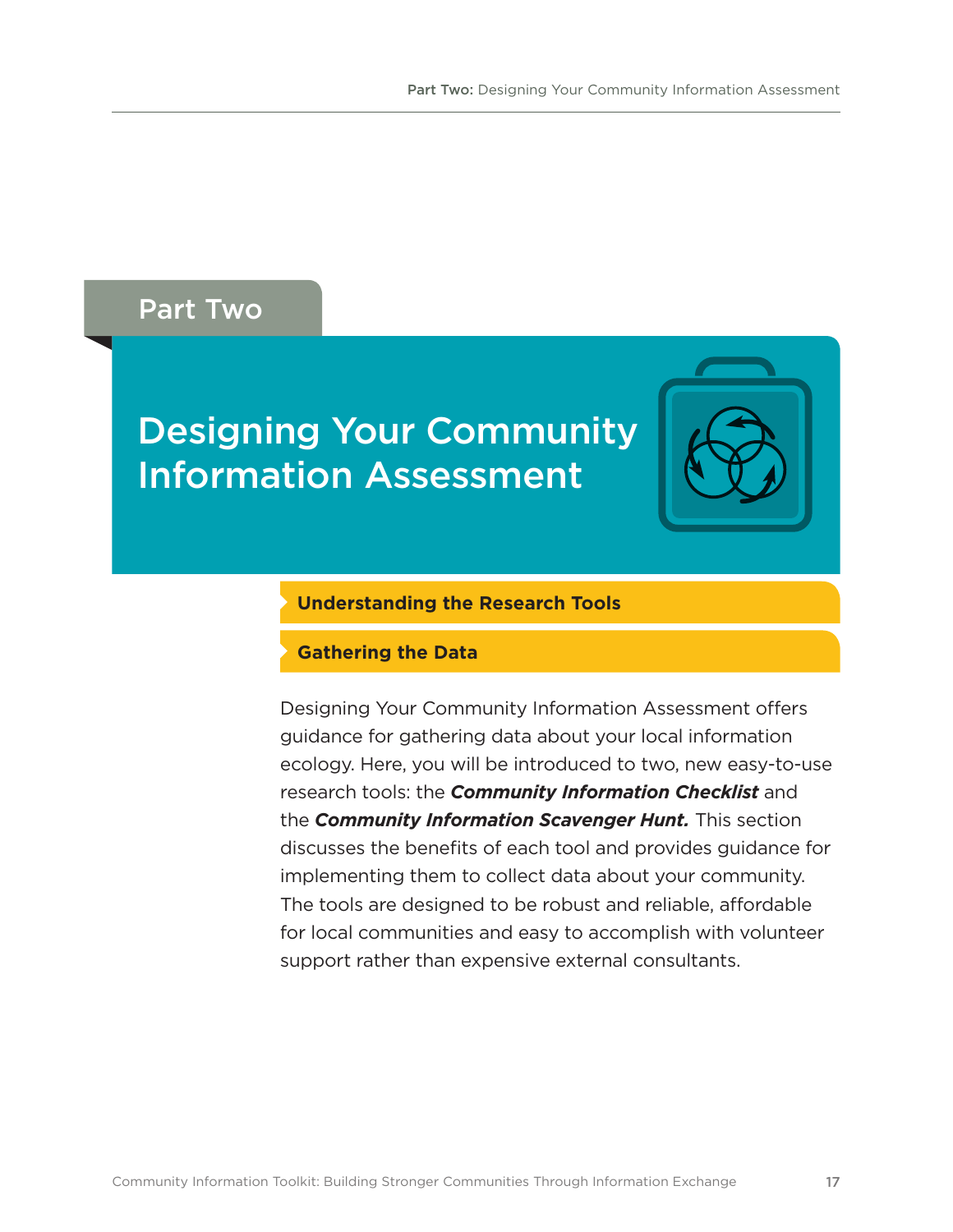# **Understanding the Research Tools**

When people work well together, it's generally because they trust one another and share a common understanding of the challenges they face and how to address them. Testing your assumptions and collecting data to develop a common understanding of your information ecosystem is the foundation upon which you will be able to build and execute a plan for meaningful action.

This part of the workbook offers guidance on how to document your assumptions about the current state of your community information system, and how to test those assumptions through targeted research. In this section you will find two research instruments (a *Community Information Checklist* and a *Scavenger Hunt*) along with instructions for using them.

There are many possible approaches to mapping the information ecology of a community. In our pilot process, we tested four. However, two research approaches stood out, based on their ability to improve the community's understanding of its information ecosystem, and their low cost and simplicity.<sup>2</sup> These two complementary tools (described in more detail in the next section) are the *Community Information Checklist* and the *Scavenger Hunt.*

# **Gathering the Data**

# The Checklist

# *What Is It?*

The **Checklist** is a list of simple, mainly yes-or-no questions that explores the *supply* of information in your community, and the *infrastructure* that supports the flow of information. The questions in the *Checklist* will prompt you to record the availability and prevalence of critical parts of your information ecosystem.

<sup>2</sup> We tested four approaches in the pilot communities: a Checklist, Scavenger Hunt, a resident telephone survey and a content analysis exploring online news and information in each community. For more detail on the resident telephone *survey and the content analysis, please see www.infotoolkit.org*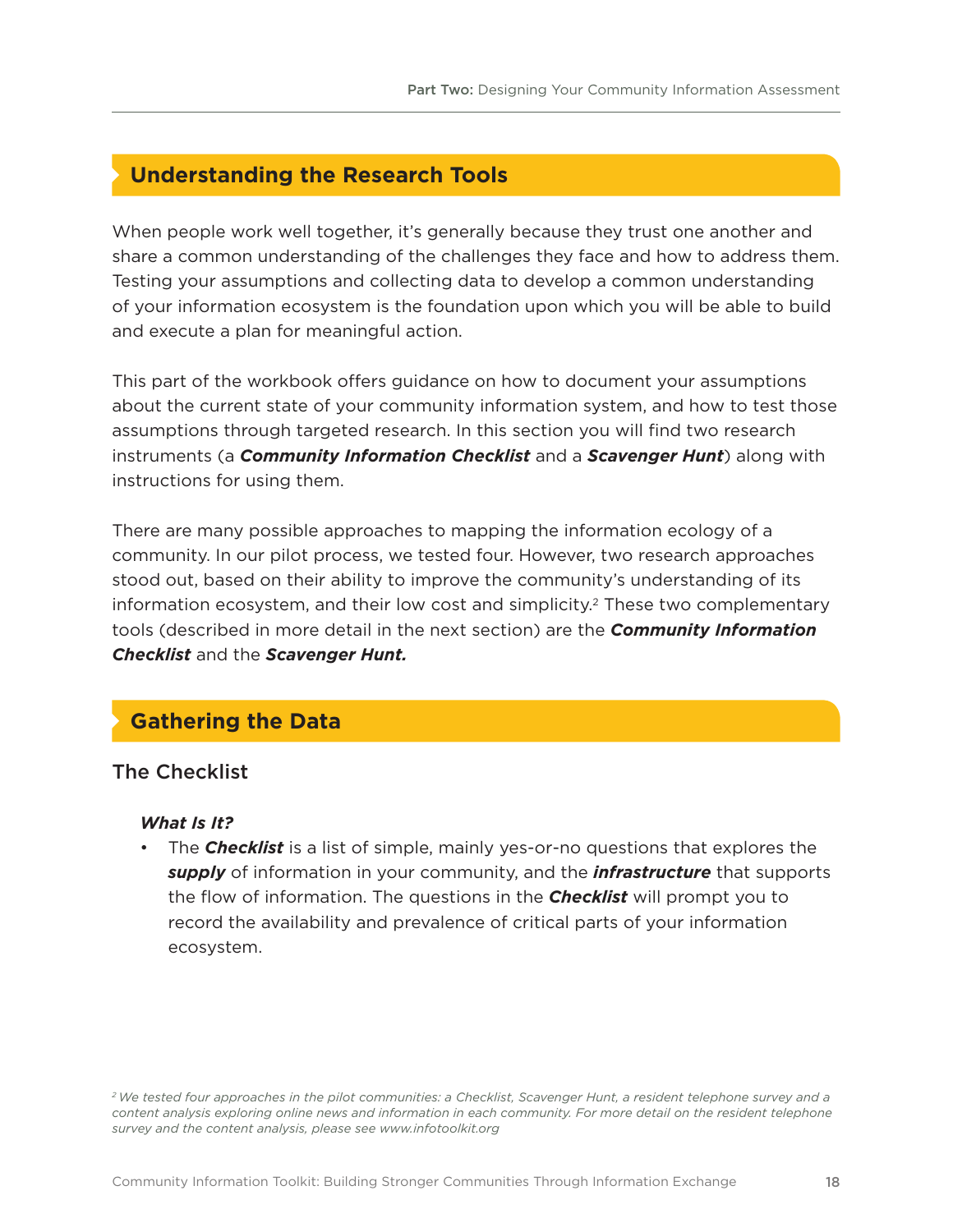# *What Does it Assess?*

• The *Checklist* evaluates your community's information *supply* and *infrastructure.* The research tool assesses the availability of Internet access, information about government services and activities, digital support in libraries and schools, and civic intermediaries.

# *What does it involve?*

- The **Checklist** is designed to be completed by (volunteer) researchers and will take three to five hours to complete. Each question can be answered by browsing the Internet, or by calling or visiting the local office of your school, government or library — so you just need a phone and an Internet connection to fill it in. To simplify the work, your (volunteer) researchers could also call people who are particularly knowledgeable about your community's information system, such as a librarian or reporter.
- To help make the process easier, the **Checklist** provides advice and hints, as well as a list of secondary databases that can be consulted along the way to help your researchers answer certain questions. For example, in the media section of the *Checklist* there are a few



- Only a few (volunteer) researchers need to each complete an individual *Checklist* as the results tend to be consistent and robust.
- Two to three (volunteer) researchers are sufficient to return reliable results.
- Where responses do differ, it is important that the researchers discuss why they got different results, and document this for discussion.

references to media watchdogs and newspaper industry websites. These will help give you information on the availability and density of media sources in your community.

# *Example Questions:*

- Q. *Can you access information online about the following government services and information? For each service, tell us whether or not it is accessible and the site that provided the information.*
- Q. *How many daily newspapers are devoted primarily to providing information about your community?*
- Q. *Do your local libraries provide professional assistance for using the computer and Internet?*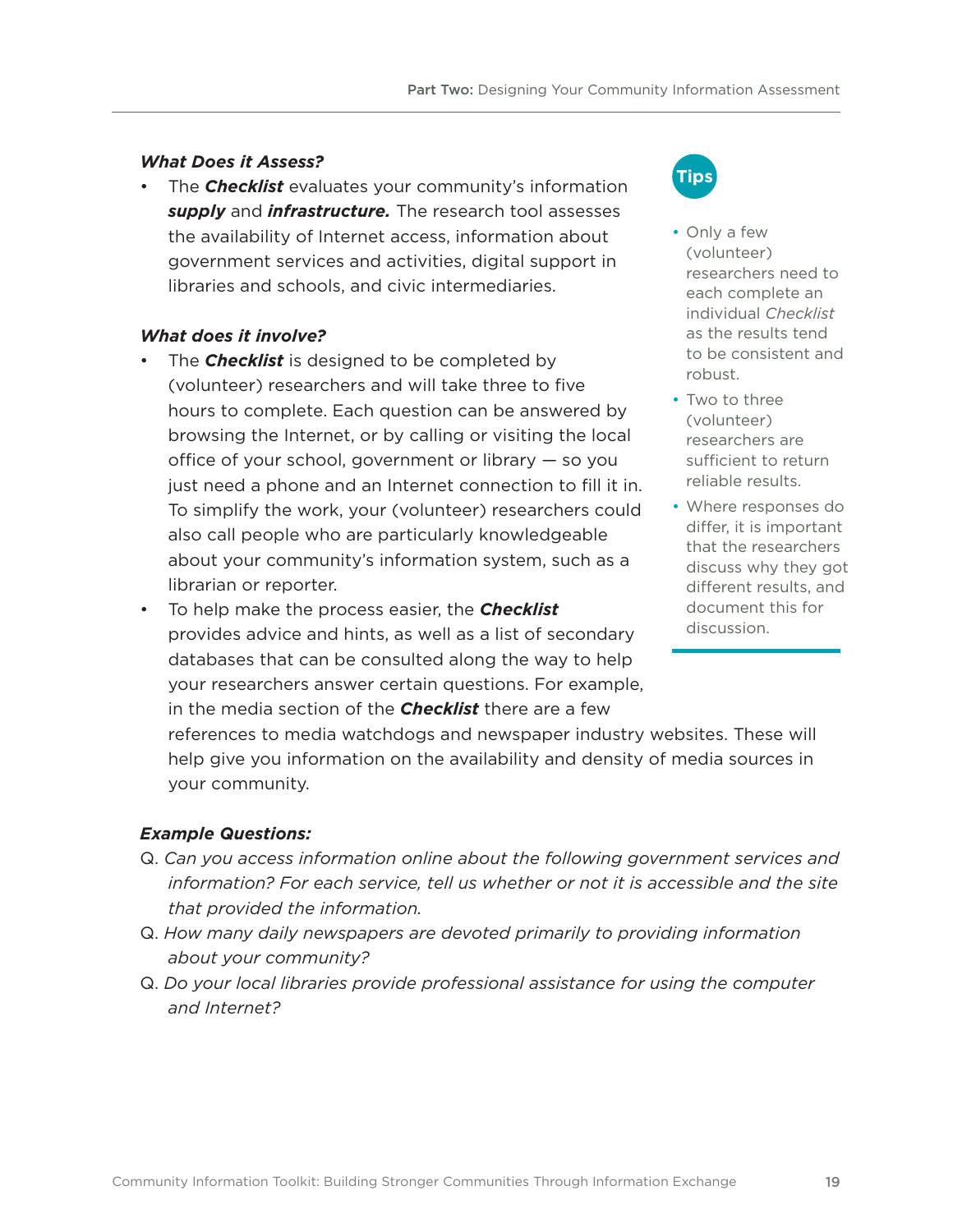# The Scavenger Hunt

# *What Is It?*

- The **Community Information Scavenger Hunt** is a simple way to understand how people in your community experience and navigate their community's information ecosystem.
- • It is a form that sets out several tasks that have people access, find, use and share certain pieces of information. Volunteers are asked to complete a set of tasks, and record whether they were able to find or share information, what sources they used and evaluate how difficult they found this process – with attention to frustrations and surprises – as well as to what they found. For those curious about research methods, the *Scavenger Hunt* is part usability study and part diary study.
- The research will go beyond the basic understanding of what information exists, and provide you with insights about how people are, or are not, finding and using information.
- • In the pilot communities, individuals found the **Scavenger Hunt** to be fun and engaging, and an easy and affordable way to reveal how community members find and use information.

# *What Does it Assess?*

The **Scavenger Hunt** provides insight into people's experience with the information ecosystem of a community. In some sense, it doesn't matter how good the sources of information are, or how strong

the infrastructure is, if people cannot navigate the system. Data from the *Scavenger Hunt* will help you understand how accessible certain parts of your information system are and individuals' skills in accessing and exchanging information. As research participants report on their experience finding the next three government meetings, sharing their opinion with their community or finding newspaper coverage of the recent budget plan, this tool shows whether people were able to find the information, how long it took and how challenging it was to do so.



- When recruiting Scavenger Hunters, think about the community you want to understand and recruit participants who represent a diverse cross-section of that community.
- Whether you define your community in terms of geography (e.g., Philadelphia), demography (e.g., elders), or issue area (e.g., at-risk teens), be sure to recruit participants who reflect the different ages, ethnicities, education levels and socioeconomic groups within your community boundaries.
- • The key is to get input from the different perspectives of the sub-groups that make up your community.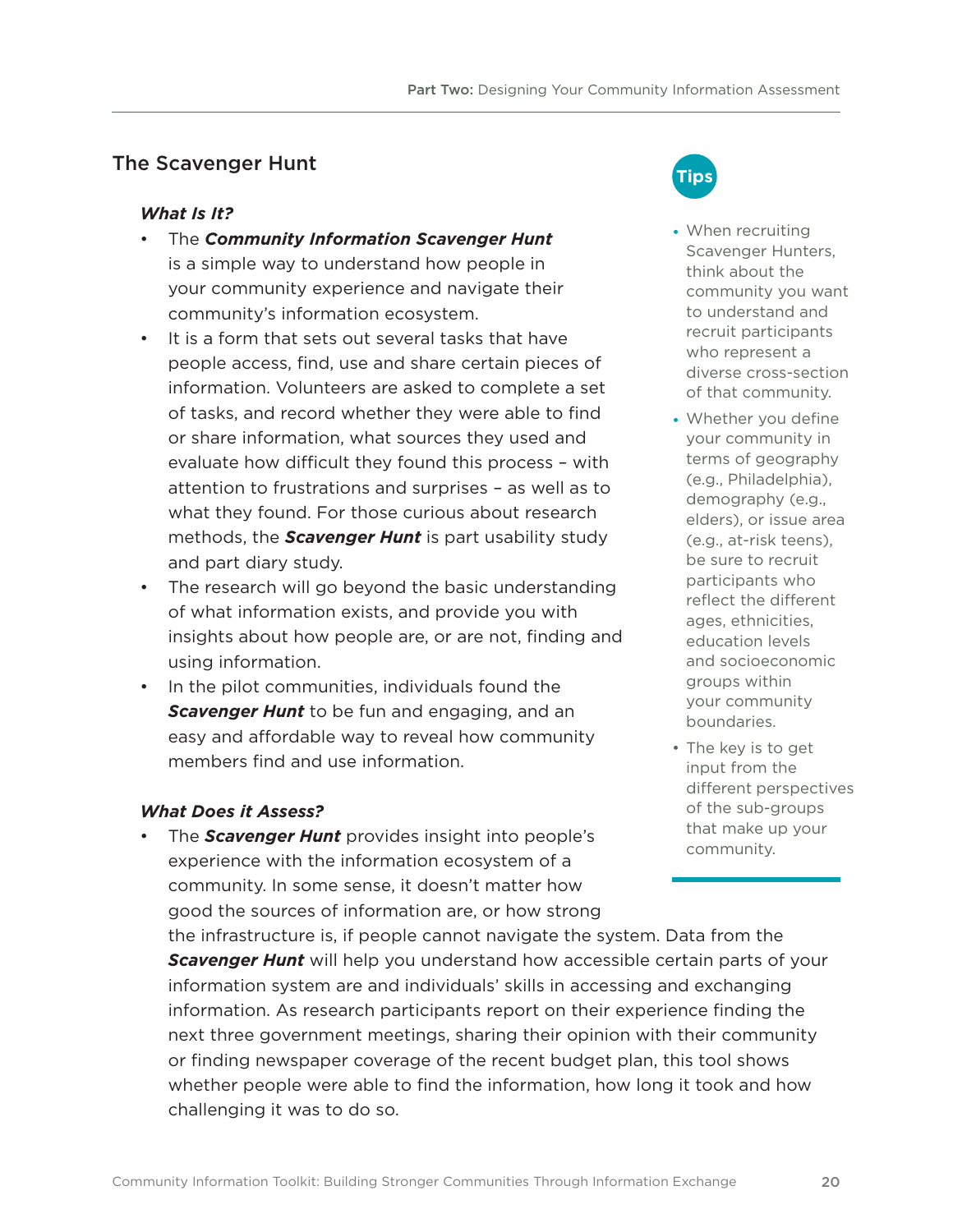#### *What Does it Involve?*

- The **Scavenger Hunt** should be filled in by individual members of your community. It will take each participant about two hours to complete. The subjective nature of the tasks requires participation from a larger set of community members, so aim to have 12 to 15 completed *Scavenger Hunt* forms. The more people fill it in, the more reliable the overall results.
- • When recruiting *Scavenger Hunters,* think about the community you want to understand and recruit participants who represent a diverse cross section of that community. Whether you define your community in terms of geography (e.g., Philadelphia), demography (e.g., elders) or issue area (e.g., at-risk teens), be sure to recruit participants who reflect the different ages, ethnicities, education levels and socioeconomic groups within your community. The key is to get input from the different perspectives of the subgroups that make up your community.

# *Example Questions:*

- Q. *Choose a recent event in your community that was widely reported in the news and find three news pieces that each reported different information about the event.*
- Q. *Imagine you just heard some important information about your community and you want to share your opinion about this information. Hypothetically, where would you share your opinion so that the most people would hear it?*
- Q. *Find a place online that provides instructions on how to renew your driver's license.*

#### Some Research Caveats

*Our goal was to build tools to easily and affordably evaluate a community's information ecosystem. What you have here are tools that are easy to interpret and will work in different types of communities and across a range of environments. But we admit that one area of measurement* challenged us. We have not yet come up with a quick, clear way to verify the quality of local *journalism. The Knight Commission, scholars and community leaders all recognize the importance of quality journalism. Yet there isn't an efficient, agreed-upon way to measure it. Definitions are too varied; content audits too costly; journalism awards too narrow. So we are, for now, depending upon the more measurable metric of media density: how many media outlets report on the local community – from daily and weekly newspapers to radio stations, and from blogs to television.*

*This measure of density is a first indicator of the strength of the media system, and helps communities determine whether or not key media outlets exist. We encourage leaders to expand on this measure by discussing their own experience with the quality of these outlets: How well do they cover the news that matters to you? How accurate, fair and contextual is their coverage? How timely, relevant and useful? In what ways could it be improved? These complementary approaches will enable communities to build a robust understanding of the quality of their local media providers.*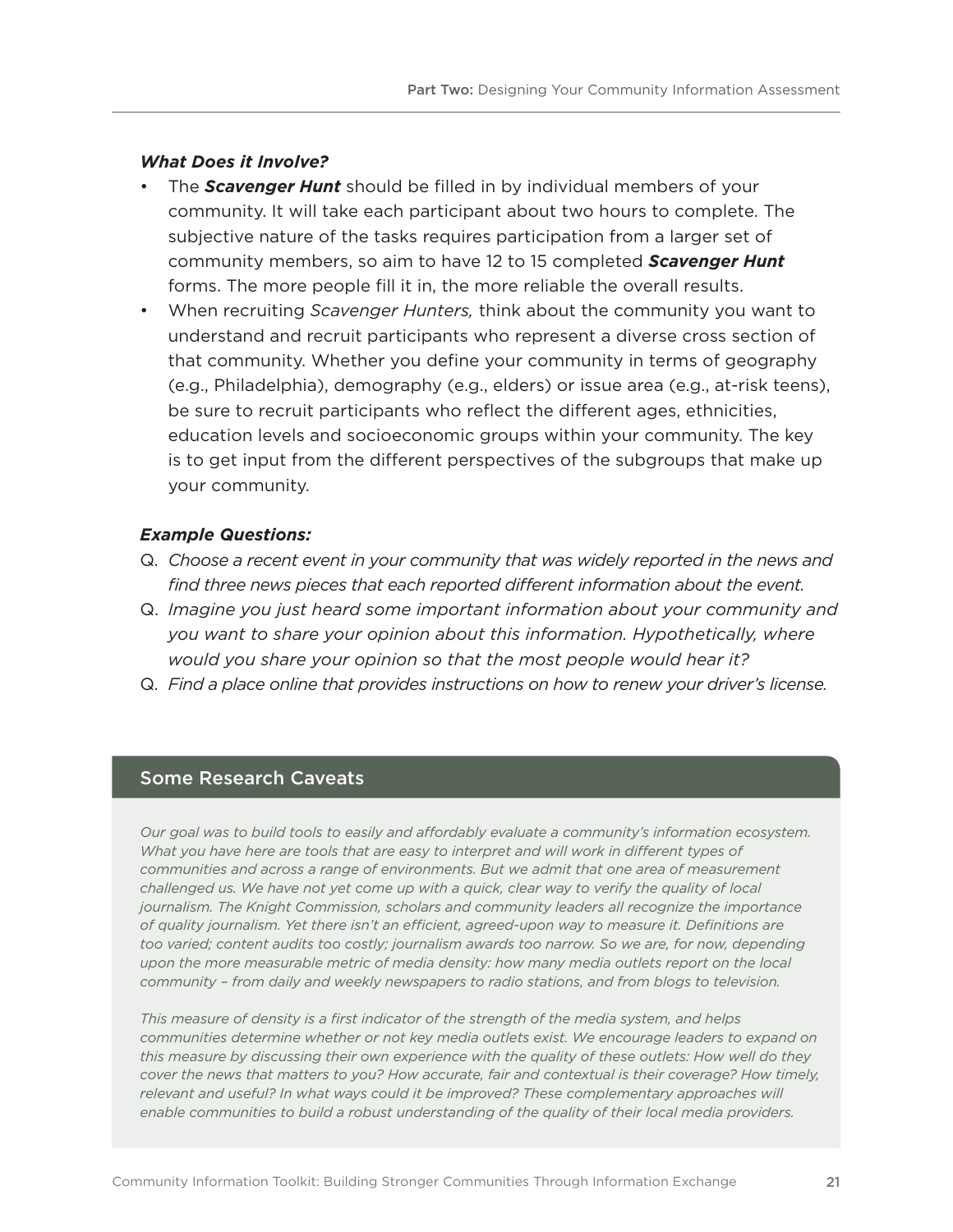# Other Research Tools

**We recommend that communities complete the** *Checklist* **and** *Scavenger Hunt.* **If you have additional appetite and budget, feel free to augment this basic research as you see fit.** 

#### *Other research tools include:*

- *• Interviews with subject-matter experts about specific aspects of your community information system*
- *• Interviews with a diverse set of community members about their information experience, either through a series of one-on-one conversations or through a formal survey*
- *• Focus groups on a particular aspect of your community information system or involving a particular subgroup of individuals.*

In our pilot project we developed a phone survey to understand residents' attitudes toward and behavior within their community's information system. We launched this survey via landline and mobile phone and reached over 500 community members in each pilot city. (We used a telephone rather than an online survey to avoid excluding key subpopulations that may not have easy Internet access.) This survey returned interesting insights about the sources community members use and trust, how connected they are to one another, how well they think their government and schools are performing, and much more. We chose not to recommend that every community use this tool and have not included it in the Toolkit because of the feedback we received about the limited usefulness of the data. In addition, the high cost (around \$15,000 per community) involved in conducting the research, we found was not worth the additional benefit; in many cases the survey confirmed information gathered in the *Checklist* and *Scavenger Hunt.* However, if you would like to see the full set of questions we used in the phone survey and learn more about how to use this tool, please visit www.infotoolkit.org.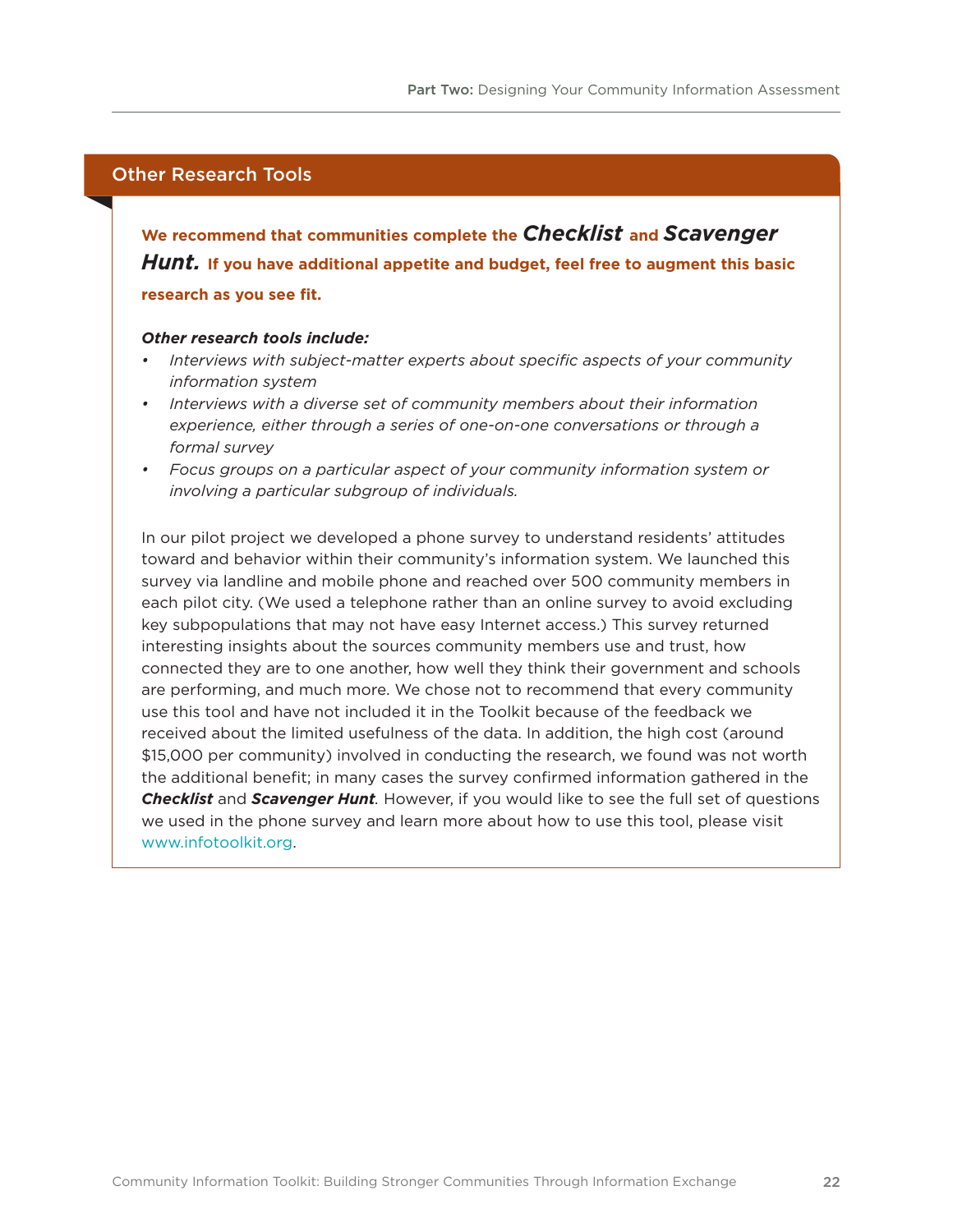#### Other Efforts to Assess Community Information

In creating this Toolkit, we looked at previous efforts to assess community information systems. Their research methods varied in type, scope and cost. We have drawn on the valuable lessons learned; however, because our focus was on developing a simple set of tools that could be inexpensively replicated to understand the skills, infrastructure and supply of information, the approach we have developed differs from previous studies.

Some of the main, recent studies are listed below — for more information see www.infotoolkit.org.

- The Chicago Community Trust and the Community Media Workshop conducted a survey of online information in the city, capturing data on popular news and audiovisual sites and the most common types of online content. In addition, they conducted a resident survey and several focus groups, and gathered input from local leaders on information needs.<sup>3</sup>
- The Pew Research Center's Project for Excellence in Journalism coded the flow of content from all local news outlets in Baltimore over a one-week period. The research found that the city's news landscape had rapidly expanded, but newspapers were still the predominant source for "news."4
- The New America Foundation looked at the information health of five American cities: Washington, D.C.; Seattle, Wash,; Scranton, Pa.; Minneapolis-St. Paul, Minn.; and the Research Triangle in North Carolina. Each community report was developed by researchers who extensively examined secondary sources and local websites, conducted interviews and undertook some content analysis.<sup>5</sup>
- In Wisconsin, the Community Foundation of Greater South Wood County hosted a workshop in which 100 residents discussed their information needs and assessed the health of their community's information ecology.

*<sup>3</sup> http://communitymediaworkshop.org/newnews/category/about/*

*<sup>4</sup> http://www.journalism.org/analysis\_report/how\_news\_happens*

*<sup>5</sup> http://mediapolicy.newamerica.net/dashboard*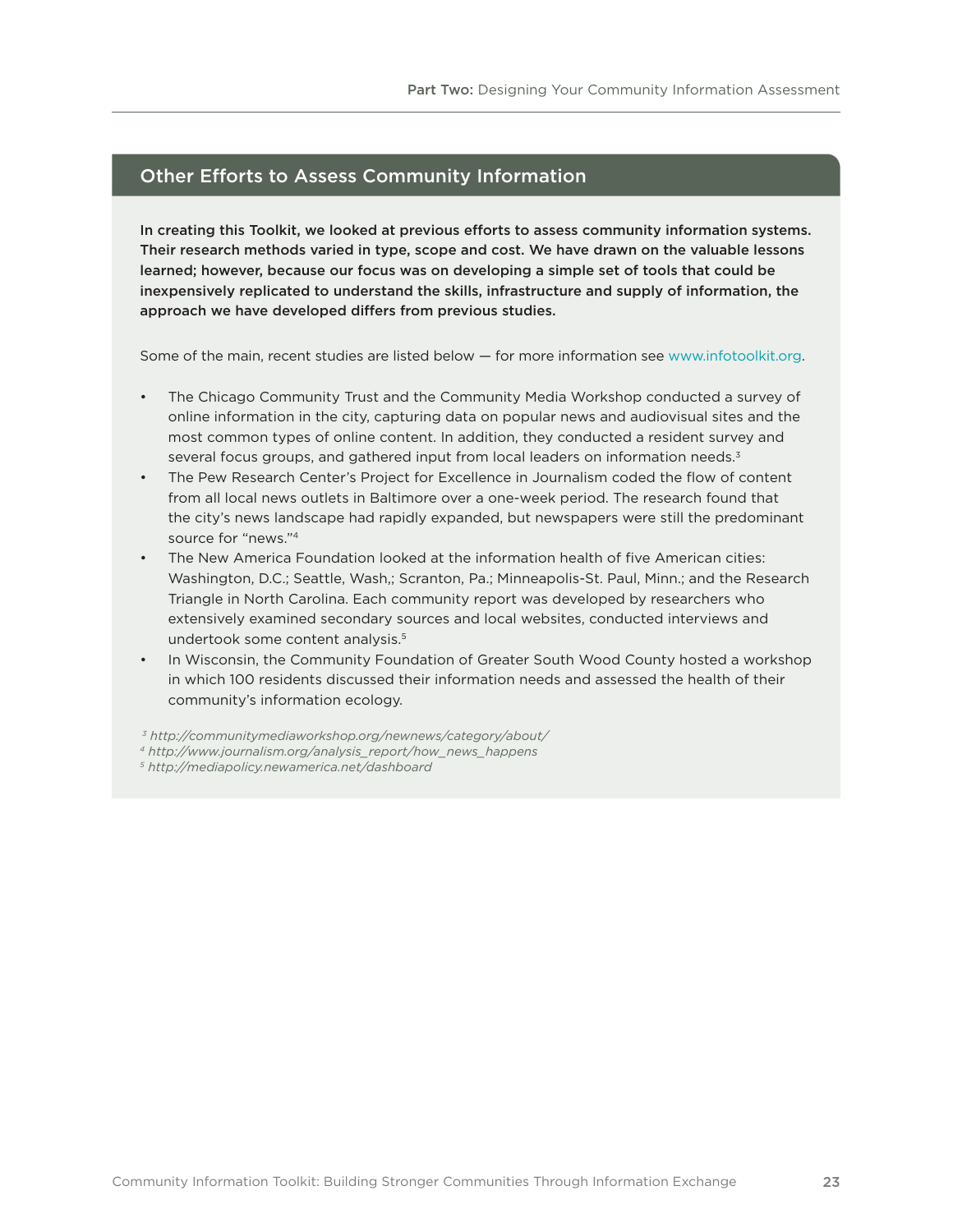# Part Three

# Creating Your Information Scorecard

# **Analyzing Your Data**

**Community Information Scorecard Overview**

**Building Your Community Information Scorecard**

Creating Your Information Scorecard suggests methods for analyzing and making sense of the data you'll collect about your community's information ecology. You'll be introduced to a new reporting tool called the *Community Information*  **Scorecard (Scorecard)** designed to help you visualize and communicate your findings. The Toolkit will explain the layout and underlying logic of the Scorecard, before walking you through the process of creating your own.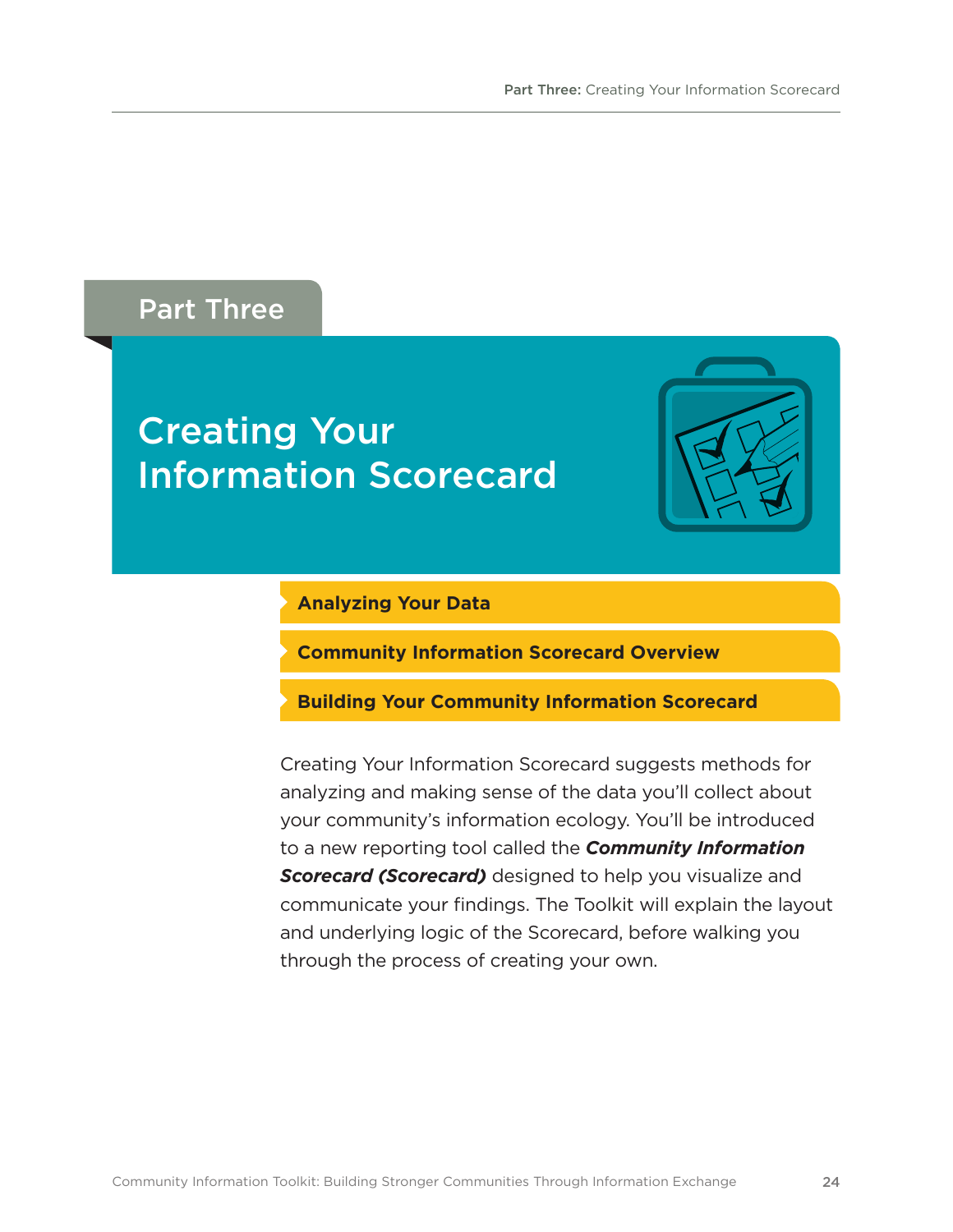Once you have the *Checklist* and *Scavenger Hunt* results in hand, then what? You didn't start down this path just to amass data; you're in pursuit of insights. Ultimately, you want to use those insights to create action and strengthen your community. This section provides guidelines and tools for reviewing and generating insights from the data you collected.

# **Analyzing Your Data**

Possessing a rich set of data can feel like a blessing and a curse. You know there are treasures to be unearthed, but digging for these treasures can seem daunting at first. Here are some suggestions for analyses — gleaned from our experiences in the pilot communities — to get you started:

# *• Pay Attention to Sources:*

The *Checklist* and *Scavenger Hunt* will tell you the sources people in your community rely on for their news and information. Make a list of these sources so that you can see where people go to find information and where gaps in the supply, diversity and accessibility of information may exist.

### *• Identify Information Bottlenecks:*

After gathering insights about the supply of information in your community, look for the places where the flow of information gets stuck. Review the *Scavenger Hunt* results to see where your hunters faced difficulties navigating their information landscape. Which resources did they find difficult to locate and use? What challenges did they fail to complete? The *Checklist* answers will also help reveal infrastructure and connectivity challenges in your community.

#### *• Dive into Demographics:*

Aggregated data (summaries and averages for the whole community) can hide meaningful underlying stories. Take a look at your results based on participant demographic information and geographic indicators to see how different people experience their information ecosystem. Do certain ethnic groups indicate a better supply of community news? Do some age groups voice more skepticism about infrastructure or exhibit greater digital media literacy skills?

#### *• Benchmark Your Data:*

A number is meaningless without context. Start by comparing your results to your own expectations. What surprises you in your findings? As others start testing these tools, you'll be able to share your data and compare your results with those of other communities'. And, of course, if you repeat the *Checklist*  and *Scavenger Hunt* exercises in future years, you'll be able to see how things are changing in your community and refine your own plans accordingly.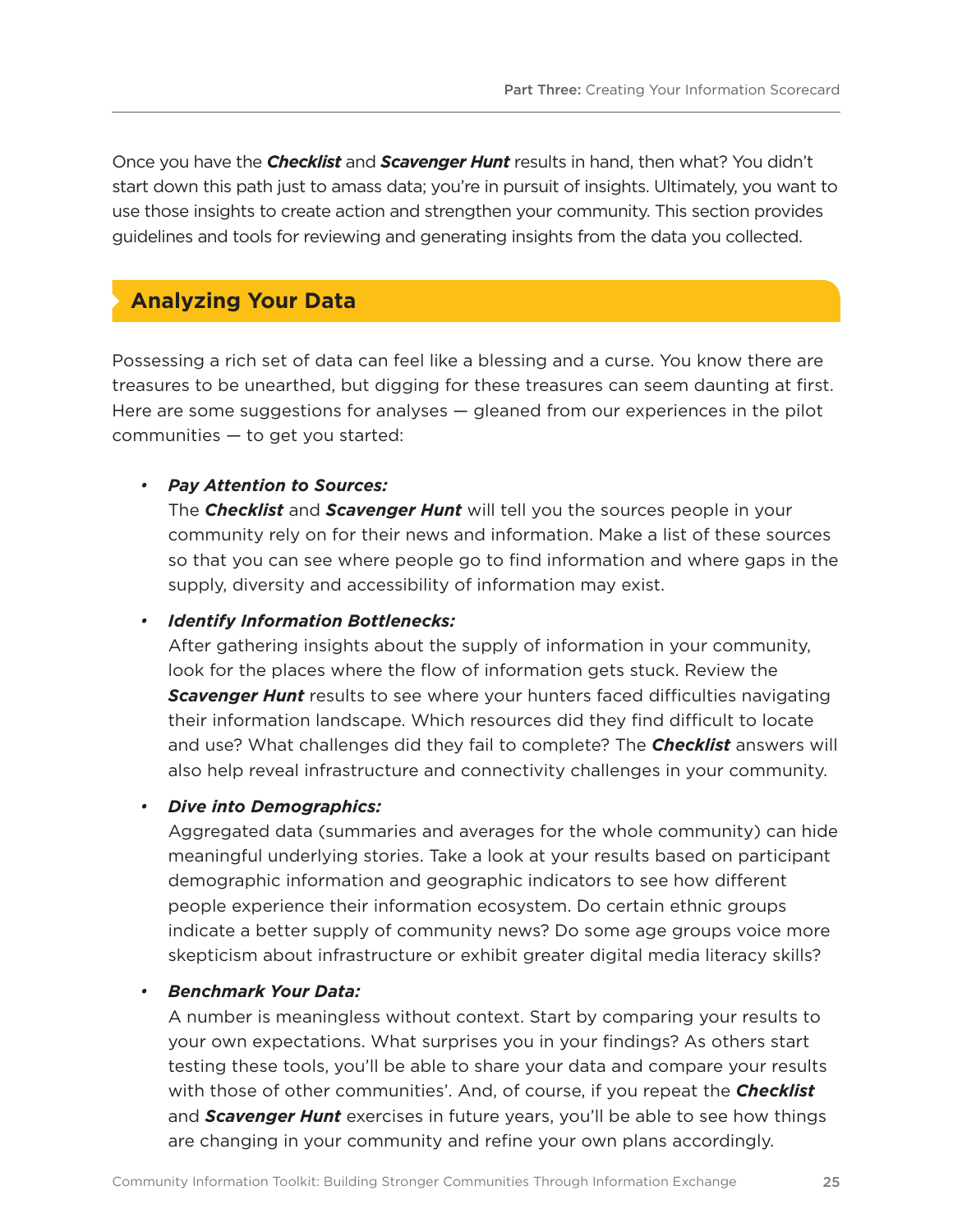# **Community Information Scorecard Overview**

If a picture is worth a thousand words, a scorecard is worth a thousand insights. A *Scorecard* is a type of report used to communicate data simply and visually. *Scorecards* can be a powerful way to help stakeholders build a common understanding of a community, an issue or a set of challenges.

We developed the *Community Information Scorecard* to help you understand, interpret, visualize and communicate the responses collected from the *Checklist* and *Scavenger Hunt.* The *Scorecard* converts the raw data you collected and displays color-coded tiles that rate the strength of each component of your community's information system. One important caveat: the ratings are indicative, not absolute. In other words, rather than seeing these ratings as akin to scores on a test, you should view them as sign posts showing opportunities where a community might want to focus its efforts to more deeply understand and act.

The *Scorecard* addresses the three elements of a community information ecosystem: the *supply* of information, the *infrastructure* for delivering information and the *skills* needed to access that information and engage with the community. It shows the current state of the individual components that make up each of these three elements:

# *• Supply: Availability of information in a community*

The three components of supply related to the availability of:

- 1. *Government services and information,*
- 2. *Community news*
- 3. *Self-improvement and quality-of-life information*

# *• Skills: Individual and institutional skills for accessing and exchanging information*

The community skills that enable a healthy flow of information include:

- 1. *Individuals' ability to access information,*
- 2. *Individuals' ability to exchange information, and*
- 3. *Governments' ability to exchange information.*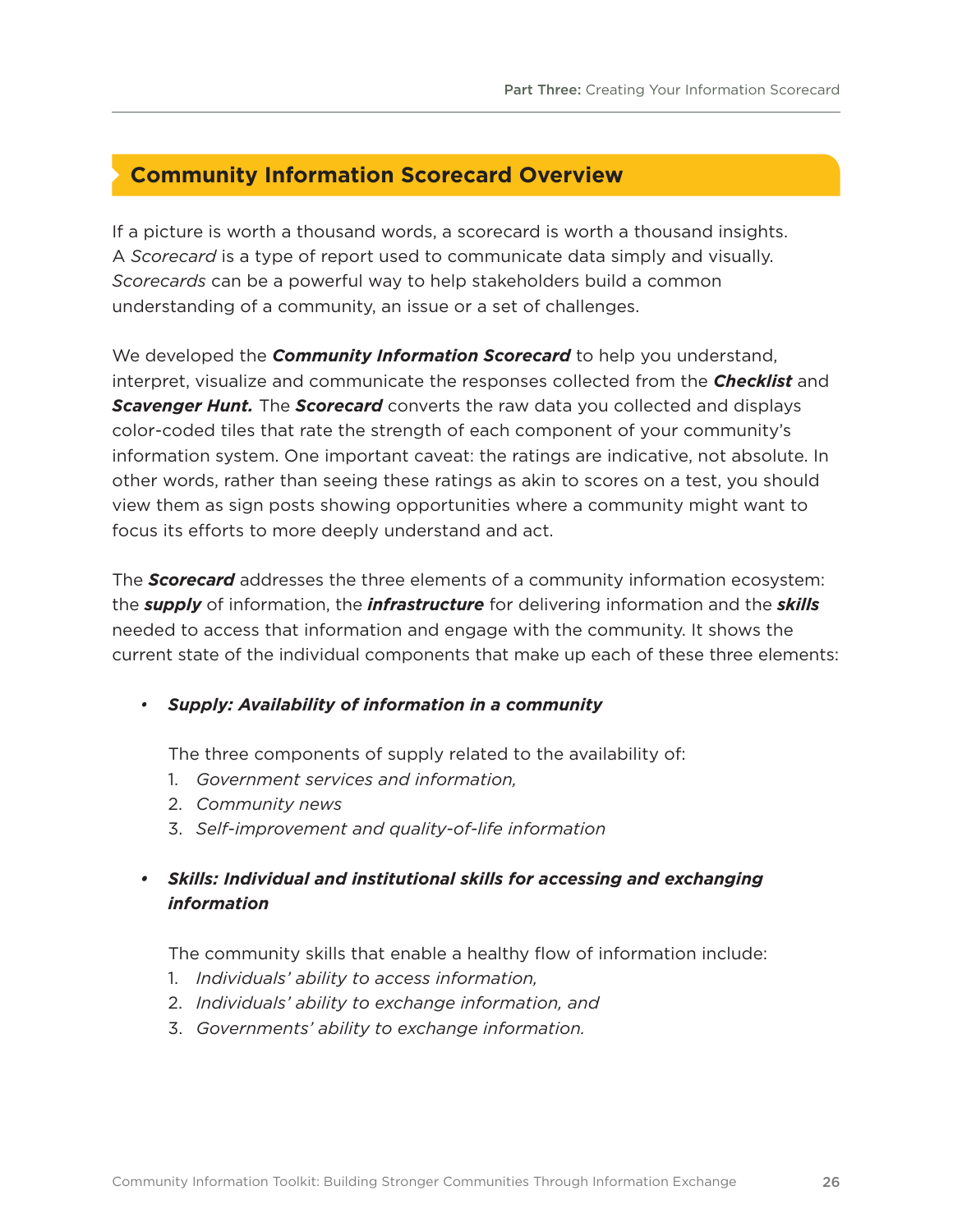# *• Infrastructure: Existing channels to deliver and exchange information*

The six components to a healthy information infrastructure relate to the existence, strength and relevance of:

- *1. Media*
- *2. Broadband Internet*
- *3. Libraries*
- *4. Schools*
- *5. Civic intermediaries*
- *6. Government*

An example of a completed *Scorecard* is presented on the following page. The left side of the *Scorecard* shows the high-level concepts and questions that comprise the ratings. The boxes on the right show the overall results for each component. The strength of each component is calculated based on specific set of metrics collected from *Checklist* and *Scavenger Hunt.* The metrics used in the *Scorecard* are explained in the Appendix.

The *Scorecard* is a Microsoft Excel workbook that analyzes and visualizes the data from the *Checklist* and *Scavenger Hunt* collection tools. It compiles raw data from the *Checklist* and *Scavenger Hunt* and provides color-coded composite scores:

- *• Red = Comparatively Poor* Indicates a problem and that substantial improvement is needed
- *• Yellow = Fair* Indicates the need for some improvement
- *• Green = Comparatively Good* Indicates a strong part of the information ecosystem to be sustained

Your completed *Scorecard* will give you a simple, intuitive way of communicating the challenges and opportunities present in your information ecosystem. It will show you and others at a glance where your information system is strong and needs to be sustained, and where it is weak and may be in need of improvement. It also provides a baseline record of where you are today to help set benchmarks for improvement and to track progress.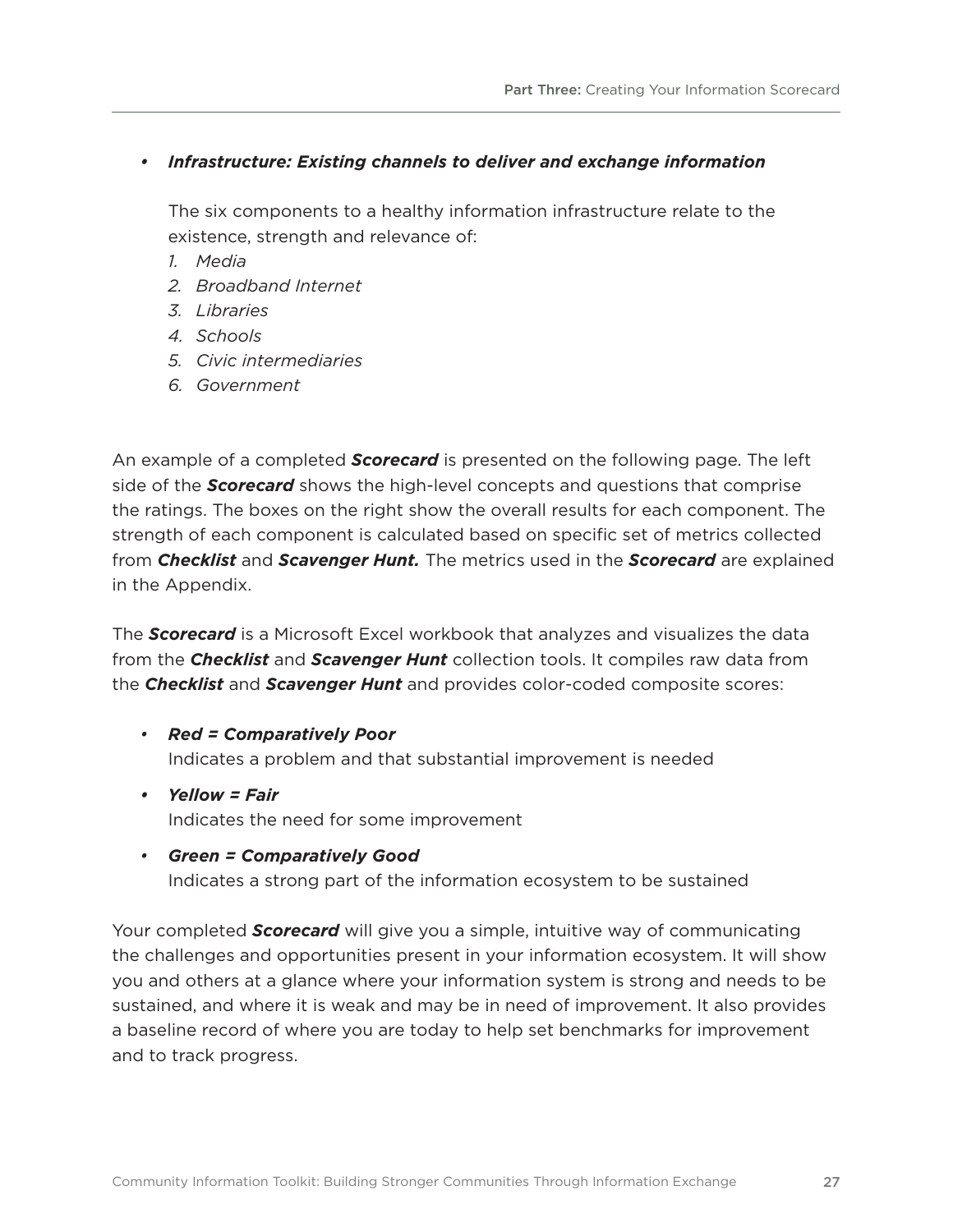|                  |               | Self-improvement and<br>Quality of Life                                                                                                                                                                                                                                          | ទី<br>ទី                                                                                                                                                                                                                                                                                                                                                                                   |               | <b>Government's Ability to</b><br><b>Exchange Information</b>                                                                                                                                                                         |                                                                                                                                                                                                                                           |                | Libraries<br>ទី                                                                                                                                                                                                                                                                                                                                                                                                                                                                                                                                                                                                                                                                                                                                               | Media<br>ż                  |
|------------------|---------------|----------------------------------------------------------------------------------------------------------------------------------------------------------------------------------------------------------------------------------------------------------------------------------|--------------------------------------------------------------------------------------------------------------------------------------------------------------------------------------------------------------------------------------------------------------------------------------------------------------------------------------------------------------------------------------------|---------------|---------------------------------------------------------------------------------------------------------------------------------------------------------------------------------------------------------------------------------------|-------------------------------------------------------------------------------------------------------------------------------------------------------------------------------------------------------------------------------------------|----------------|---------------------------------------------------------------------------------------------------------------------------------------------------------------------------------------------------------------------------------------------------------------------------------------------------------------------------------------------------------------------------------------------------------------------------------------------------------------------------------------------------------------------------------------------------------------------------------------------------------------------------------------------------------------------------------------------------------------------------------------------------------------|-----------------------------|
| DATE             | <b>Nugung</b> | <b>Community News</b>                                                                                                                                                                                                                                                            | ā                                                                                                                                                                                                                                                                                                                                                                                          | <b>Skills</b> | Individual's Ability to<br><b>Exchange</b> Information                                                                                                                                                                                | ż                                                                                                                                                                                                                                         | Infrastructure | Schools                                                                                                                                                                                                                                                                                                                                                                                                                                                                                                                                                                                                                                                                                                                                                       | <b>Civic Intermediaries</b> |
|                  |               | <b>Government Services and</b><br>Information                                                                                                                                                                                                                                    |                                                                                                                                                                                                                                                                                                                                                                                            |               | Individuals' Ability to Access<br>Information                                                                                                                                                                                         | è                                                                                                                                                                                                                                         |                | Internet<br>Good                                                                                                                                                                                                                                                                                                                                                                                                                                                                                                                                                                                                                                                                                                                                              | Government<br>à             |
| <b>COMMUNITY</b> |               | services and information, community news, citizen information exchange, and self-improvement<br>In a healthy information ecosystem, information supply is robust in four areas: government<br>and quality of life. These components are scored based on the following questions: | -- Is there quality of life and self-improvement information available to these community<br>- Is relevant information about the government activities and services widely shared?<br>-- Is there information available about community news and events?<br>-- Do citizens have access to information shared by their peers?<br>members (e.g., health, recreation, adult education, etc.)? |               | exchange information, and institutions' ability to exchange information. These components are<br>The skills that enable healthy flows of information include individuals' ability to access and<br>scored on the following questions: | -- How does the government solicit feedback and exchange information with the community?<br>-- How do individuals use digital and traditional media to access information?<br>-- How do individuals exchange information with each other? |                | its existence and relevance to your community, and evaluates each along the following questions:<br>libraries, government, civic intermediaries, and media. The score for each component is based on<br>for community members to share<br>The six indicators of a healthy information infrastructure are high-speed internet, schools,<br>-- Does a variety of media outlets provide news about the community?<br>-- Are schools providing digital curriculum and performing well?<br>-- Do civic intermediaries connect and support the community?<br>-- Do libraries provide access and support to use digital media?<br>-- Does the government share information and provide outlets<br>their feedback with local officials?<br>-- Is Internet accessible? |                             |

Community Information Scorecard

Community Information Toolkit: Building Stronger Communities Through Information Exchange 28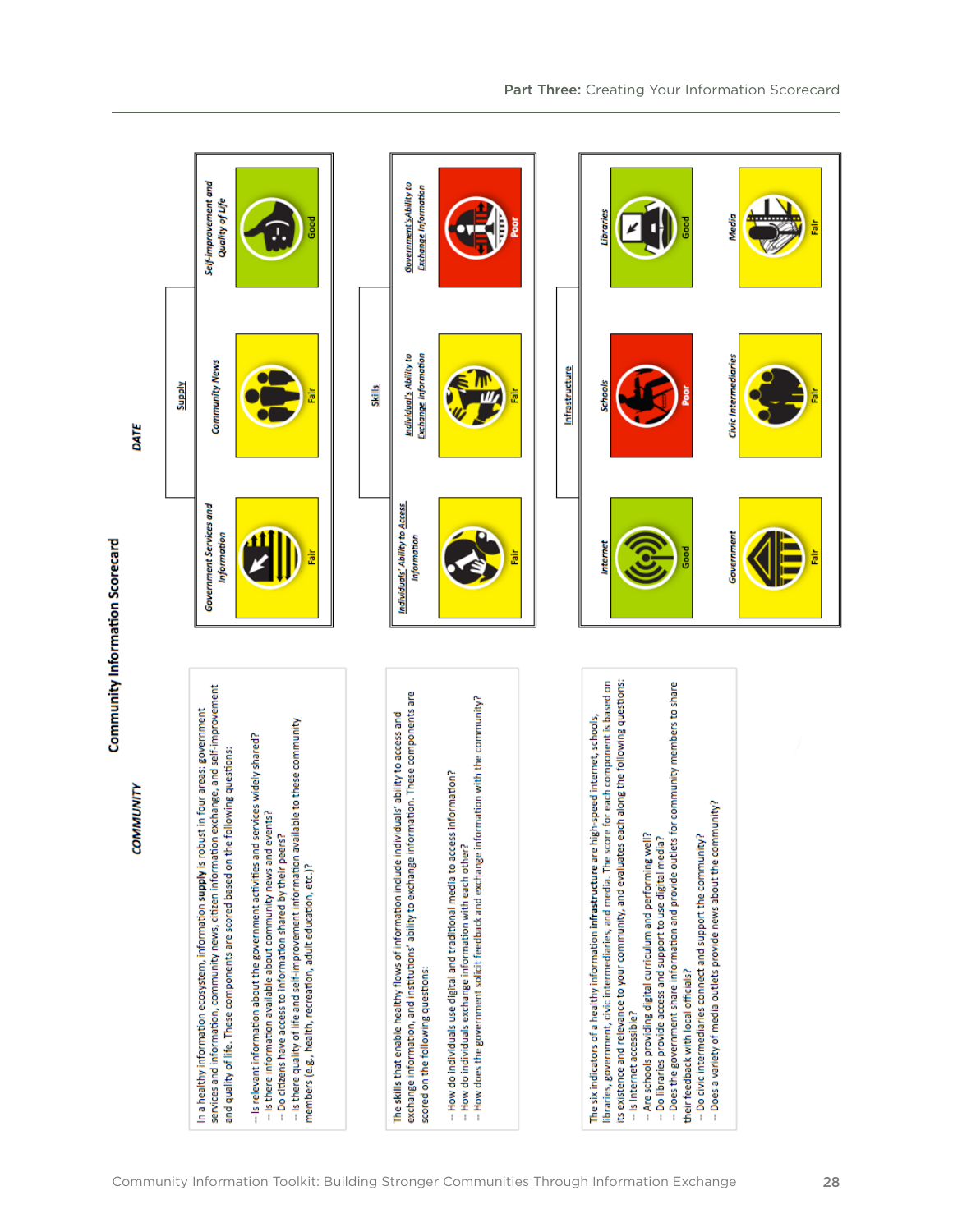# **Building Your Community Information Scorecard**

Once you've completed the research tools, you'll be ready to build your own *Community Information Scorecard.* The scorecard compiles data from the *Checklist* and *Scavenger Hunt* and highlights initial findings about the information ecosystem of your community. The *Scorecard* document contains detailed explanations to guide your interaction with the tool. Take the following steps to create your own *Scorecard:*

#### *• Download the Scorecard Template*

The *Scorecard* is an Excel workbook available at www.infotoolkit.org. Download and open the file titled *"Community Information Scorecard."* 

#### *• Input Your Data*

In the workbook, you will be instructed to input (paste) raw data from the responses you collected to each question on the *Checklist* and *Scavenger Hunt* into select worksheets.

#### *• Data Analysis*

The workbook is programmed to perform automated calculations based on the raw data you enter. It takes the individual responses you collected and then averages, scores, weights and aligns them with the relevant elements of your community information ecosystem map (e.g. Internet access).

### *• Data Visualization*

Based on this analysis, the *Scorecard* will score your community's performance for each indicator using the color-coded system. These summary scores will appear on the first worksheet in the workbook.

# Inputting Your Data into the Scorecard Template

- When you open up the **Scorecard Template** Excel workbook, input the data you collected into the last two worksheets in the document. To access these worksheets, find the tabs along the bottom of the workbook named *"Checklist"* or *"Scavenger Hunt."* If you're having trouble finding these tabs, go to bottom of the main worksheet and move all the way to the right.
- The worksheets contain one row for each respondent (i.e., the individuals who filled out the *Checklist* or the *Scavenger Hunt*), with each column corresponding to a question posed in the research tools. For each respondent, move across the row and enter their answers in the corresponding cells.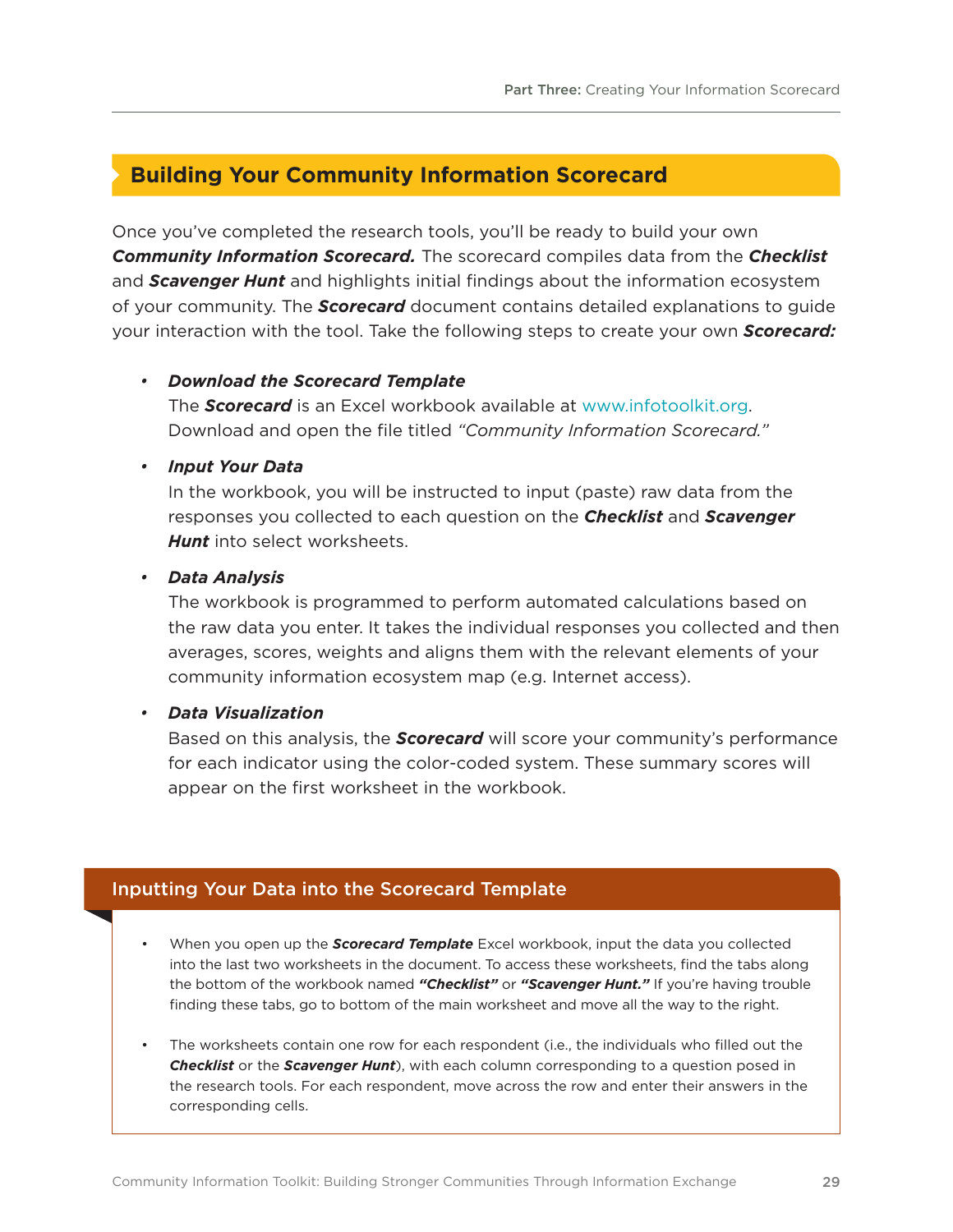You began this process by identifying questions about information needs and opportunities in your community. You then collected data to address these questions and summarized your insights from the research into a *Scorecard* that communicates the strengths and weaknesses of your community's information systems today. You're now ready to move into the next part of the Toolkit — *Planning for Action* — to convert your findings into concrete steps for improving your community.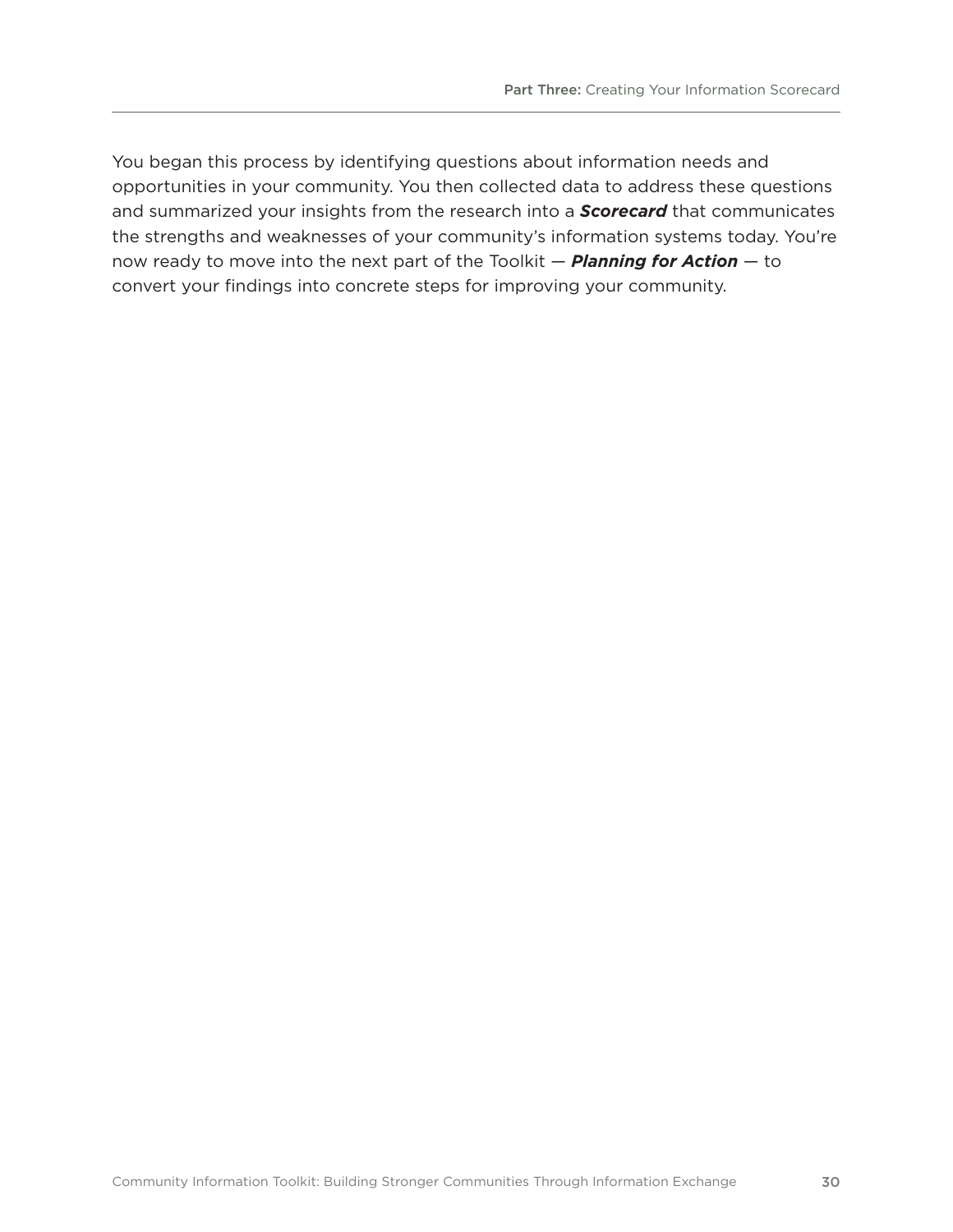# Part Four

# Planning for Action



# **Engaging Local Leaders**

# **Working with the Planning for Action Template**

Planning for Action prepares you to take next steps based on the insights you've gathered. This section guides you through the development of a *Planning for Action Template*, which helps you use the findings to inform your organization's works and improve your community's information landscape. Together the *Scorecard* and Action Plan will help create momentum and monitor progress toward strengthening your community by supporting a healthier information ecology.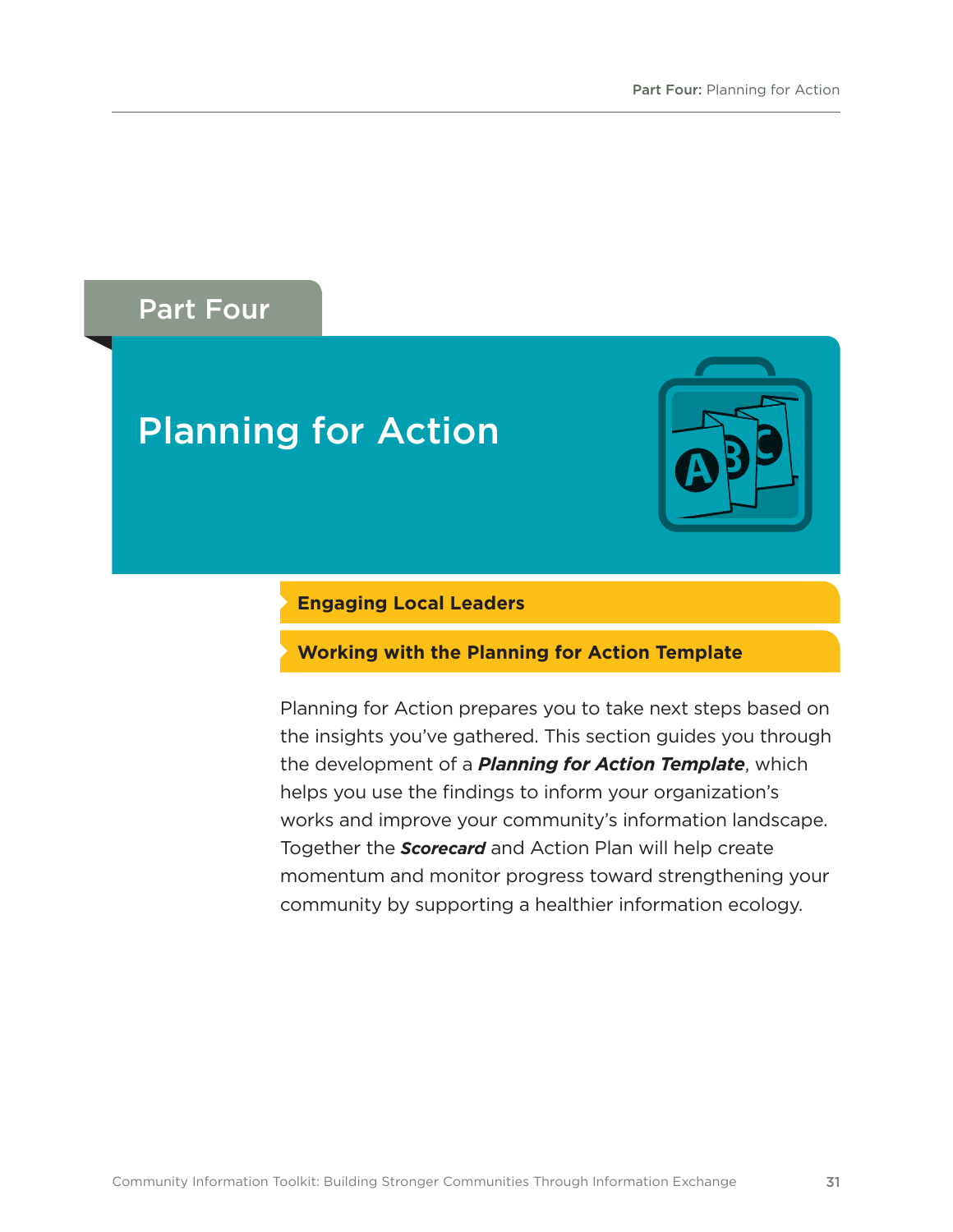**"Today we're going to build our understanding of the importance of information vitality for communities, consider how we can strengthen our community through information exchange, plan projects that will strengthen our efforts through the strategic use of information, and see who wants to be involved moving forward."**

*— David Sawyer, workshop facilitator*

Quality news and information is required if people are to participate fully in the lives of their communities. Accurate and timely information shared in a way that's accessible  $-$  and that flows easily from its sources to where it's most needed  $-$  is a hallmark of a transparent and accountable government, a central feature of an effective nonprofit sector, and an essential component of a successful, ethical private sector.

Time and time again, better information is essential to community change. A community faces problems if information on the issues it cares about doesn't exist, or if people don't know about or can't get at or use the information. Whatever the challenge or opportunity that your organization or community faces, there's undoubtedly a role for higher quality and better information exchange.

- *• Local activists confronting hate crimes turn to information to better understand crime rates and patterns.*
- *• Parents concerned with their family's education and well-being look at graduation rates and test scores across schools to advocate for improvements in their children's classrooms.*
- *• Workforce development agencies collect and share valuable information about employers' growth plans to predict training needs and improve skills in their community.*

The *Scorecard* is a hook for engaging community leaders and starting a conversation. It will both surprise and galvanize by offering a new way of looking at the strength of your community through the lens of information — its availability, accessibility, quality and exchange.

**There will be myriad ways communities can act to improve their news and information flows to strengthen their community — and we fully expect those to vary from community to community.** In this section, we offer a simple set of ideas for how to use the *Scorecard* to involve others in conversations about the issues you identified.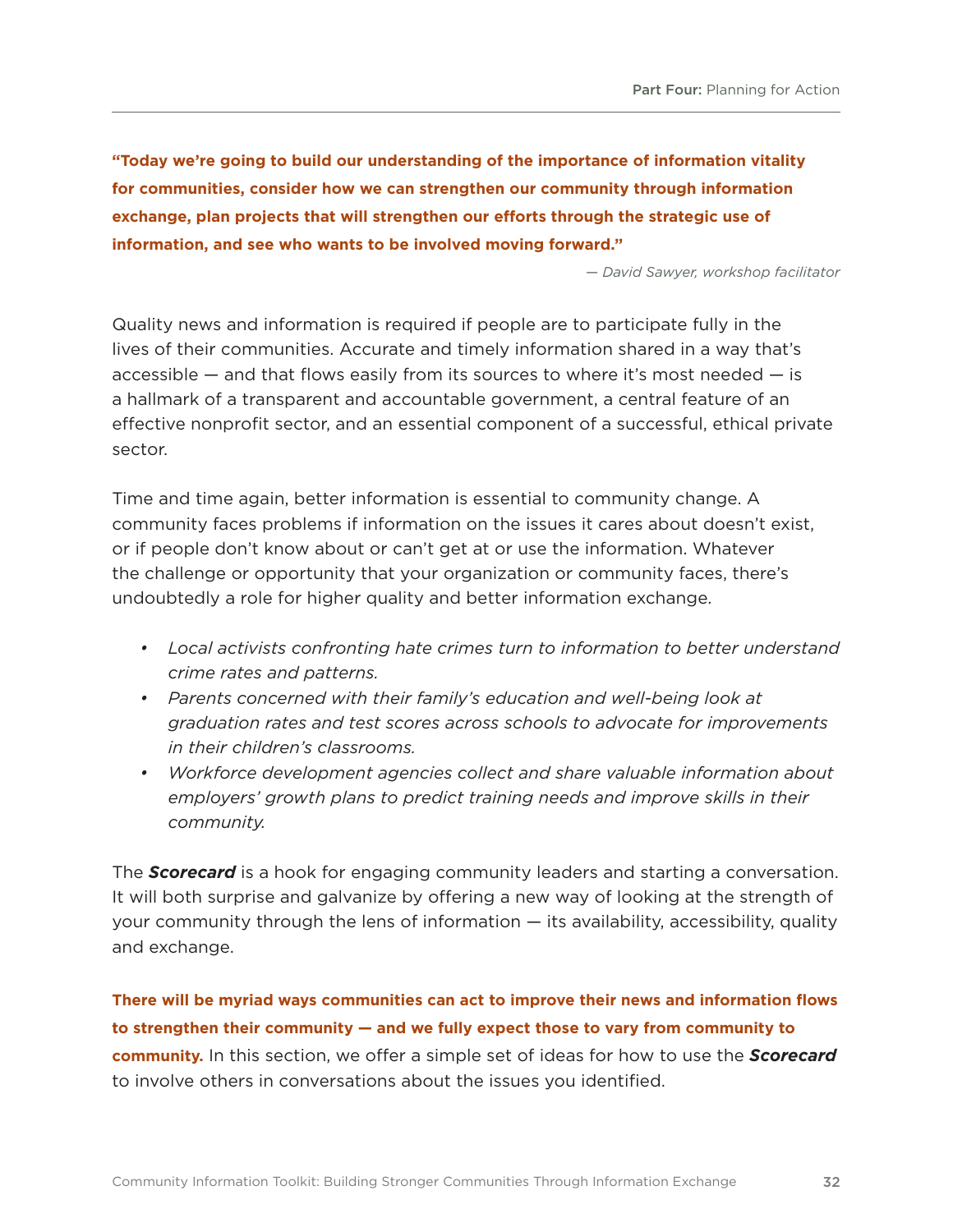# **Engaging Local Leaders**

Working with a group of interested individuals and local leaders, start by showing them the *Scorecard.* Ask them:

- • *Are the findings better or worse than you expected?*
- *• What surprises you?*
- *• Where are the obvious areas requiring attention?*

The goal is to examine the findings from the *Scorecard* and return to the opportunity or challenge you identified at the beginning of the Toolkit and ask what can be done.

In our pilot process, we gathered a diverse group of 20 to 30 local leaders in each community — men and women of all ages from the public, private and nonprofit sectors, including representatives from local government, media and academia, etc. We found that discussions about local information systems provided a unique and compelling entry point for individuals to think about their community's openness, culture, values and aspirations.

**"What struck me most about the two days together is how it got folks thinking about how we can improve our community. The process really got my group focused on the most important issues for this community. That is huge. And they are excited about reconvening. In all my work over the years, the** *Scorecard* **process was probably the most meaningful environment to bring folks together to envision the common good. The process helped me understand that everything we do (whether it's Knight Foundation or anything else here) is based on the free exchange of timely and accurate information."**

*— Beverly Blake, Knight Foundation Program Director for Macon, Ga*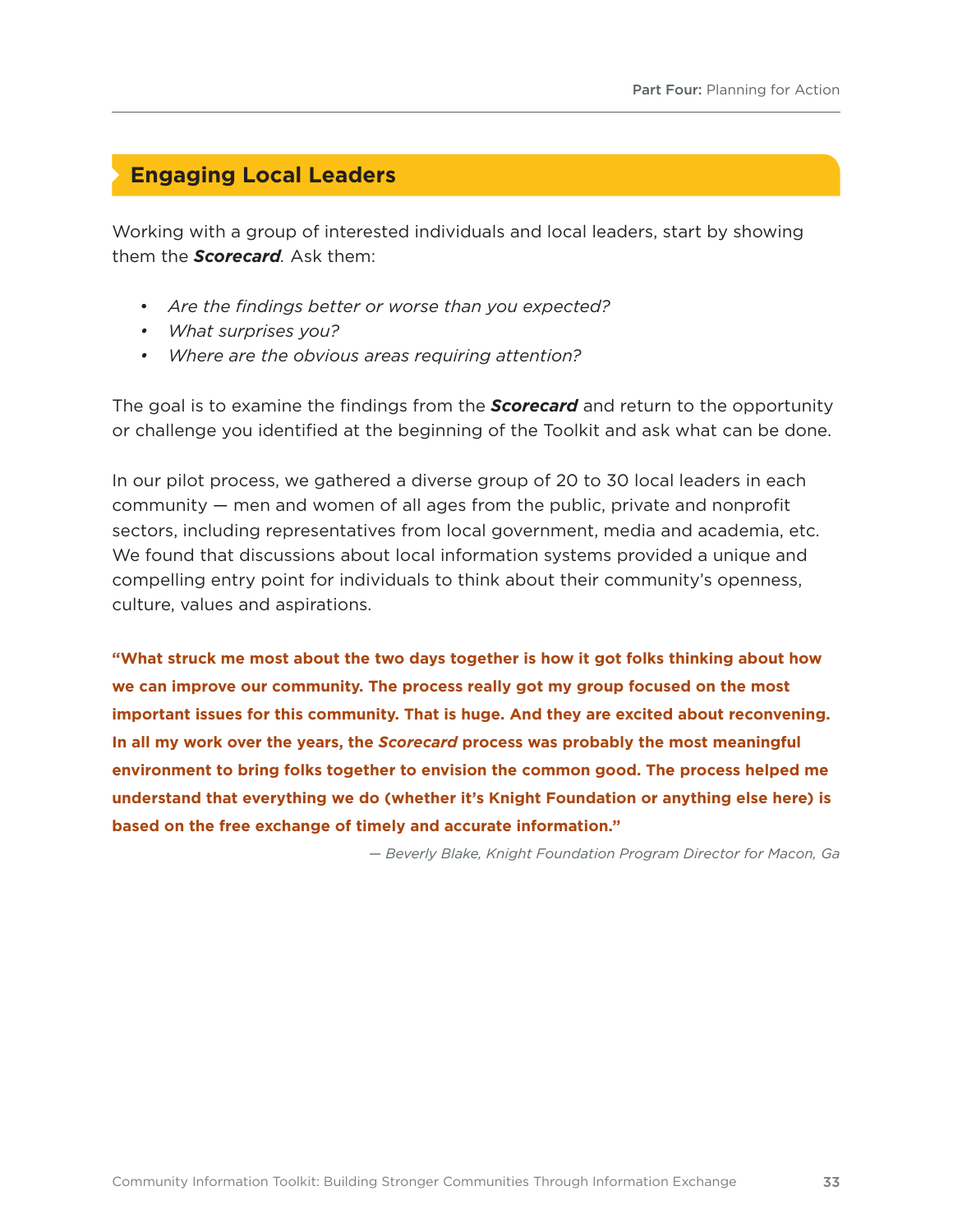# **Working with the Planning for Action Template**

Moving efficiently from identifying problems and analyzing data to proposing solutions is critical. Capturing new ideas in real time is one way to sustain the momentum of the changes that people want in their communities. Tabletop templates can be effective tools for helping people reflect new thinking, because they appeal to those who are verbal as well as those who have a visual orientation. The *Planning for Action Template* is an accessible, easy-to-use frame for planning.

| <b>Planning for Action</b>                                                                                                                                                                                                                                                                                                     |                             | <b>A Community<br/>Information Toolkit</b>            |
|--------------------------------------------------------------------------------------------------------------------------------------------------------------------------------------------------------------------------------------------------------------------------------------------------------------------------------|-----------------------------|-------------------------------------------------------|
|                                                                                                                                                                                                                                                                                                                                | <b>Our Vision</b>           |                                                       |
|                                                                                                                                                                                                                                                                                                                                |                             |                                                       |
| <b>Challenges / Barriers</b>                                                                                                                                                                                                                                                                                                   |                             | The Role of Information                               |
|                                                                                                                                                                                                                                                                                                                                | <b>Action Plan</b>          |                                                       |
| What<br>$2.$ $\frac{1}{2}$ $\frac{1}{2}$ $\frac{1}{2}$ $\frac{1}{2}$ $\frac{1}{2}$ $\frac{1}{2}$ $\frac{1}{2}$ $\frac{1}{2}$ $\frac{1}{2}$ $\frac{1}{2}$ $\frac{1}{2}$ $\frac{1}{2}$ $\frac{1}{2}$ $\frac{1}{2}$ $\frac{1}{2}$ $\frac{1}{2}$ $\frac{1}{2}$ $\frac{1}{2}$ $\frac{1}{2}$ $\frac{1}{2}$ $\frac{1}{2}$ $\frac{1}{$ | 4                           | Who                                                   |
|                                                                                                                                                                                                                                                                                                                                |                             | Needed Resources (Finances, Leadership, Partnerships) |
|                                                                                                                                                                                                                                                                                                                                |                             |                                                       |
|                                                                                                                                                                                                                                                                                                                                | <b>Immediate Next Steps</b> |                                                       |
|                                                                                                                                                                                                                                                                                                                                |                             |                                                       |
|                                                                                                                                                                                                                                                                                                                                |                             |                                                       |

*Appendix: Planning for Action Template*

# What the Template Captures:

#### **1.** *Vision*

The Template begins by asking participants to set out a vision. What are the changes you and your fellow community champions want to see? Note the similarities and differences in the group's thinking as you plan ahead to specific action steps. In the vision discussion you should be looking for individuals who might be willing to lead specific initiatives.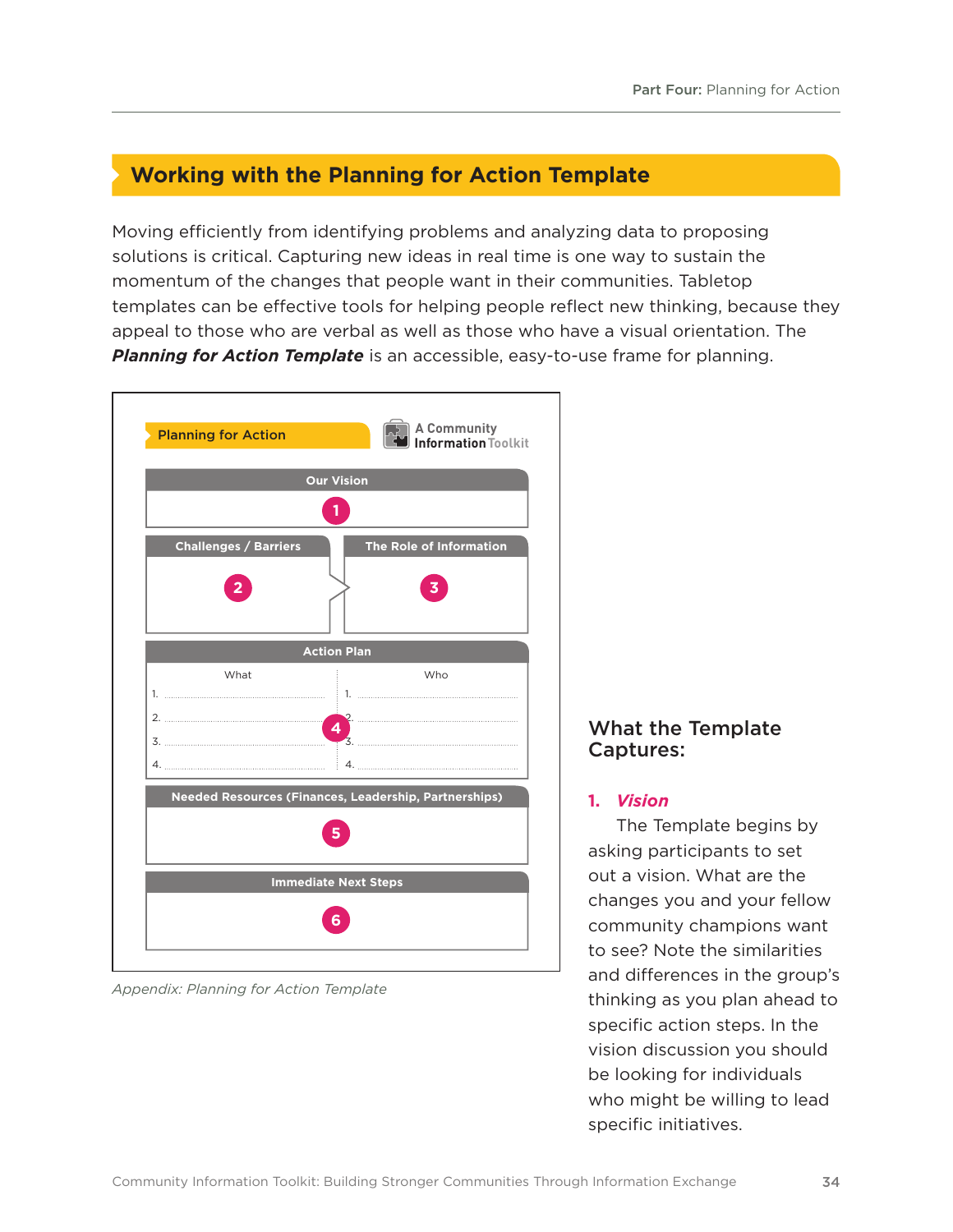The vision statement needs to be inspiring but also specific enough to focus the discussion. It might have something to do with your aspirations for community economic development, for example:

*• We will have a vibrant urban core, supported by sustainable practices and entrepreneurial activity, with neighborhoods where people want to live, work and play.*

Or it might focus on a specific group of people in your community, for example:

*• We seek an education system that puts children at the center and provides opportunities for all students to be engaged, and develop their individual skills, knowledge and confidence.*

# **2.** *Barriers and Opportunities*

After forming a vision, you'll need to identify the barriers to as well as the opportunities for change.

When you discuss barriers, lack of funding will come up without fail on everyone's list. Money always seems too limited, but it's never the only barrier. Acknowledge the issue of limited resources, then try to help the group move quickly to a deeper discussion of what underlies the lack of resources and what other barriers there are in the community.

In thinking about opportunities, consider the partners that have an interest in the issues you care about and whose networks and relationships will be able to foster new thinking, enhance your knowledge and create momentum in the community.

#### **3.** *The Role of Information*

The next step is to brainstorm. Thinking back to the *Getting Started Template* you completed at the beginning of this Toolkit, where you discussed how information relates to your community's needs. With insights from your research and your new *Scorecard,* refresh that thinking. For each barrier and opportunity identified, come up with at least one way in which information can be part of a solution.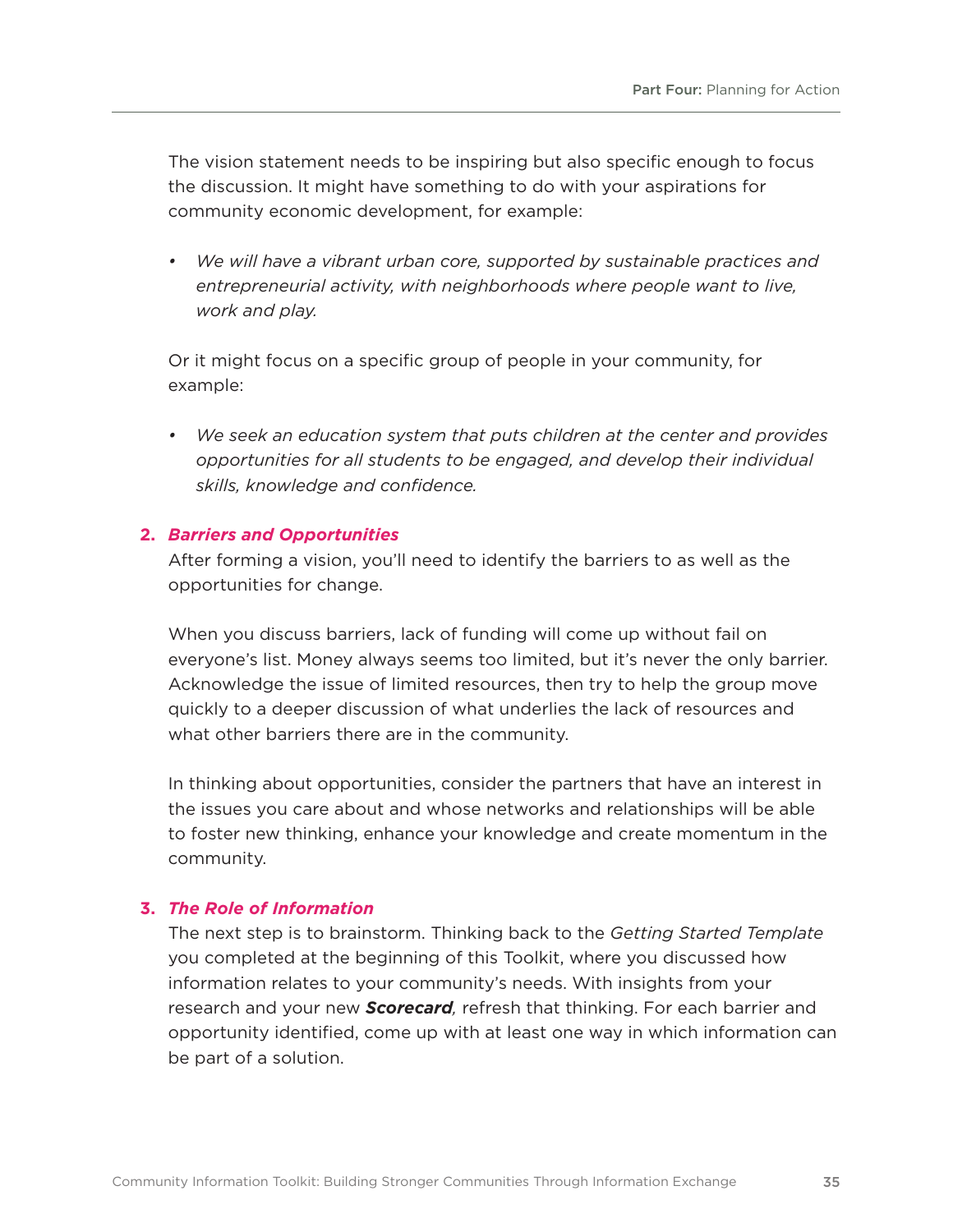#### **4.** *Action Plan (What and Who)*

The next question is what to do about it all. There may well be more ideas for action than resources or leadership needed to make them a reality. If the set of ideas you've brainstormed amount to an overwhelming level of effort, you'll need to prioritize. If all the action steps seem urgent and important and the leadership is clear, consider a phased approach to implementing your plan.

As you discuss what might be done and who might lead the effort, ask yourself these questions:

- *• What is most urgent?*
- *• What will have the greatest impact?*
- *• What is affordable given our resource constraints?*
- *• Where is the leadership apparent?*

#### **5.** *Resources Needed*

Hopefully, some of the things you want most to pursue seem feasible. Use this area of the template to estimate the resources needed to take on those high priorities. By resources we mean things like money, people, time, expertise and knowledge.

#### **6.** *Immediate Next Steps*

What will it take to get you started? Next steps might be anything from presenting the *Scorecard* findings to elected officials or fundraising to address needs. Be as specific as possible about the specific stakeholders and the roles they'll need to play — who, what, and when.

Bottom line: community processes are successful when they encourage the richest possible dialogue among participants. Quality exchange will create better outcomes for your community.

On the next page is one example of how community leaders in Wisconsin are using insights about their local information system to strengthen their work. We hope it provides you some inspiration as you think about how to harness the power of information to advance your goals for a better community.

In the Appendix, you will find notes about how to run an effective workshop. *Now all that remains is for you to take action to build a stronger community!*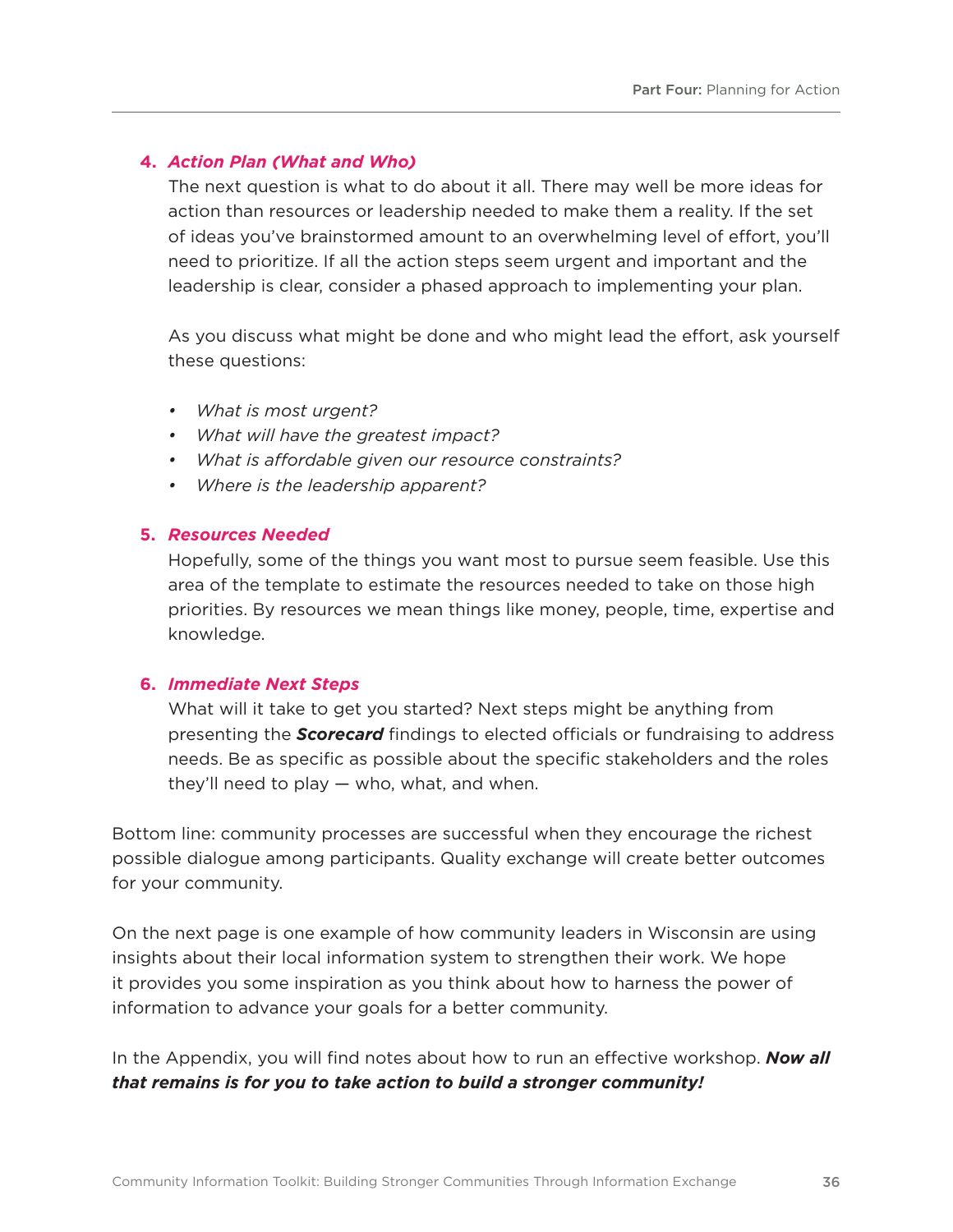# Changing the Community Conversation

Inspired by the Knight Commission, the Community Foundation of Greater South Wood County (Wisconsin) conducted workshops and focus groups to better understand their community's information ecology. Separately, as part of 'Workforce Central', the local National Fund for Workforce Solutions project, the foundation surveyed service providers — including public agencies, faith-based groups, job centers and technical colleges — to identify redundancies and opportunities for collaboration. The two efforts converged in unexpected ways.

Both revealed the lack of information flow among the more than 50 service providers supporting dislocated workers and the underemployed. Each organization was collecting duplicative information about their clients, even though they had many clients in common. Their conclusion: If they could more effectively exchange information, they could improve services in their community.

The Community Foundation approached the MIT Center for Future of Civic Media with a guiding question: What if you designed information flows around the individual client? The team spent time understanding clients' needs — where they got information and how they connect to resources. The research revealed a reliance on informal personal networks, and clients' feelings of being marginalized in a system they viewed as overly burdensome.

The solution now being prototyped and tested in South Wood County: One.me, a platform like Facebook and LinkedIn for clients where they can enter their personal data and choose to share it with multiple agencies. This information sharing across multiple agencies is controlled by the client and potentially transformational.

**"Understanding more about our community's information ecology and our relationship with MIT shifted people's thinking completely. Now the conversation is about how clients can be supported to own and share their information. It's an experiment at improving the effectiveness of our workforce efforts and the individual empowerment of dislocated workers by supporting better information exchange in our community."** 

*— Kelly Lucas, CEO of the Community Foundation of Greater South Wood County,*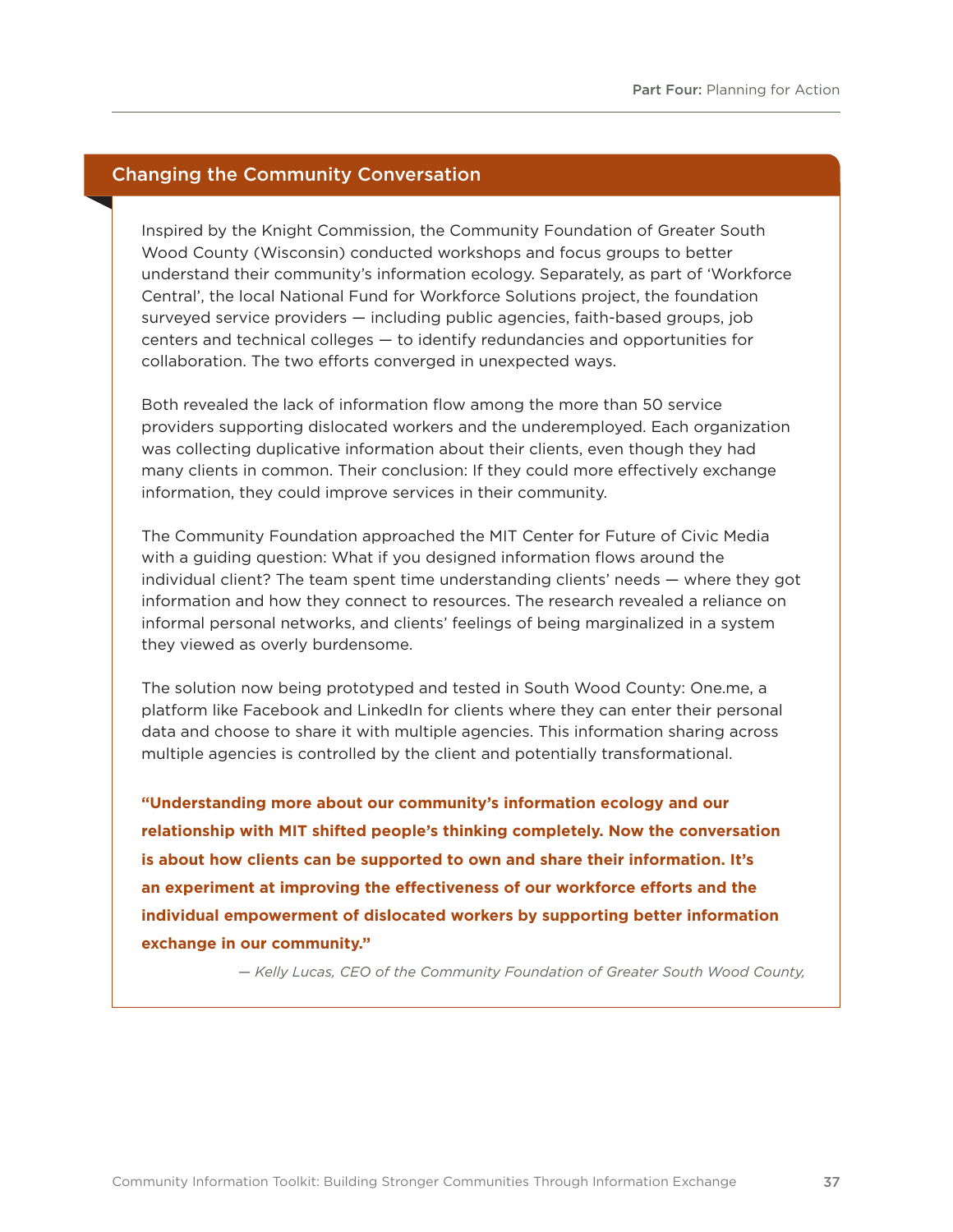Appendix

# Version 1.0

# **Community** Information Toolkit: Appendix

**Getting Started Template**

**Planning for Action Template**

**Running A Successful Workshop**

**Workshop Facilitator's Guide**

**Overview of the Scorecard Metrics and Analysis**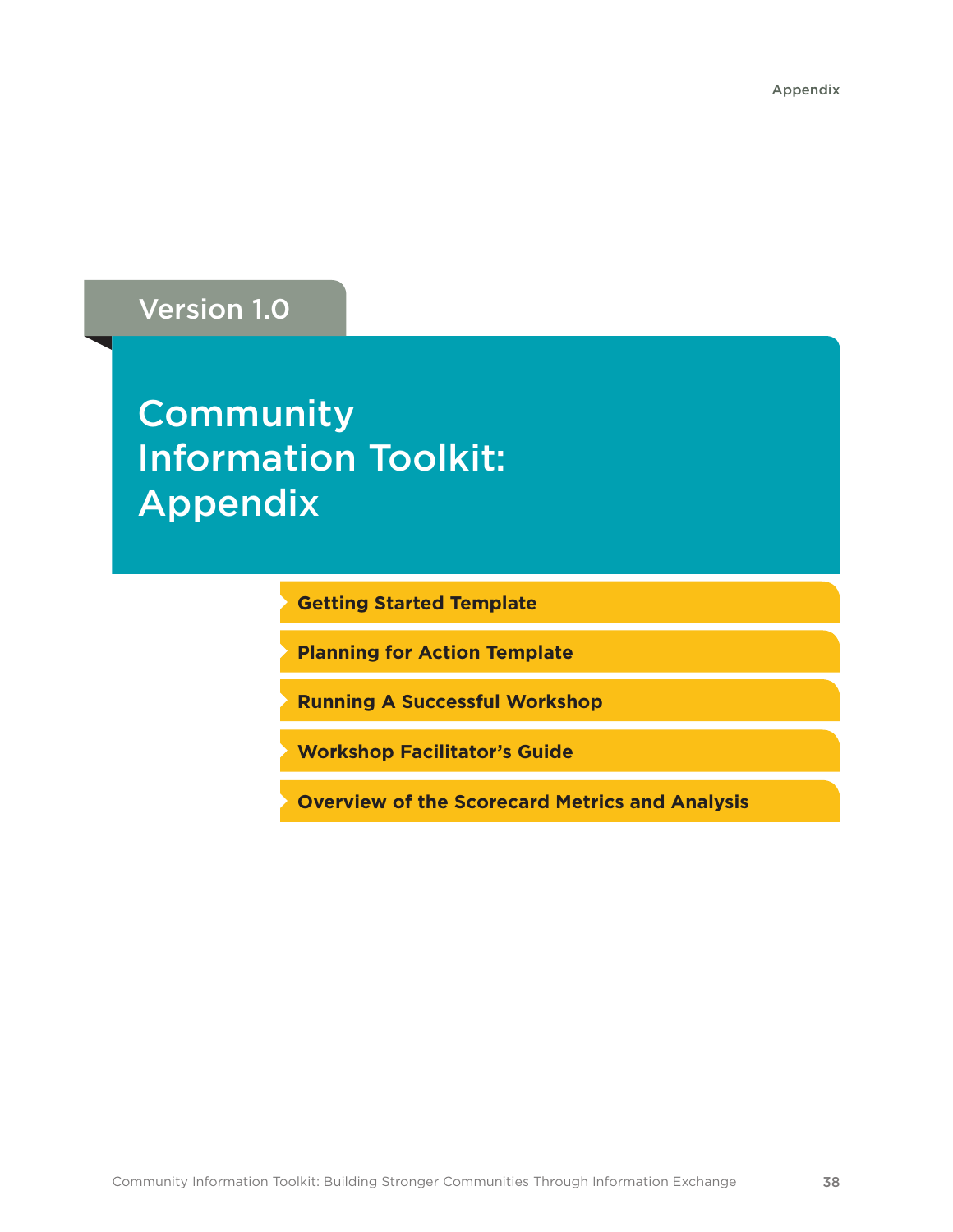# Getting Started



**A Community InformationToolkit**

# **Our Community**

*[ People and place ]*

**Opportunities/Challenges Facing Our Community**

# **How Information Affects these Opportunities/Challenges**

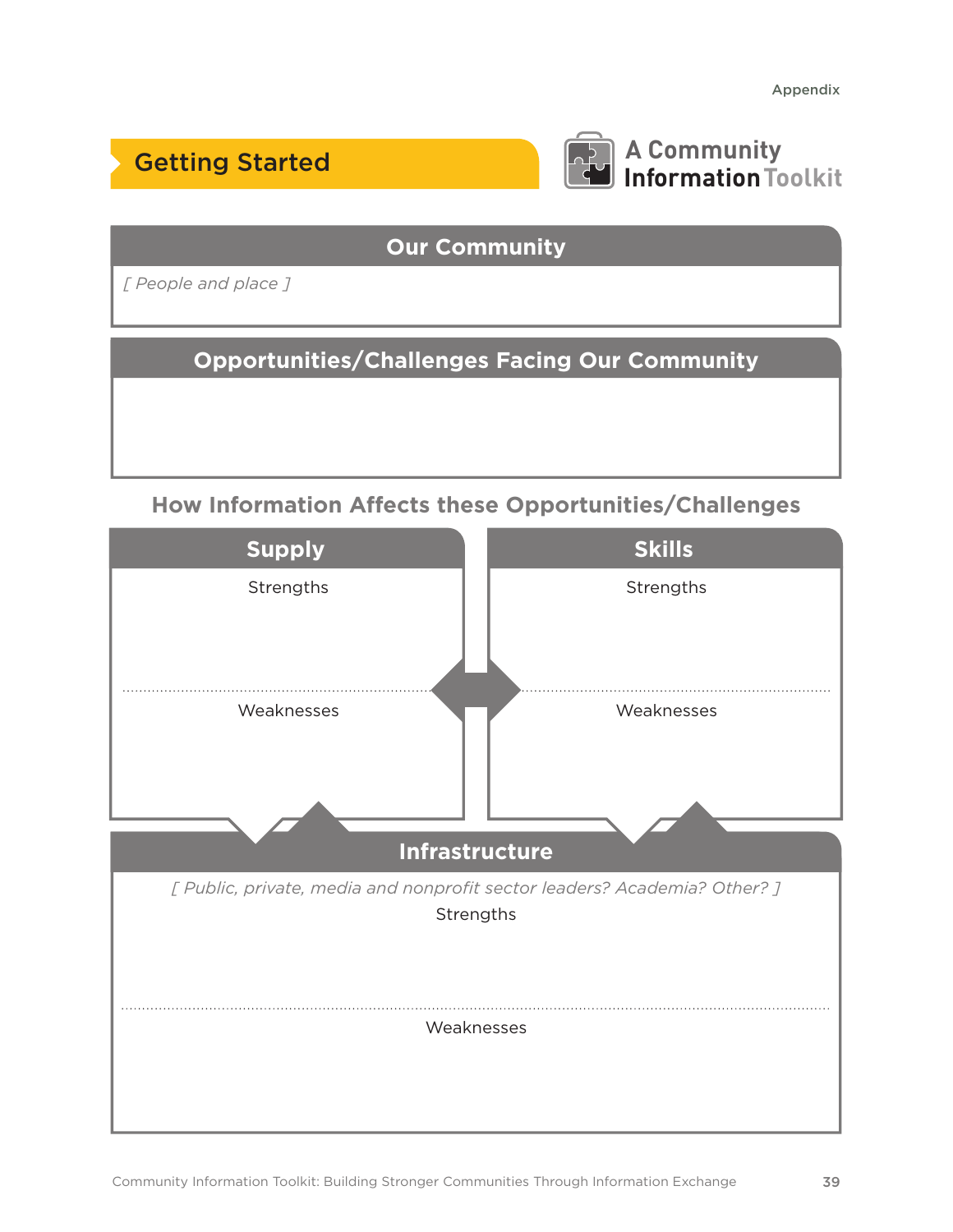# **Planning for Action 1999 12 A Community**



# **InformationToolkit**

# **Our Vision**

| <b>Challenges / Barriers</b> | <b>The Role of Information</b> |
|------------------------------|--------------------------------|
|                              |                                |
|                              |                                |
|                              |                                |

# **Action Plan**

| What | Who           |
|------|---------------|
|      |               |
|      | $\mathcal{D}$ |
|      |               |
|      |               |

# **Needed Resources (Finances, Leadership, Partnerships)**

# **Immediate Next Steps**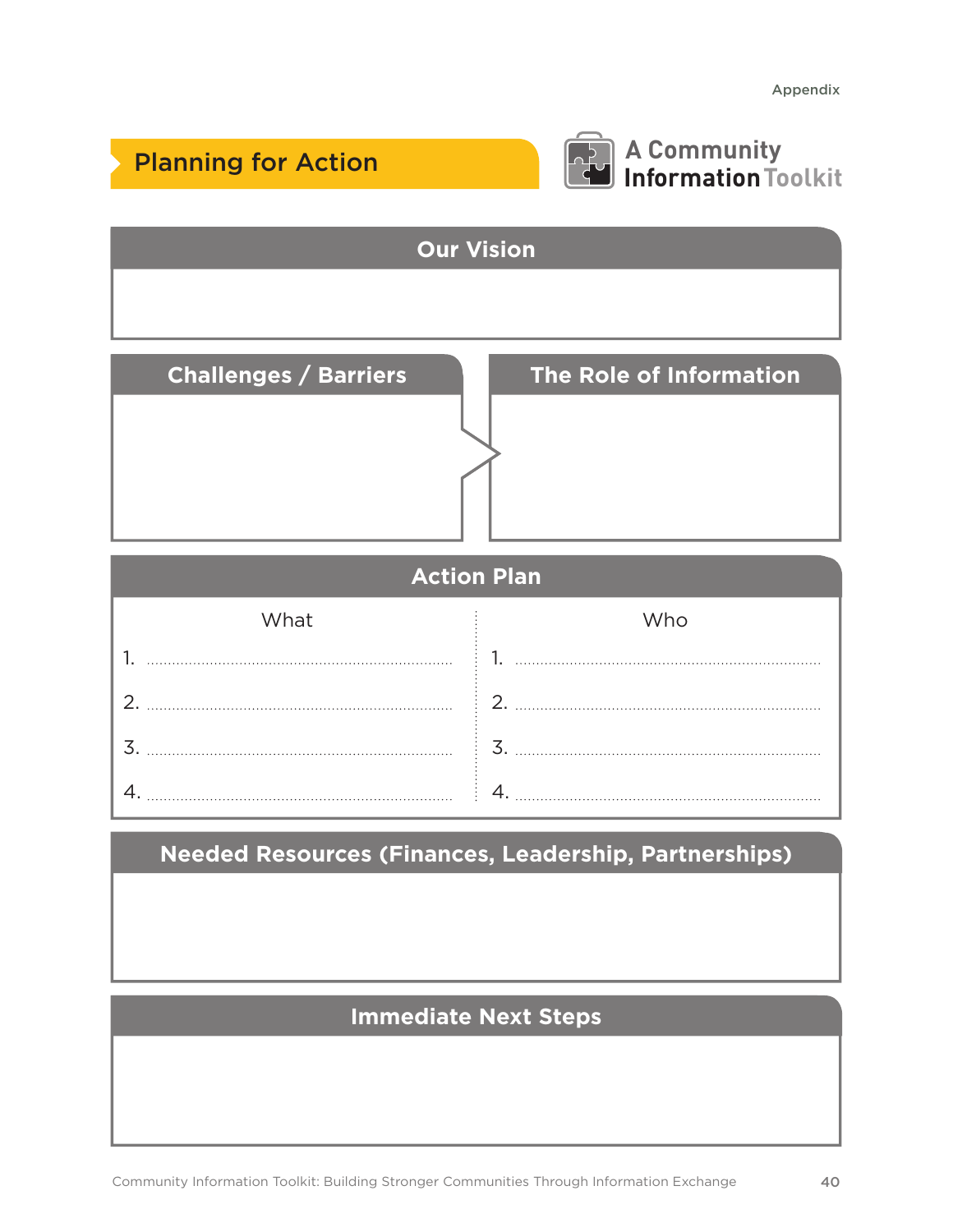# Running A Successful Workshop

#### The Community Information Toolkit lays out an approach to building stronger communities through information exchange. This section offers tested guidelines for a successful, workshop-based community engagement process along with a sample agenda, and a detailed guide for facilitators.

In the pilot communities, we experimented with the alternatives of a single day workshop (to accommodate busy schedules) and two workshop days held several weeks apart (to encourage deeper connections among participants, and to offer time to reflect on the research findings.) Based on the experience with the pilot communities, we believe either can work. If you have the luxury of two days, consider accomplishing the first three modules on Day 1 and modules four and five on Day 2. Only you will know whether your community is primed and ready to move from analysis to action in a single day or if you need to bring people together several times over a period of weeks or even months to develop the understanding and commitment that will allow them to act collectively. Note: the workshop modules mirror the Parts of this Toolkit and the Table Top Templates are called back into action to help you with the task of organizing and facilitating meaningful dialogue.

#### *Sample Workshop Agenda*

| Module I:   | Forming the Community (est. 45 - 60 minutes)<br>Welcome, Introductions, Review of Goals and Agenda                                                                |
|-------------|-------------------------------------------------------------------------------------------------------------------------------------------------------------------|
| Module II:  | Identifying Challenges and Articulating a Vision (est. 60 - 90 minutes)<br><i>Working with the Getting Started Template</i>                                       |
| Module III: | Understanding the Context (est. 60 - 120 minutes)<br>Presentation and Discussion of Research Findings and Scorecard                                               |
| Module IV:  | Developing a Plan (est. 120 - 180 minutes)<br>Working with the Planning for Action Template                                                                       |
| Module V:   | Surfacing Commitments and Closing the Workshop (est. 60 minutes)<br>Gauging the Commitment of the Group<br>Reflecting on Lessons Learned and Hopes Moving Forward |

#### *Small Group Work*

Workshop modules two, three and four all recommend small group work. Here are a few tips for making small group work successful.

- • *Ask for a volunteer to take notes and for a reporter to summarize the dialogue later for the full group.*
- *• Remind your participants of the rules of good small group work — keep the conversation moving, involve everyone, listen well, ask questions, honor diverse perspectives, enjoy the dialogue, record highlights of the conversation.*
- *• If you're using templates, encourage participants to take notes directly on the template so that you have a good record of the dialogue.*
- *• Ask the small groups to post their notes or completed templates on the wall once completed so that everyone can see the work of the other groups.*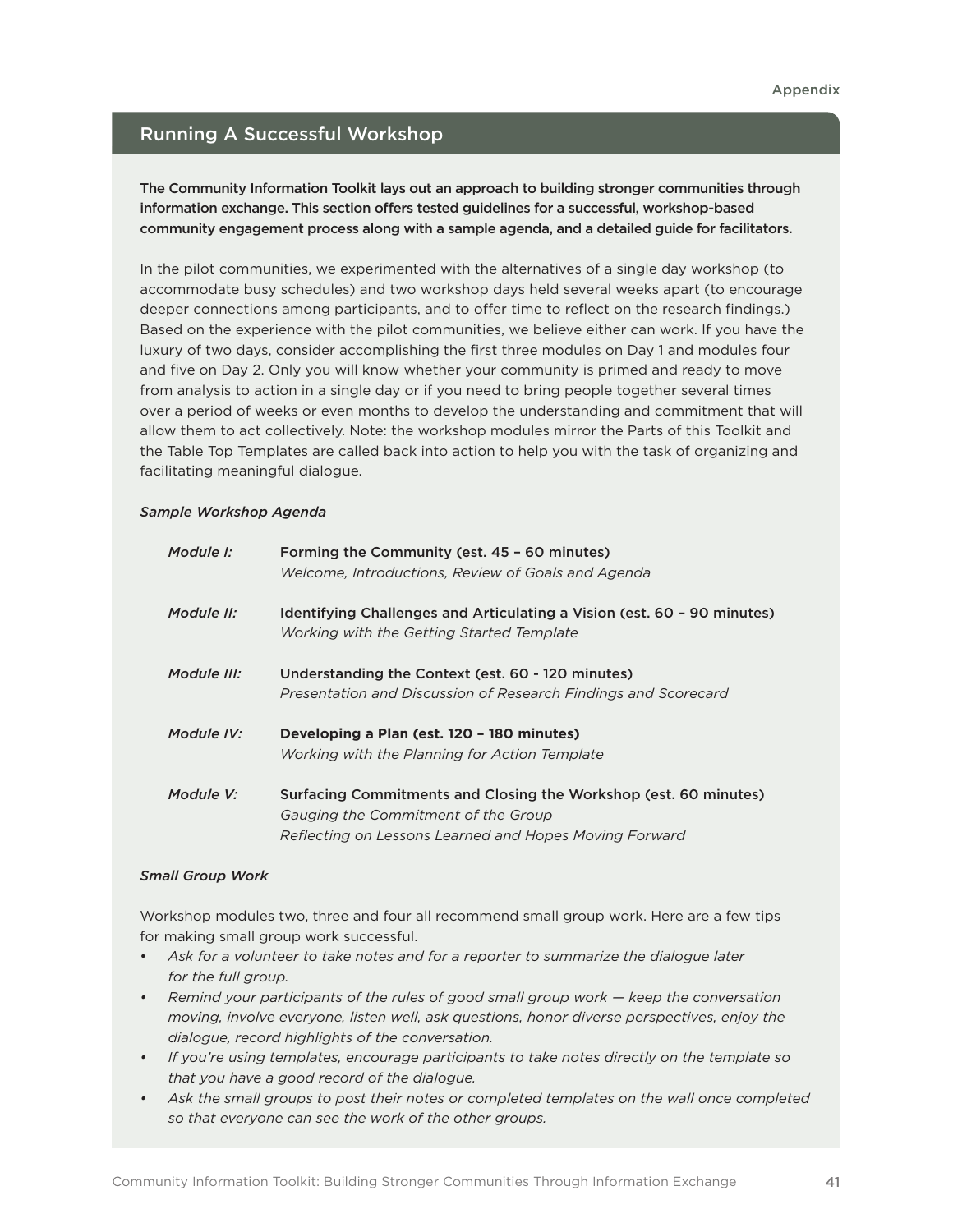# Workshop Facilitator's Guide

#### *Module I:* Forming the Community (est. 45 - 60 minutes) *Welcome, Introductions, Review of Goals and Agenda*

Welcome - Framing the event as an engagement and strategy project is both accurate and compelling, and signals to participants the aspiration to have rich conversations but also to plan for action. If you're holding an all day workshop covering all five modules of work, in kicking off the day, you might want to say something like this:

*Today we're going to build our understanding of the importance of information vitality for communities, consider how we can strengthen our community through information exchange, plan projects that will strengthen our efforts through the strategic use of information, and see who wants to be involved moving forward. That's the way the agenda flows and I'll explain* each section in more depth as we move along. But first let's get a sense of who's in the room *and start the process of building our community. We'll begin with two short exercises are helpful and fun and that will quickly connect our group with both the topic and each other.*

Ensuring that everyone has an opportunity to contribute in a meaningful way is essential to any community engagement process. Two techniques, Stand Up/Sit Down and Pair and Share provide participants with personal reference points to better understand and appreciate the comments made by others in the room. This connection is especially helpful when, later, you call for commitments to action.

Understand who's in the room: *Stand Up/Sit Down* is a quick way for group members to learn who's in the room without investing a lot of time in lengthy self-introductions. Simply ask people to stand up for a couple of seconds if a category applies to them (e.g. media representative, nonprofit leader, academic…) Include one or two categories that are off-topic and offer an opportunity to get to know the personal side of participants (e.g. pet owner, parent, or native Spanish-speaker). This exercise also signals that the meeting will be dynamic and participatory.

Connect participants to build a strong learning and planning community: *Pair and Share* consists of five very short conversations with five different people to build trust and connect participants to the work of the day. Invite participants to stand and pair up with someone they don't know, or don't know well, then pose a question. Give pairs about two minutes, then ask folks to find a new partner, and give them a new question.

Example *Pair and Share* questions:

- *• Why are YOU here today?*
- *• Where do you get most of your information these days?*
- *• Why does a free flow of information matter to a community?*
- *• How would better information improve how your organization functions?*
- *• What are your hopes for today? What is success from your perspective?*

After all five pairs have shared, take the next 10 minutes to go through each question as a whole group and ask a few people to share what they heard so everyone can get a sense of the discussions.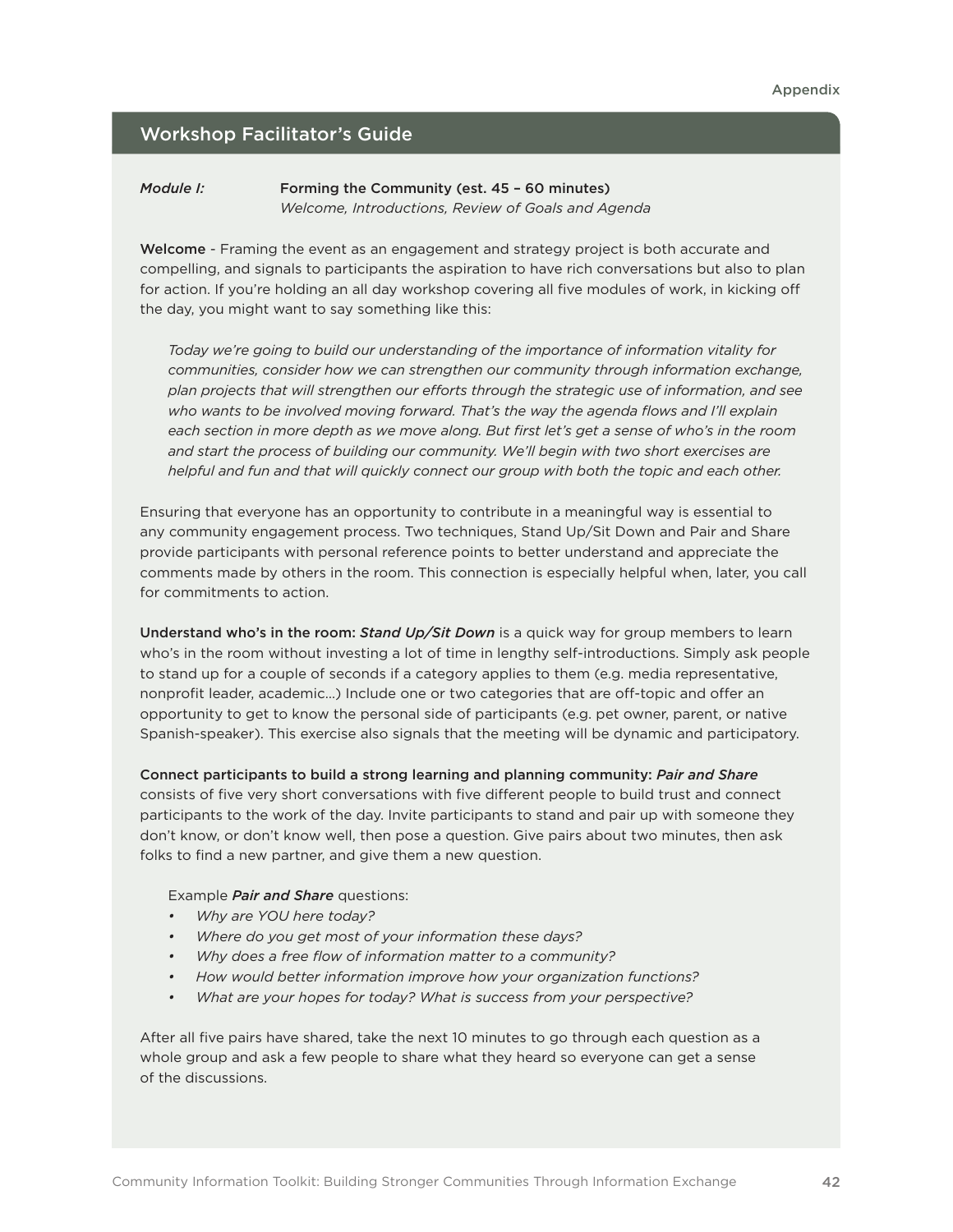As this module ends, people have a good sense of who else is in the room and feel connected to the purpose and the other participants. The final question about hopes and success for the day gives you a good sense of the expectations of participants and provides a segue to the next module.

#### *Module II:* Identifying Challenges and Articulating a Vision (est. 60 - 90 minutes) *Working with the Getting Started Template*

Before you'll know what to do  $-$  or what can be done  $-$  you need a compelling vision linked to known challenges and opportunities. The *Getting Started Template* is a simple, visual protocol designed to help you facilitate this opening dialogue. It will focus the discussion and reduce the facilitation burden.

Small Group Work — Allow for at least 45 minutes for each small group to work with the *Getting Started Template* to describe the community they most want to serve, identify opportunities, needs and challenges and begin to think about how information can help address these.

Whole Group Work – Reserve 45 minutes or so for the small groups to report out and for the whole group and to discuss areas of alignment and differences across the groups. Be clear that you want a summary report out — not a full recount of each small group discussion. It helps if you ask the reporters to share only a few highlights or insights from their group so that there will be time at the end of this module for a broader dialogue in plenary.

It's good to capture notes on this final discussion as inputs to the action planning that comes a bit later.

At the end of this module, you will have a good record of the participants' points of view on the challenges facing their community and they will have a greater understanding of how information might help address those challenges. You'll also see where the assumptions and aspirations of participants are aligned or not which will help in creating meaningful action plans

#### *Module III:* Understanding the Context (est. 60 - 120 minutes) *Presentation and Discussion of Research Findings and Scorecard*

Present Your Findings - This is a critical part of the process. In fact, the first two modules are largely preparation for this central piece of work where workshop participants engage with data about the strengths and weaknesses of their community's information supply, skills and infrastructure. This is where participants develop a common understanding of how their community information system works today so that they can make judgments about what needs to be done to sustain what's good and build what's weak.

Bring the results of your *Community Information Checklist* and *Community Information Scavenger Hunt* to this module. If you've already analyzed the data and developed your *Community Information Scorecard,* pass it out and let participants follow along as highlights from the research are explained. The presentation should take no about 20 minutes – 30 if you take questions during the presentation.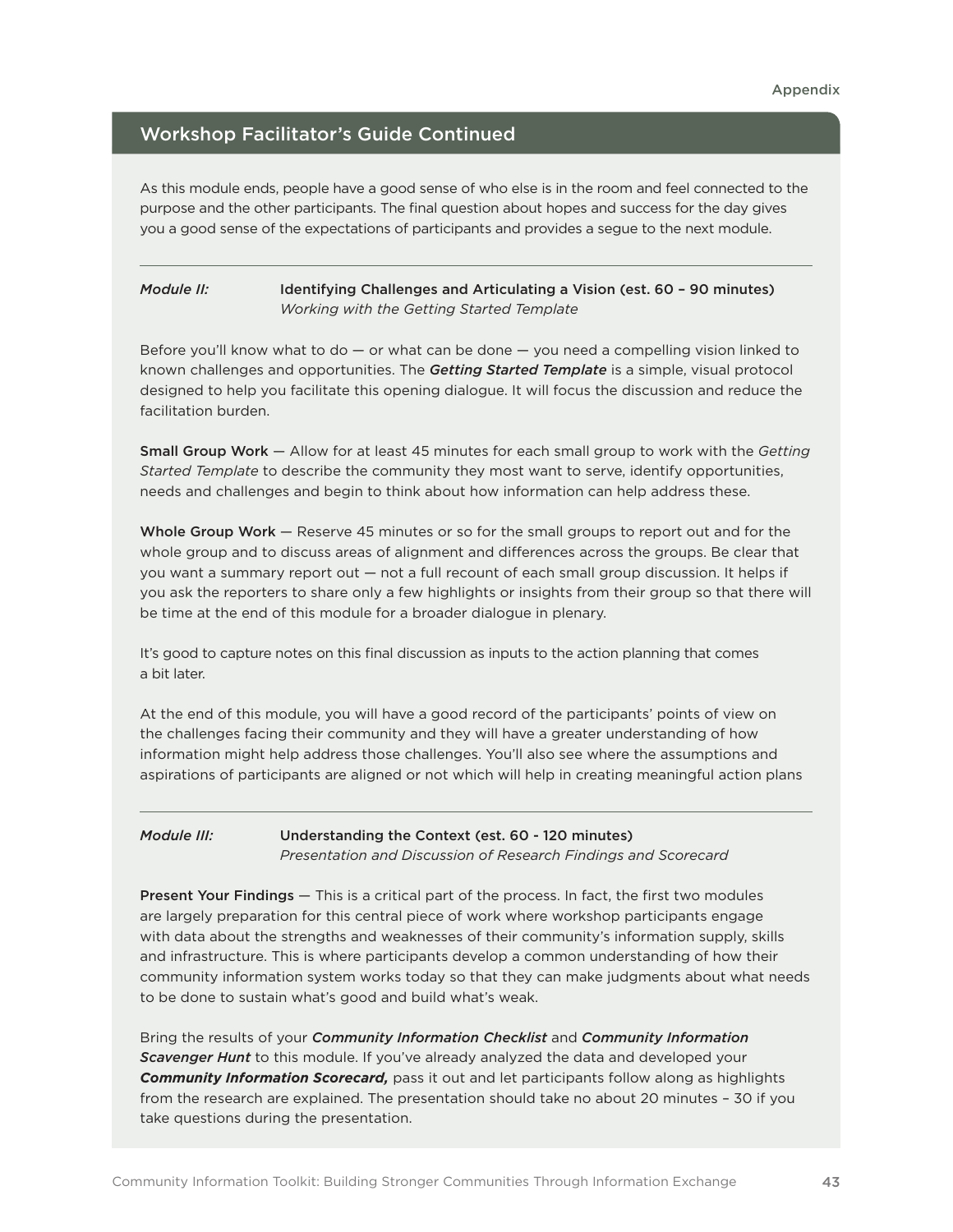*Don't forget to thank those present who might have participated in helping complete the Checklist and Scavenger Hunt.*

**Small Group Work** — Again, working in small groups, give participants about 45 minutes to deeply consider, react to, and understand the research findings. Provide each participant with copies of the *Scorecard* and any other summary of your research that you want to share.

Ask each group to focus on the following questions:

- *• Does this story of our community ring true for you? Why or why not?*
- *• What else do you wish you knew about information vitality in our community? How might you find out?*

Whole Group Work – Rather than have small groups report out table by table, simply engage the whole group in discussion (30 – 45 minutes depending on time available) using the focusing questions. Take notes on highlights and insights. No doubt some ideas will emerge here about what to do about the state of information in your community. You're not quite ready to plan – that's the next module. But take note of ideas so that you don't lose them and can refer to them later.

#### *Module IV:* **Developing a Plan (est. 120 – 180 minutes)** *Working with the Planning for Action Template*

Set the stage  $-$  As you transition from discussing data to planning, ask workshop participants these two questions:

- *• What are the most successful community initiatives you have participated in?*
- *• What made them successful?*

 *(FYI, Successful community initiatives almost always have committed leadership, and pursue goals that are SMART – Specific, Measurable, Actionable, Realistic and Timely. Other elements of success might include the support of policy makers and/or funders, partnerships among organizations who share a common goal, a strong plan, capable management and/or good media coverage.)*

Take notes on this conversation on a flip chart and post the list of success factors visibly in the room. You may want to make reference to it later, as you assess the strength of various ideas for action.

Small Group Work – In this module, small groups work with the Planning for Action template to suggest ideas that will improve or enhance the information ecosystem in their community and that are tied to broad community improvement goals. If the community opportunities, needs and challenges identified in the earlier module fall into themes or issue areas, divide participants into groups to work on specific issues (e.g. youth, immigrants, elders.) Or you might divide up around issues (e.g. public safety, transportation, housing or economic development.)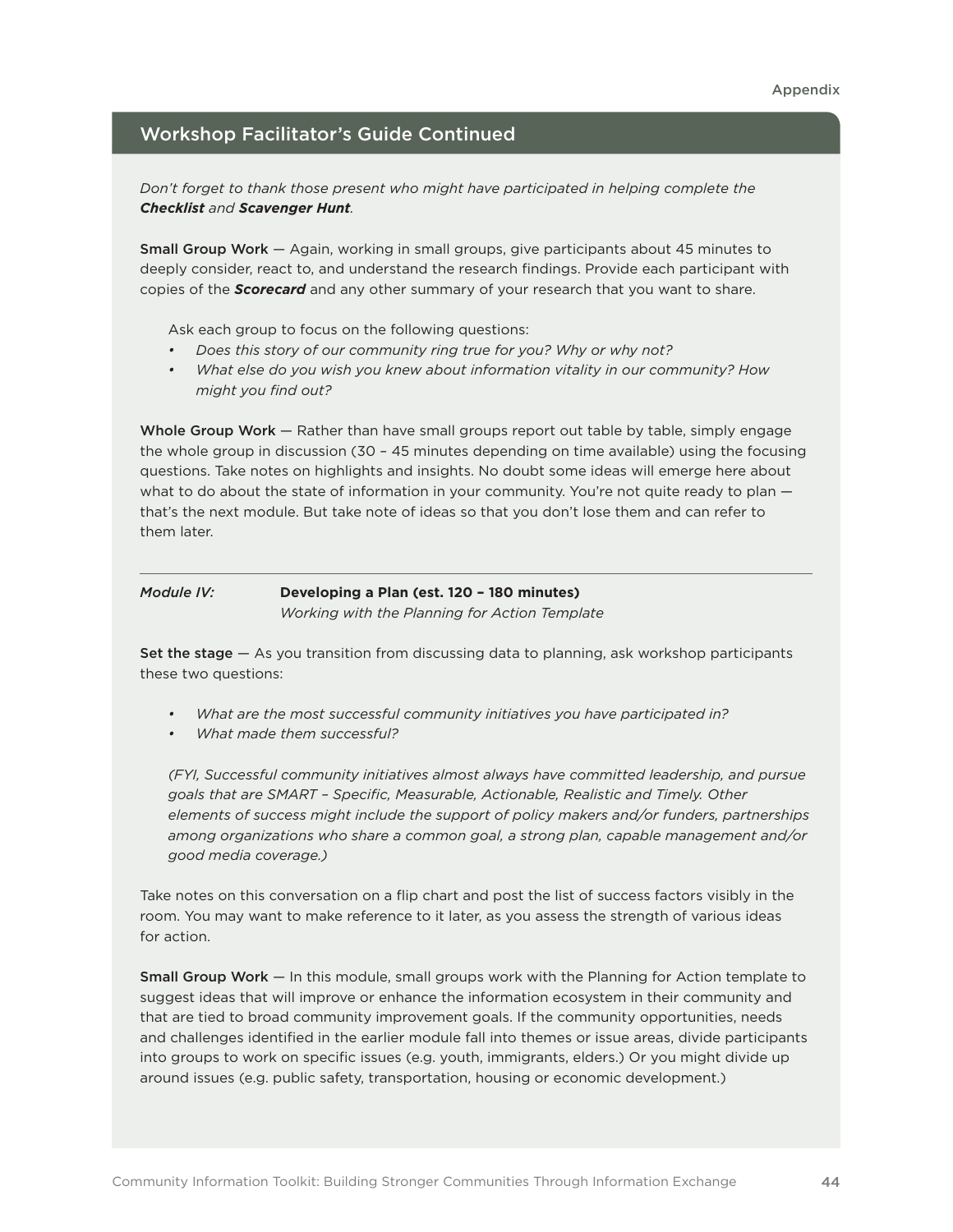Give the groups 45-60 minutes to work through the questions on their template with the frame of their focus issue. Remind the groups that this is high level planning, and to try not to get too deep into the details. Encourage small groups to work their way through the template. Monitor progress and offer suggestions if they seem stuck. Ideally, each group will come up with 3-5 potentially powerful initiatives.

Whole Group Work  $-$  Ask each small group to share highlights from their discussion. To keep these report-outs from becoming unnecessarily long and repetitive, ask for each team to report on only one or two potential actions or initiatives. And ask them to specifically choose initiatives where they believe information has a powerful role to play. In a sense, the small groups are advocating or "selling" their favorite initiatives to the full group. Allow about 10 minutes per small group for their presentation and advocacy.

Setting Priorities – At this point, it may be possible to synthesize or cluster ideas and initiatives. Great minds do often think alike. If different small groups have developed similar initiatives, they should be joined under a single banner. If the clustering of issues has clearly defined three or four areas of focus, your work is done for the day. If there are eight, ten or more proposed initiatives, it will be necessary to help the group narrow the list. One way to do this is a straw poll. Name each distinct initiative, post the names on a flip chart and give people two or three votes each to place anywhere they wish. Tell participants they can put all their votes on one idea or split their votes among two or three.

Again, remind people to focus on those initiatives where they believe information has a powerful role to play.

The result should be some clear "winners" — initiatives that make sense and where there is passion and leadership in the room. Congratulations. Now all that's left to do is secure the commitment to follow through. That's the goal of the next and final module of work.

#### *Module V:* Surfacing Commitments and Closing the Workshop (est. 60 minutes)  *Gauging the Commitment of the Group Reflecting on Lessons Learned and Hopes Moving Forward*

Straw Poll — In advance, prepare a flip chart or handout explaining five levels of commitment:

- *• Five Yes, and I'll take a leadership role*
- *• Four Yes, and I'll support the leaders*
- *• Three Yes, and I'll be a solid team player*
- *• Two Perhaps, if something solid gets rolling*
- *• One Not likely*
- *• Zero No*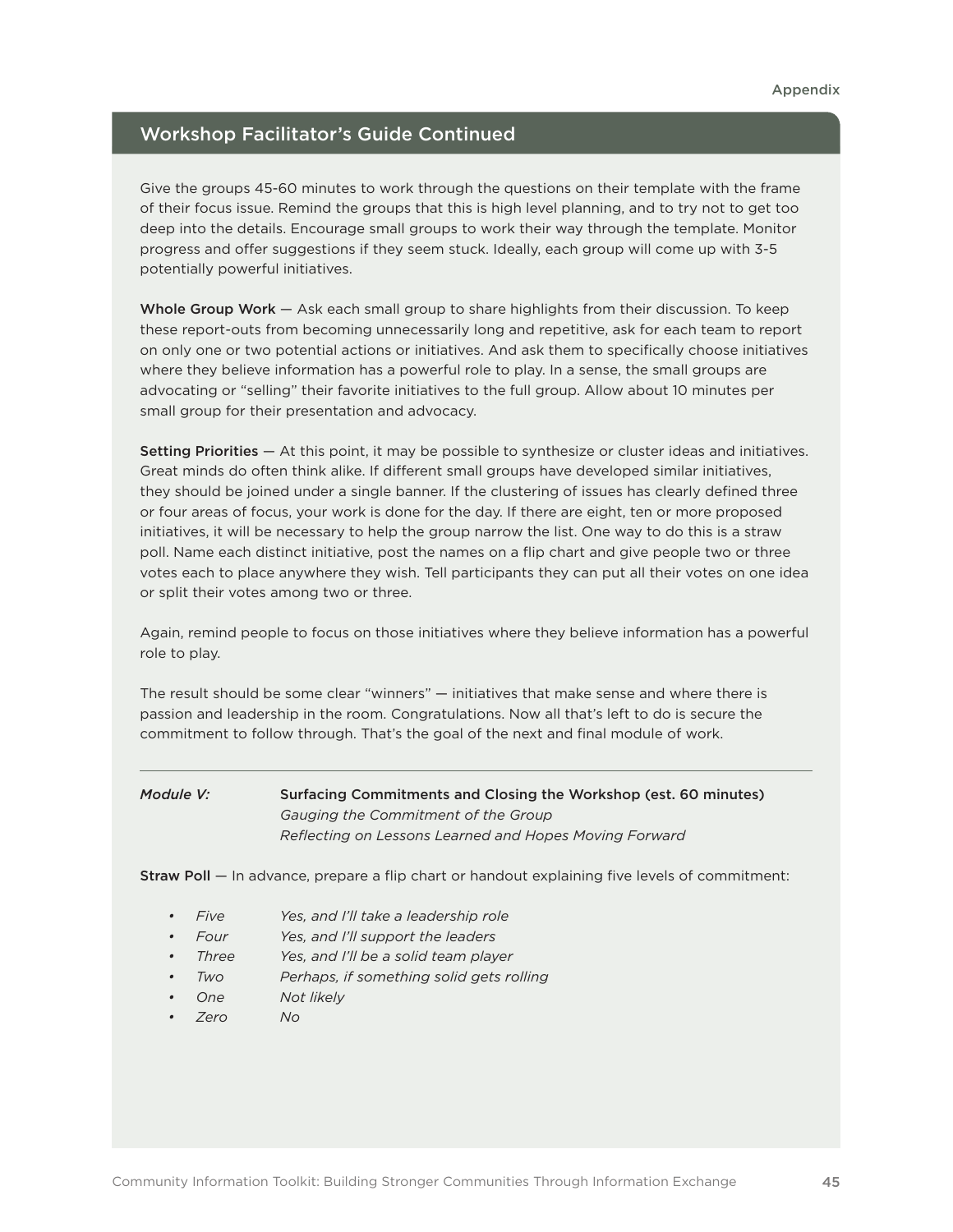Distribute simple paper ballots — even blank sheets will do and tell the group:

*We want to anonymously gauge your level of ongoing interest. Don't sign your name and don't feel badly if you don't have the time or energy to stay involved. You've already made a huge contribution by being here today. We just want to see which of you honestly wants to continue with these initiatives moving forward.* 

Collect the anonymous submissions and have someone ready to tabulate the votes while you lead a whole group discussion around these questions:

- *• What common themes did you hear today? What differences?*
- *• Why does this matter for our community?*

Once tabulated, share the results of the straw poll. In our pilot communities we saw the power of the conversation to move people to action through this process and it meant that all participants left the workshop with a real sense that something would happen and that the leadership was ready.

Next Steps and Final Thoughts — Before you close the workshop, share your thoughts about how the project might unfold in the future. If you - as convener - can make a commitment, state it now. Even if your commitment is simply to produce notes from the workshop and call a follow-up meeting, you will be continuing the momentum. Ask if people would like to share their contact information with each other (if not already done).

**Optional:** If time permits, bookend the day with two quick Pair and Share rounds. Encourage people to pair with someone they might not have spoken with during the workshop. Ask two questions, aiming for about one minute total per question.

- *• The most important things you learned today?*
- *• Your hopes for the project and for our community?*

Facilitator and then the organizers do a final thank you to the group. Aim to end right on time.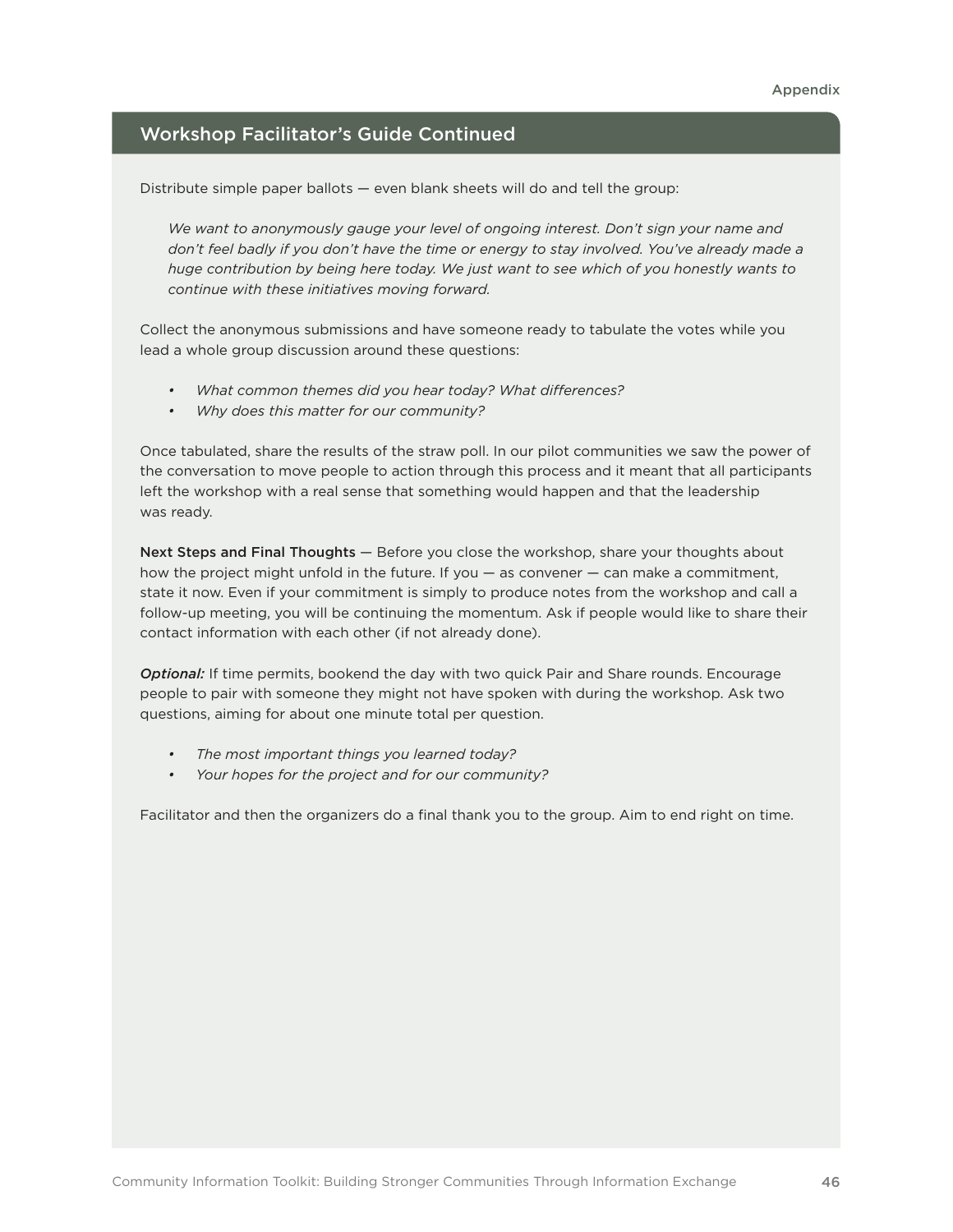#### Overview of the Scorecard Metrics and Analysis

While there are rich qualitative insights contained in the individual responses to the *Checklist* and *Scavenger Hunt* (which we encourage you to explore), the *Scorecard* provides a simple, visual way of analyzing the data you collected. The *Scorecard* is built to automatically aggregate and analyze the quantitative data from your research, and score each component of your community's information ecosystem. For each indicator (e.g., Internet infrastructure, government information supply, etc.), the *Scorecard* aggregates, averages and scores the data from each relevant research question. The unique scores for each question are then weighted and averaged to produce an overall score for each indicator.

The thresholds for scoring each question are determined on a one-by-one basis. But there are four general types of thresholds for repetitive question types:

- **Existence questions** evaluate whether or not something is available, or whether or not the scavenger hunt participant was able to complete a task. For these questions, Yes is signified as a 1, and No is signified as a 0. If the average answer is above 0.8, it is scored as good; if the average answer is between 0.5 and 0.8, it is scored as fair; and if the average answer is below 0.5, it is scored as poor.
- Level-of-difficulty questions evaluate how challenging scavenger hunt participants found a particular task. For these questions, Very Easy is signified as a 1 and Very Difficult is signified as a 7. For these questions, if the average answer is 3 or below, it is scored as good; if the average answer is between 5 and 3, it is scored as fair; and if the average answer is above 5, it is scored as poor.
- • Time-to-complete questions evaluate how long a *Scavenger Hunt* task took to complete, in minutes. For these questions less than 3 minutes is scored as good, between 3 and 7 minutes is scored as fair, and more than 7 minutes is scored as poor.
- Finally, value questions evaluate not just the existence of certain aspects of the information ecosystem, but also the prevalence of these factors. For example, the *Scorecard* analyzes the number of daily and weekly newspapers, and the libraries per/ capita in a given community. Each of these questions is each scored using unique thresholds customized to the community needs.

Once scores have been assessed for each question, they are weighted and averaged to produce an overall score for the indicator. This weighting scheme is different for each indicator and based on the relative importance of each question. For example, to score the health of Internet infrastructure, the scorecard uses the following weights:

- *• (60%) Percent of the community with broadband coverage*
- *• (5%) Existence of government initiatives to increase broadband coverage*
- *• (20%) Number of publicly available Wi-Fi hotspots*
- *• (15%) Number of Internet service providers*

We developed the scoring thresholds and the weighting mechanisms based on our research experiences in each pilot community. We expect these numbers to change over time as more communities test this tool, and engaged community leaders provide suggestions for how to update our approach. You can find additional information at the project website on how we weighted and scored each question. On the following pages, you will find the specific questions we have used to score the indicators within each component of the *Scorecard*.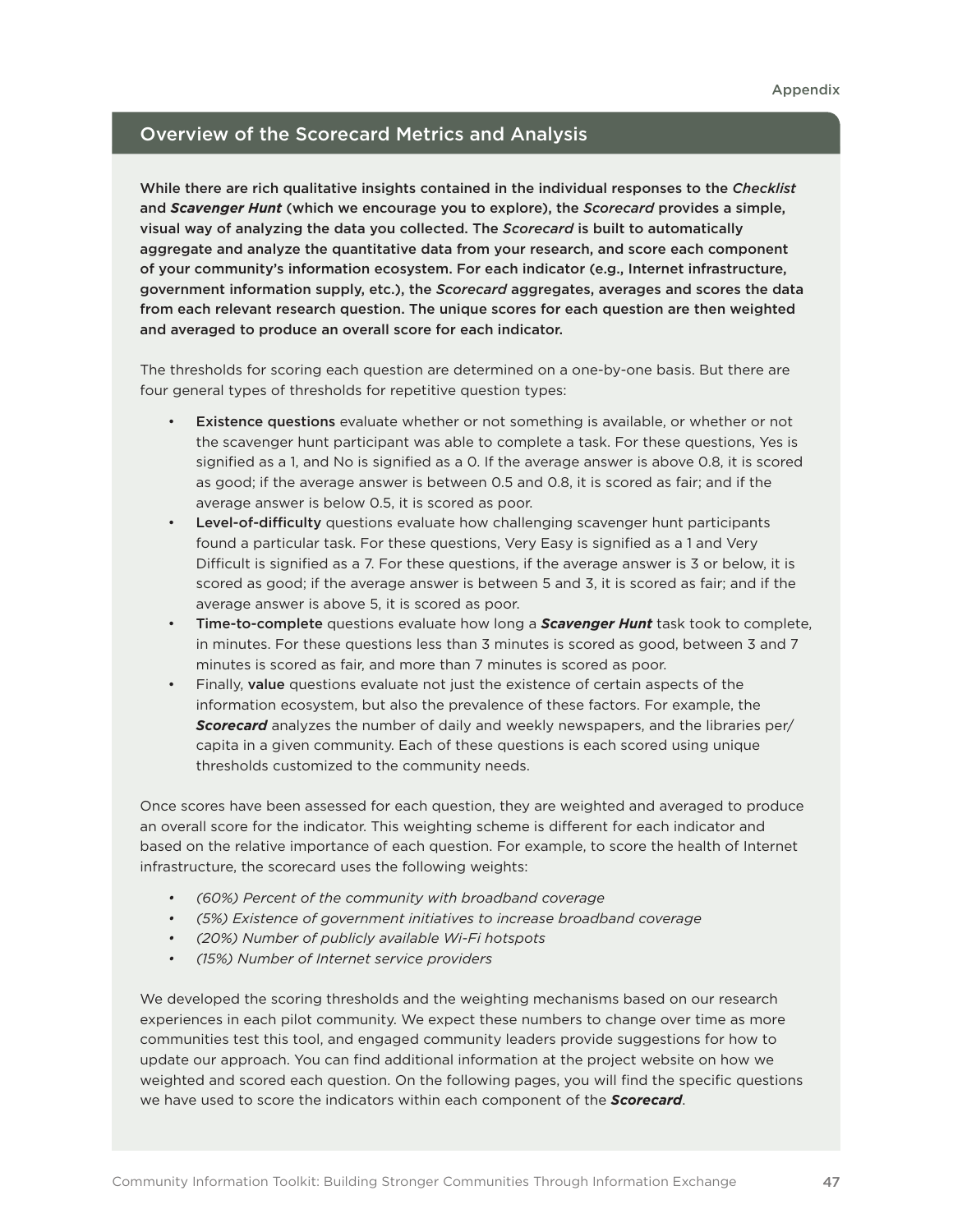| <b>Scorecard Analysis: Infrastructure Component</b> |                                                                                                                                                                                                                                                                                                                                                                                                                                                                                                                                                                                                                                                                                                    |  |  |  |
|-----------------------------------------------------|----------------------------------------------------------------------------------------------------------------------------------------------------------------------------------------------------------------------------------------------------------------------------------------------------------------------------------------------------------------------------------------------------------------------------------------------------------------------------------------------------------------------------------------------------------------------------------------------------------------------------------------------------------------------------------------------------|--|--|--|
| <b>INTERNET</b>                                     | Percent of community with broadband coverage [Checklist]<br>$\bullet$<br>Existence of government initiatives to increase broadband coverage<br>[Yes/No] [Checklist]<br>Number of publicly available Wi-Fi hotspots per capita [Checklist]<br>$\bullet$<br>Number of Internet service providers [Checklist]<br>$\bullet$                                                                                                                                                                                                                                                                                                                                                                            |  |  |  |
| <b>LIBRARIES</b>                                    | Number of public libraries per capita [Checklist]<br>$\bullet$<br>Percent of libraries with computers and Internet access [Checklist]<br>$\bullet$<br>Average number of computer terminals in each library [Checklist]<br>$\bullet$<br>Existence of professional assistance with computer access [Yes/No] [Checklist]<br>$\bullet$<br>Existence of traditional media sources for patrons in the library [Yes/No] [Checklist]<br>$\bullet$                                                                                                                                                                                                                                                          |  |  |  |
| GOVERNMENT                                          | Existence of notification channels for public meetings [Yes/No] [Checklist]<br>$\bullet$<br>Existence of a central Internet portal to provide all government information [Yes/No]<br>$\bullet$<br>[Checklist]<br>Existence of other, non-Internet based resources that provide government information<br>$\bullet$<br>[Yes/No] [Checklist]<br>Community members ability to find the next three upcoming government meetings<br>$\bullet$<br>open to the public [Yes/No] [Scavenger Hunt]                                                                                                                                                                                                           |  |  |  |
| <b>STOOHOS</b>                                      | Percent of schools providing computers and high-speed Internet access [Checklist]<br>$\bullet$<br>Existence of digital literacy training [All Schools, Some Schools, No Schools]<br>$\bullet$<br>[Checklist]<br>Existence of classes to teach students to understand the validity and credibility of<br>$\bullet$<br>online materials [All Schools, Some Schools, No Schools] [Checklist]                                                                                                                                                                                                                                                                                                          |  |  |  |
| <b>INTERMEDIARIES</b>                               | Number of civic intermediary groups in community per capita [Checklist]<br>٠<br>Number of Internet meet up groups per capita [Checklist]<br>$\bullet$<br>Use of outlets by community members to share information with one another<br>$\bullet$<br>in the community [Checklist]<br>Community members' ability to find five civic intermediaries in their community<br>$\bullet$<br>[Yes/No] [Scavenger Hunt]<br>Relevance of community groups to community members [Ranking] [Scavenger Hunt]<br>$\bullet$                                                                                                                                                                                         |  |  |  |
| MEDIA                                               | In the scorecard, each media source above is measured and weighted independently.<br>Overall number of [Checklist]:<br>$\bullet$<br>Daily newspapers<br>O<br>Weekly newspapers<br>$\circ$<br>Publicly available television stations providing local news<br>O<br>Privately available television stations providing local news<br>O<br>Radio stations providing local news<br>$\circ$<br>Number of each media source above available in [Checklist]:<br>$\bullet$<br>English<br>O<br>Spanish<br>O<br>Other languages<br>O<br>Overall number of [Checklist]:<br><b>Blogs</b><br>O<br>Community newsletters<br>O<br>Listservs<br>$\circ$<br>Traditional media online (e.g., the local newspaper)<br>O |  |  |  |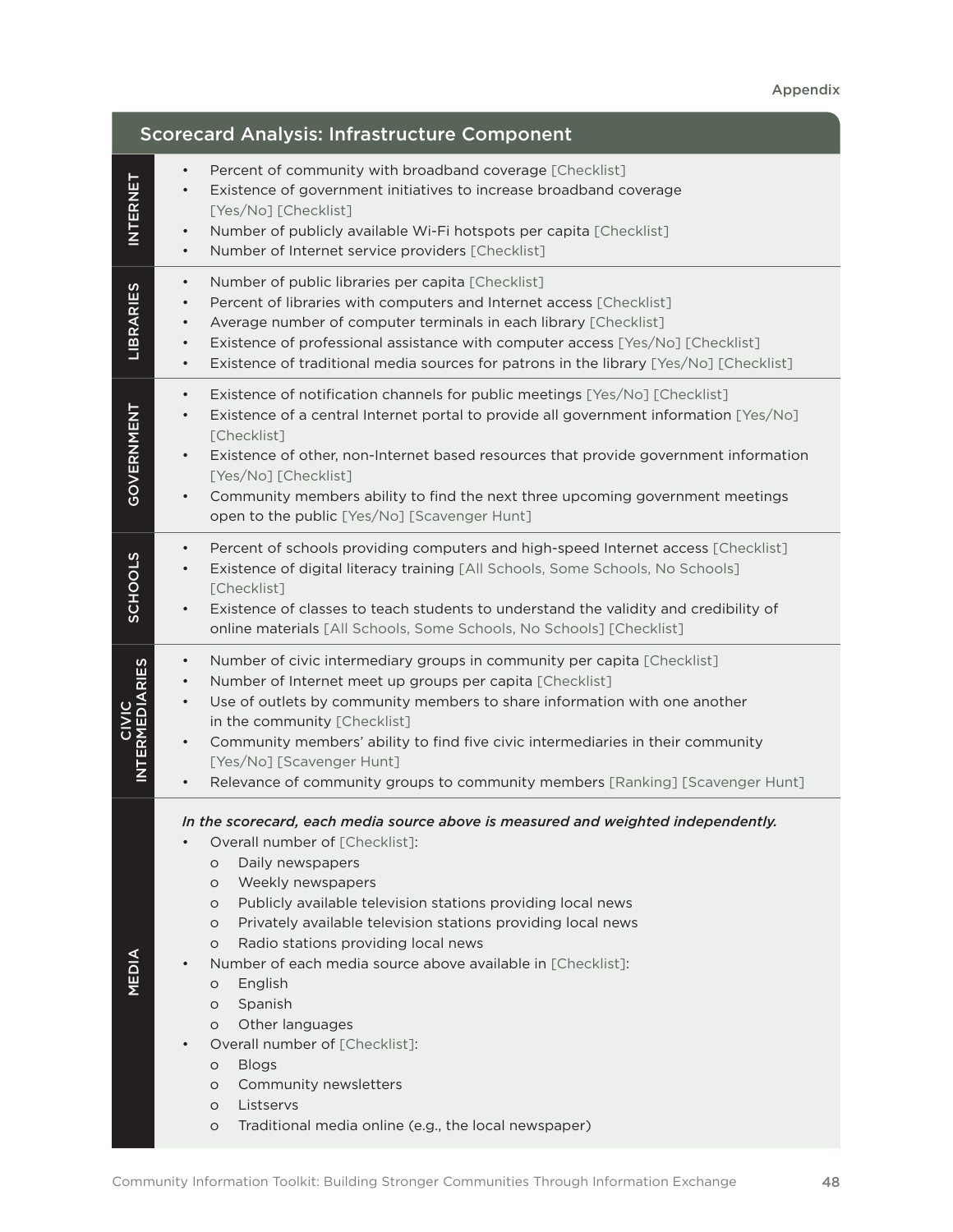|                                            | <b>Scorecard Analysis: Skills Component</b>                                                                                                                                                                                                                                                                                                                                                                                                                                                                                                                                                                                                                                                                                                                                                                                                                                                                                                                                                                                                                                                                                                                                                                                                                                                                                                                      |
|--------------------------------------------|------------------------------------------------------------------------------------------------------------------------------------------------------------------------------------------------------------------------------------------------------------------------------------------------------------------------------------------------------------------------------------------------------------------------------------------------------------------------------------------------------------------------------------------------------------------------------------------------------------------------------------------------------------------------------------------------------------------------------------------------------------------------------------------------------------------------------------------------------------------------------------------------------------------------------------------------------------------------------------------------------------------------------------------------------------------------------------------------------------------------------------------------------------------------------------------------------------------------------------------------------------------------------------------------------------------------------------------------------------------|
| INDIVIDUALS' ABILITY TO ACCESS INFORMATION | Using the Scavenger Hunt, assessed how easily community members can access the<br>following types of information:<br>Online information about renewing drivers license<br>Minutes to complete task<br>$\circ$<br>o Level of difficulty [Ranking]<br>o Level of clarity [Ranking]<br>How to request absentee ballot<br>$\bullet$<br>Minutes to complete task<br>$\circ$<br>o Level of difficulty [Ranking]<br>Online coverage of mayor's last comments<br>Minutes to complete task<br>$\circ$<br>Level of difficulty [Ranking]<br>$\circ$<br>Three different news perspectives of a recent community event<br>٠<br>Minutes to complete task<br>$\circ$<br>Level of difficulty [Ranking]<br>$\circ$<br>Three cultural events taking place over the weekend in the community<br>$\bullet$<br>o Minutes to complete task<br>o Level of difficulty [Ranking]<br>Local school district budget<br>$\bullet$<br>Minutes to complete task<br>$\circ$<br>Level of difficulty [Ranking]<br>$\circ$<br>Highest paid government officials<br>Minutes to complete task<br>$\circ$<br>Level of difficulty [Ranking]<br>$\circ$<br>Coverage of recent local government budget process<br>٠<br>Minutes to complete task<br>$\circ$<br>Level of difficulty [Ranking]<br>$\circ$<br>Mayor's email address<br>o Minutes to complete task<br>Level of difficulty [Ranking]<br>$\circ$ |
| INDIVIDUALS' ABILITY TO                    | Using the Scavenger Hunt, assessed how easily community members can access the<br>following types of information:<br>Find mayor's contact information and email address<br>Minutes to complete task<br>$\circ$<br>Level of difficulty [Ranking]<br>$\circ$<br>Share opinion widely<br>$\bullet$<br>Level of confidence that you could reach abroad group of people if you needed to<br>$\circ$<br>share your opinion widely [Ranking]<br>Find five civic intermediary organizations<br>$\bullet$<br>Level of difficulty [Ranking]<br>$\circ$<br>Appeal of these groups to community members [Yes/No]<br>$\circ$<br>Opportunities to buy and sell goods and services informally in the community<br>$\bullet$<br>(Find a place to sell a couch locally)<br>Have they used it before [Yes/No]<br>O<br>How confident are they that this service will enable them to successfully sell their<br>O<br>couch [Ranking]                                                                                                                                                                                                                                                                                                                                                                                                                                                 |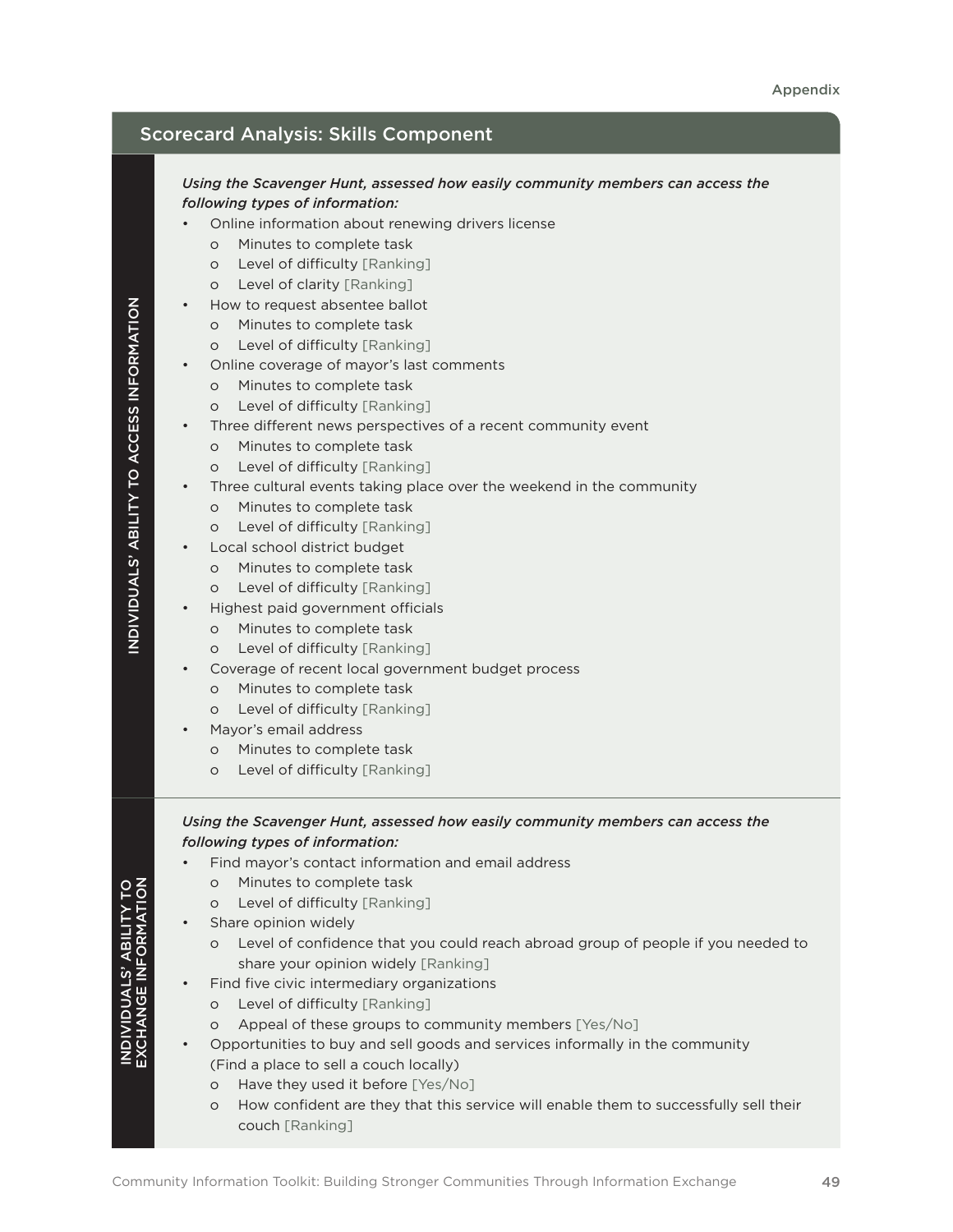# Scorecard Analysis: Skills Component Continued

#### *Using the Scavenger Hunt, assessed how easily community members can access the following types of information:*

- Highest paid government officials
	- o Minutes to complete task
	- o Level of difficulty [Ranking]
- Three upcoming government meetings
	- o Minutes to complete task
	- o Level of difficulty [Ranking]
- Mayor's contact information and email address
	- o Minutes to complete task
	- o Level of difficulty [Ranking]
- Sunshine Transparency Review grade [Checklist]
	- o The Sunshine Transparency Review is a government watchdog group that evaluates how well governments share information about their activities. For more information on the methods they use, visit: http://sunshinereview.org/index.php/Transparency\_Checklist

# Scorecard Analysis: Supply Component

- The existence of the following kinds of government information and services online [Yes/No] [Checklist]:
	- o How to register a vehicle
	- o How to obtain a driver's license
	- o Property and payroll tax
	- o Tax incentives and government support for starting a business
	- o Information regarding who is qualified for, and how to receive, social services (e.g., unemployment protection, food assistance, etc.)
	- o General information about the school district (e.g., the names and contact information of staff members, calendars, etc.)
	- o General information about particular schools (e.g. locations, enrollment information, sporting events, etc.)
	- o Information about the performance of schools in your school district
	- o Information about applying for a license to start a business
	- o Information about obtaining the permits you need to build or renovate a home
	- o Names and contact information for the leaders of your local government (e.g., the mayor, city attorney, board of supervisors)
	- o Budget of government revenue and expenditures
	- o Voter registration information
- The existence of information online, as well as mobile alerts, for the following kinds of government information and services [Yes/No for existence and Yes/No mobile alerts] [Checklist]:
	- o Announcements of upcoming government meetings (of all levels and located in one location)
	- o Alerts about upcoming transportation projects and road closures
	- o Public transportation information and services
	- o Police department contact information and reports on activities
	- o Fire department contact information and reports on activities
	- o Disaster warnings and emergency information